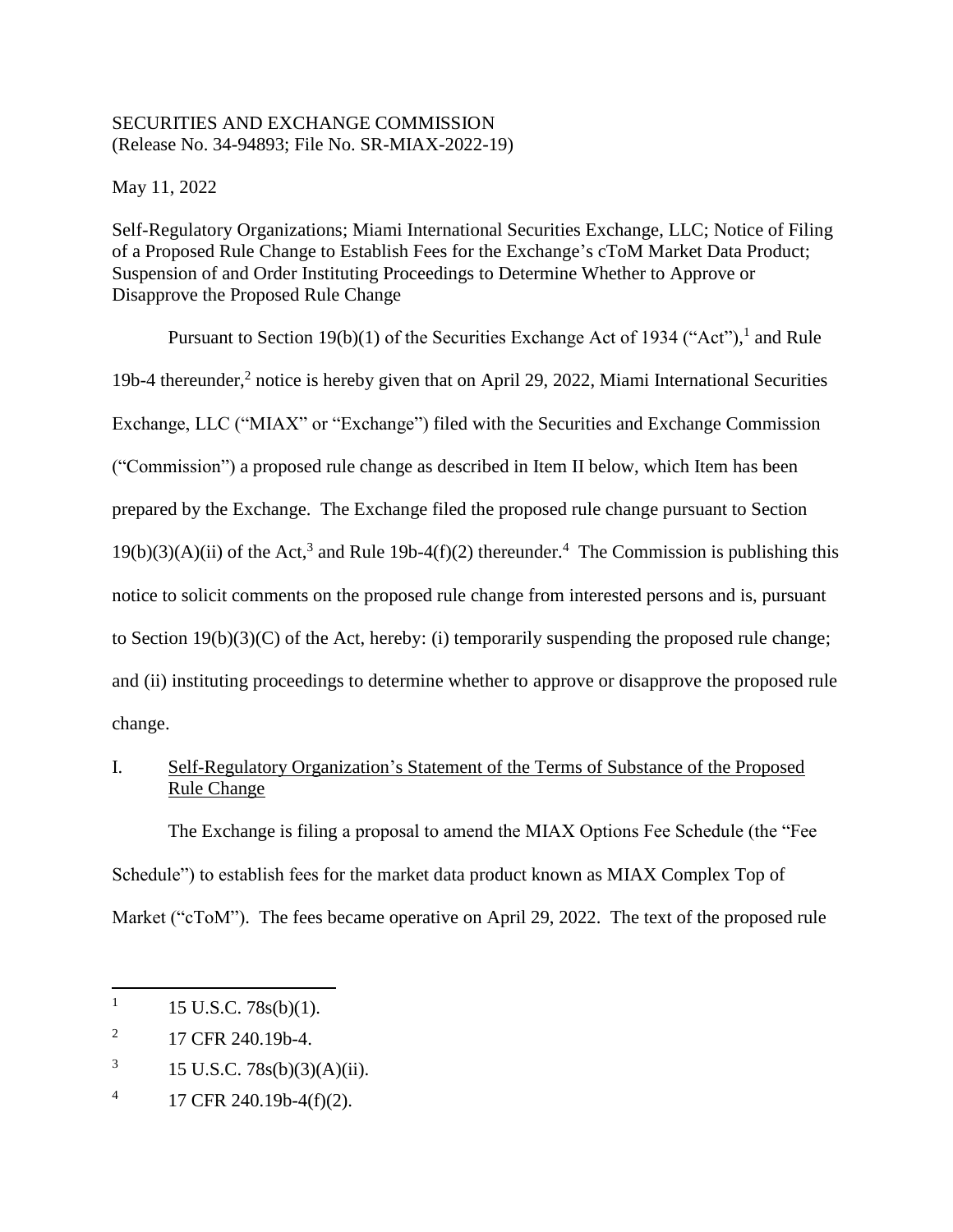change is available on the Exchange's website at [http://www.miaxoptions.com/rule-filings,](http://www.miaxoptions.com/rule-filings) at MIAX's principal office, and at the Commission's Public Reference Room.

## II. Self-Regulatory Organization's Description of the Proposed Rule Change

In its filing with the Commission, the Exchange included statements concerning the purpose of and basis for the proposed rule change and discussed any comments it received on the proposed rule change. The text of these statements may be examined at the places specified in Item IV [sic] below. The Exchange has prepared summaries, set forth in sections A, B, and C below, of the most significant aspects of such statements.

# A. Self-Regulatory Organization's Statement of the Purpose of, and Statutory Basis for, the Proposed Rule Change

<span id="page-1-0"></span>1**.** Purpose

 $\overline{a}$ 

The Exchange previously adopted rules governing the trading of Complex Orders<sup>5</sup> on the MIAX System<sup>6</sup> in 2016.<sup>7</sup> At that time, the Exchange also adopted the market data product cToM and expressly waived fees for cToM to incentivize market participants to subscribe. $8$  The Exchange provided cToM free of charge for nearly five years and absorbed all costs associated with producing the cToM data product. As discussed more fully below, the Exchange recently calculated its annual aggregate costs for providing cToM to subscribers to be \$299,228, or

 $5 \qquad \underline{\text{See}}$  Exchange Rule 518(a)(5) for the definition of Complex Orders.

<sup>&</sup>lt;sup>6</sup> The term "System" means the automated trading system used by the Exchange for the trading of securities. See Exchange Rule 100.

<sup>&</sup>lt;sup>7</sup> See Securities Exchange Act Release No. 79072 (October 7, 2016), 81 FR 71131 (October 14, 2016) (SR-MIAX-2016-26) (Order Approving a Proposed Rule Change to Adopt New Rules to Govern the Trading of Complex Orders).

<sup>8</sup> See Securities Exchange Act Release No. 79146 (October 24, 2016), 81 FR 75171 (October 28, 2016) (SR-MIAX-2016-36) (providing a complete description of the cToM data feed).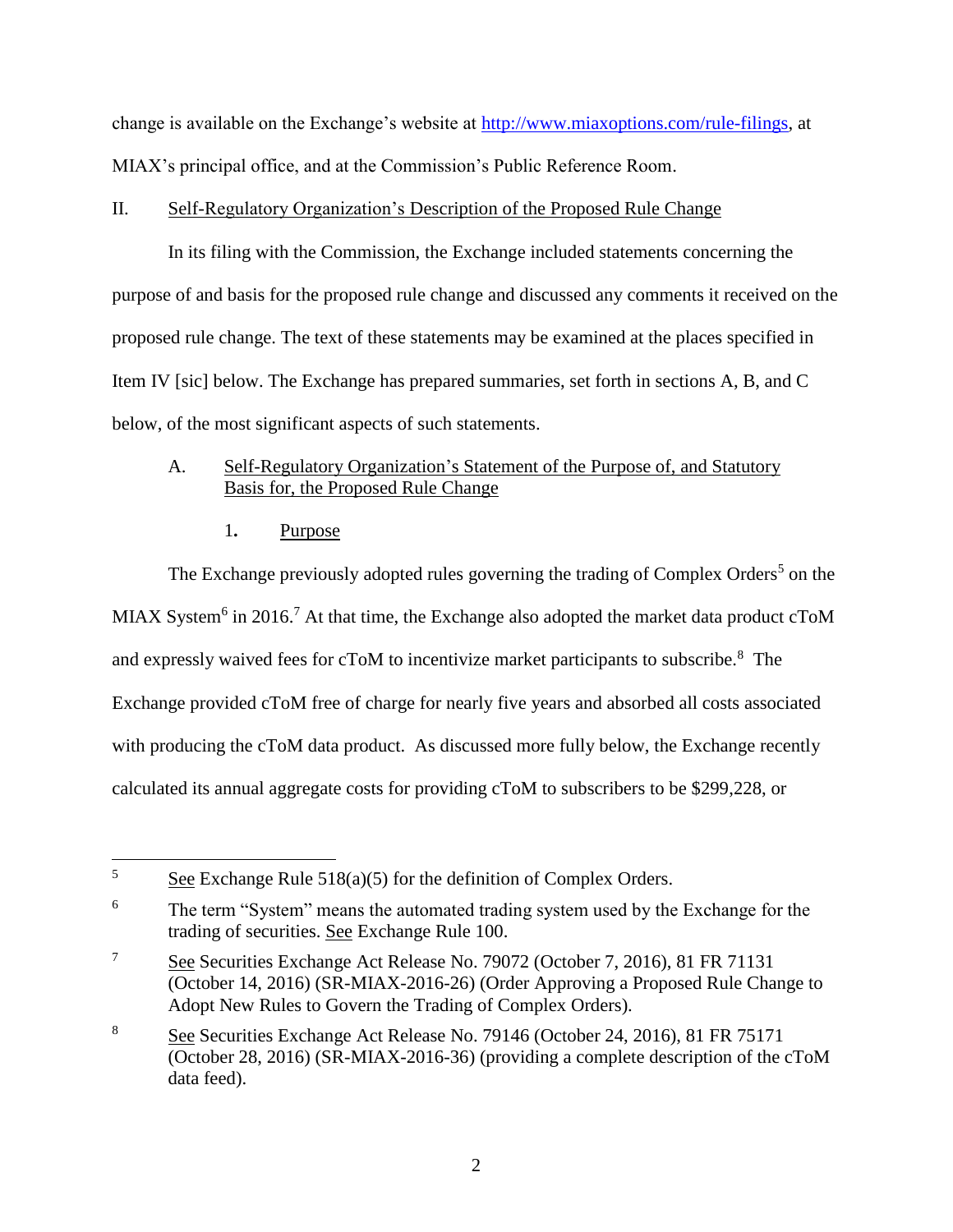\$24,936 per month. Because the Exchange has offered cToM free of charge, the Exchange has borne 100% of the costs for the compilation and dissemination of cToM to subscribers. The Exchange now proposes to amend Section 6)a) of the Fee Schedule to establish fees for the cToM data product in order to recoup a portion, but not all, of these ongoing costs.

#### Background

In summary, cToM provides subscribers with the same information as the MIAX Top of Market ("ToM") data product as it relates to the Strategy Book,<sup>9</sup> *i.e.*, the Exchange's best bid and offer for a complex strategy, with aggregate size, based on displayable order and quoting interest in the complex strategy on the Exchange. However, cToM provides subscribers with the following additional information that is not included in ToM: (i) the identification of the complex strategies currently trading on the Exchange; (ii) complex strategy last sale information; and (iii) the status of securities underlying the complex strategy (e.g., halted, open, or resumed). cToM is therefore a distinct market data product from ToM in that it includes additional information that is not available to subscribers that receive only the ToM data feed. ToM subscribers are not required to subscribe to cToM, and cToM subscribers are not required to subscribe to ToM.<sup>10</sup>

#### Proposal

The Exchange now proposes to amend Section 6)a) of the Fee Schedule to charge monthly fees to Distributors<sup>11</sup> of cToM. Specifically, the Exchange proposes to assess Internal

 $\overline{9}$ The "Strategy Book" is the Exchange's electronic book of complex orders and complex quotes. See Exchange Rule 518(a)(17).

<sup>&</sup>lt;sup>10</sup> See supra note [8.](#page-1-0)

<sup>&</sup>lt;sup>11</sup> A "Distributor" of MIAX Emerald data is any entity that receives a feed or file of data either directly from MIAX Emerald or indirectly through another entity and then distributes it either internally (within that entity) or externally (outside that entity). All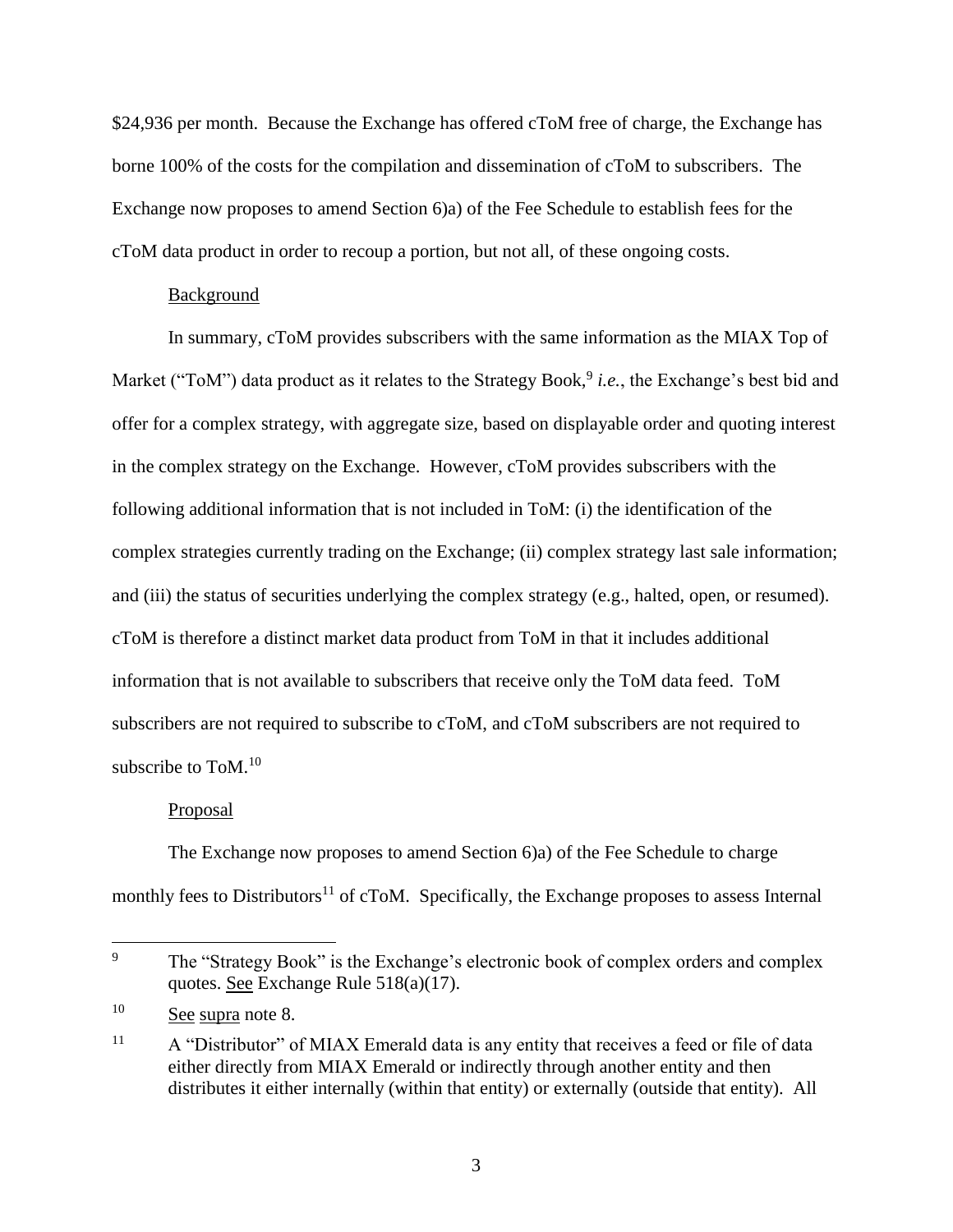<span id="page-3-0"></span>Distributors \$1,250 per month and External Distributors \$1,750 per month for the cToM data feed.<sup>12</sup> The proposed fees are identical to the fees that the Exchange, and its affiliate, MIAX Emerald, LLC ("MIAX Emerald"), currently charge for their ToM data products, both of which were previously published by the Commission and remain in effect today.<sup>13</sup> The Exchange does not propose to adopt redistribution fees for the cToM data feed. However, the recipient of the cToM data feed would be required to become a data subscriber and would be subject to the applicable fees. The Exchange also does not propose to charge any additional fees based on a subscriber's use of the cToM data feed, e.g., displayed versus non-displayed use, and does not propose to impose any individual per user fees.

As it does today for ToM, the Exchange proposes to assess cToM fees on Internal and External Distributors in each month the Distributor is credentialed to use cToM in the production environment. Also, as the Exchange does today for ToM, market data fees for cToM will be reduced for new Distributors for the first month during which they subscribe to cToM, based on the number of trading days that have been held during the month prior to the date on which that subscriber has been credentialed to use cToM in the production environment. Such new Distributors will be assessed a pro-rata percentage of the fees listed in the table in Section 6)a) of the Fee Schedule, which is the percentage of the number of trading days remaining in the affected calendar month as of the date on which they have been credentialed to use cToM in the

 $\overline{a}$ 

Distributors are required to execute a MIAX Emerald Distributor Agreement. See Section 6)a) of the Fee Schedule.

<sup>&</sup>lt;sup>12</sup> The Exchange also proposes to make a minor related change to remove "(as applicable)" from the explanatory paragraph in Section 6)a) as it will not change fees for both the ToM and cToM data feeds.

<sup>13</sup> See Securities Exchange Act Release Nos. 91145 (February 17, 2021), 86 FR 11033 (February 23, 2021) (SR-EMERALD-2021-05); 73942 (December 24, 2014), 80 FR 71 (January 2, 2015) (SR-MIAX-2014-66).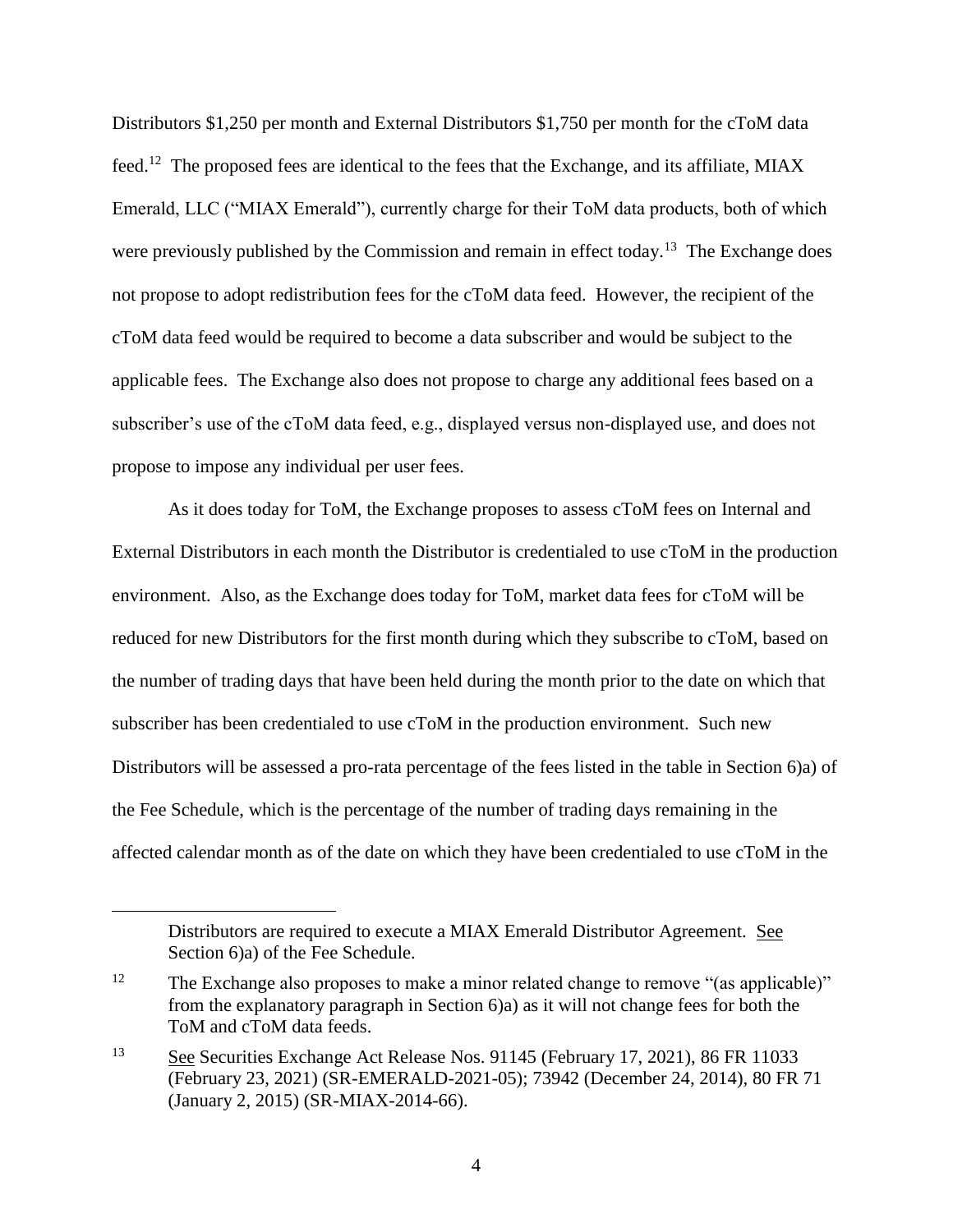production environment, divided by the total number of trading days in the affected calendar month.

The Exchange believes that other exchanges' fees for complex market data are useful examples and provides the below table for comparison purposes only to show how the Exchange's proposed fees compare to fees currently charged by other options exchanges for similar complex market data. As shown by the below table, the Exchange's proposed fees for cToM are similar to or less than fees charged for similar data products provided by other options exchanges.

<span id="page-4-0"></span>

| <b>Exchange</b>                           | <b>Monthly Fee</b>                                                                                                                                                    |
|-------------------------------------------|-----------------------------------------------------------------------------------------------------------------------------------------------------------------------|
| MIAX (as proposed)                        | $$1,250$ – Internal Distributor<br>$$1,750$ – External Distributor                                                                                                    |
| NYSE American, LLC ("Amex") <sup>14</sup> | $$1,500 - Access$ Fee<br>$$1,000$ – Redistribution Fee (this fee is in<br>addition to the Access Fee resulting in a \$2,500<br>monthly fee for external distribution) |
| NYSE Arca, Inc. $("Area")^{15}$           | $$1,500 - Access$ Fee<br>$$1,000$ – Redistribution Fee (this fee is in<br>addition to the Access Fee resulting in a \$2,500<br>monthly fee for external distribution) |
| NASDAQ PHLX LLC ("PHLX") <sup>16</sup>    | $$3,000$ – Internal Distributor<br>$$3,500$ – External Distributor                                                                                                    |

<span id="page-4-1"></span> $14$ See NYSE American Options Proprietary Market Data Fees, American Options Complex Fees, at [https://www.nyse.com/publicdocs/nyse/data/NYSE\\_American\\_Options\\_Market\\_Data\\_Fe](https://www.nyse.com/publicdocs/nyse/data/NYSE_American_Options_Market_Data_Fee_Schedule.pdf) [e\\_Schedule.pdf.](https://www.nyse.com/publicdocs/nyse/data/NYSE_American_Options_Market_Data_Fee_Schedule.pdf)

<sup>&</sup>lt;sup>15</sup> See NYSE Arca Options Proprietary Market Data Fees, Arca Options Complex Fees, at [https://www.nyse.com/publicdocs/nyse/data/NYSE\\_Arca\\_Options\\_Proprietary\\_Data\\_Fee](https://www.nyse.com/publicdocs/nyse/data/NYSE_Arca_Options_Proprietary_Data_Fee_Schedule.pdf) [\\_Schedule.pdf.](https://www.nyse.com/publicdocs/nyse/data/NYSE_Arca_Options_Proprietary_Data_Fee_Schedule.pdf)

<sup>16</sup> See PHLX Price List – U.S. Derivatives Data, PHLX Orders Fees, at [http://www.nasdaqtrader.com/Trader.aspx?id=DPPriceListOptions#PHLX.](http://www.nasdaqtrader.com/Trader.aspx?id=DPPriceListOptions#PHLX)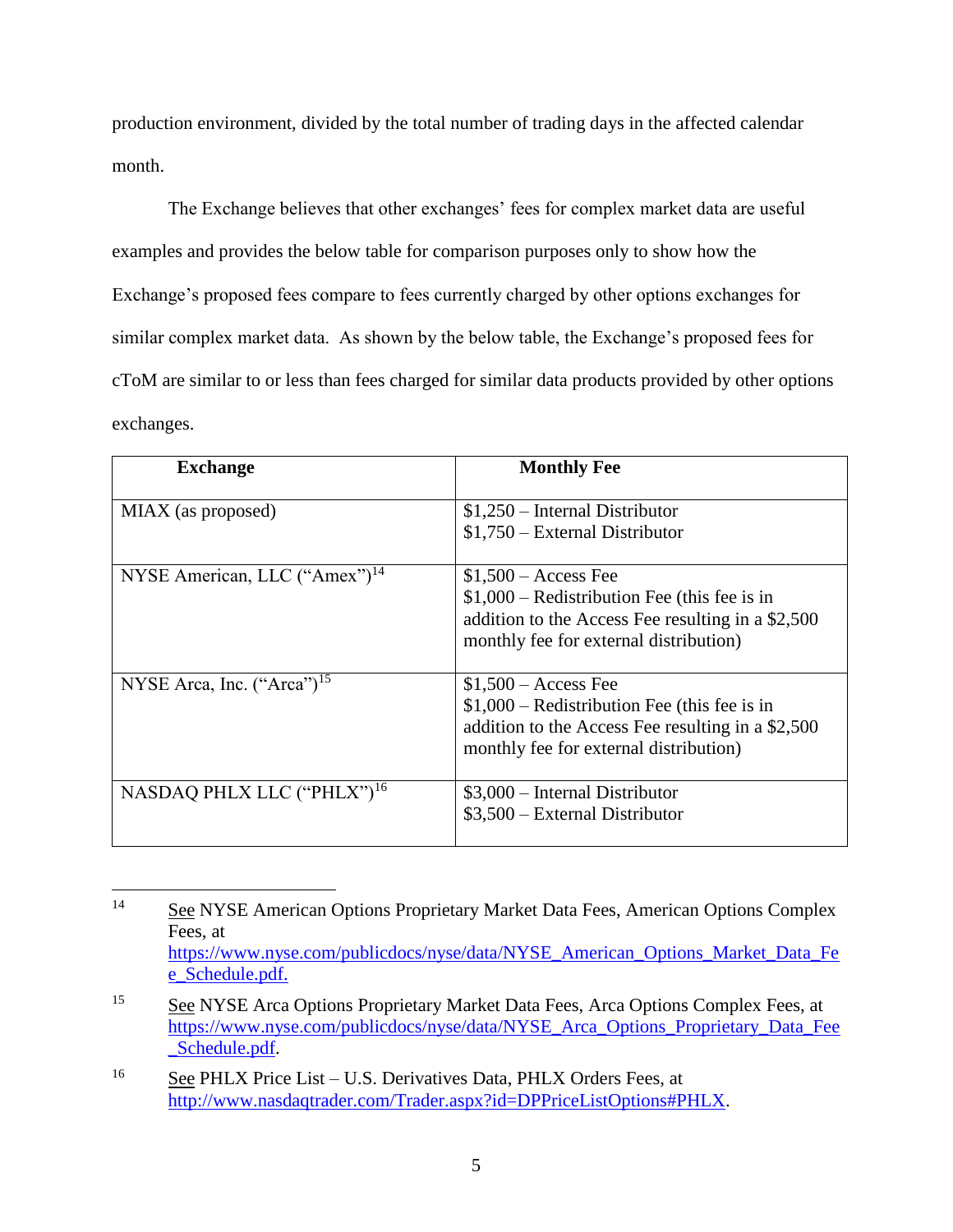The Exchange also proposes to amend the paragraph below the table of fees for ToM and cToM in Section 6)a) of the Fee Schedule to make a minor, non-substantive correction by deleting the phrase "(as applicable)" in the first sentence following the table of fees for ToM and cToM. The purpose of this proposed change is to remove unnecessary text from the Fee Schedule.

### cToM Content is Available from Alternative Sources

cToM is also not the exclusive source for Complex Order information from the Exchange and market participants may choose to subscribe to the Exchange's other data products to receive such information. It is a business decision of market participants whether to subscribe to the cToM data product or not. Market participants that choose not to subscribe to cToM can derive much, if not all, of the same information provided in the cToM feed from other Exchange sources, including, for example, the MIAX Order Feed ("MOR").<sup>17</sup> The following cToM information is provided to subscribers of MOR: the Exchange's best bid and offer for a complex strategy, with aggregate size, based on displayable order and quoting interest in the complex strategy on the Exchange; the identification of the complex strategies currently trading on the Exchange; and the status of securities underlying the complex strategy (e.g., halted, open, or resumed). In addition to the cToM information contained in MOR, complex strategy last sale information can be derived from the Exchange's ToM data feed. Specifically, market

<sup>17</sup> See MIAX website, Market Data & Offerings, at [https://www.miaxoptions.com/market](https://www.miaxoptions.com/market-data-offerings)[data-offerings](https://www.miaxoptions.com/market-data-offerings) (last visited April 1, 2022). In general, MOR provides real-time ulta-low latency updates on the following information: new Simple Orders added to the MIAX Order Book; updates to Simple Orders resting on the MIAX Order Book; new Complex Orders added to the Strategy Book (i.e., the book of Complex Orders); updates to Complex Orders resting on the Strategy Book; MIAX listed series updates; MIAX Complex Strategy definitions; the state of the MIAX System; and MIAX's underlying trading state.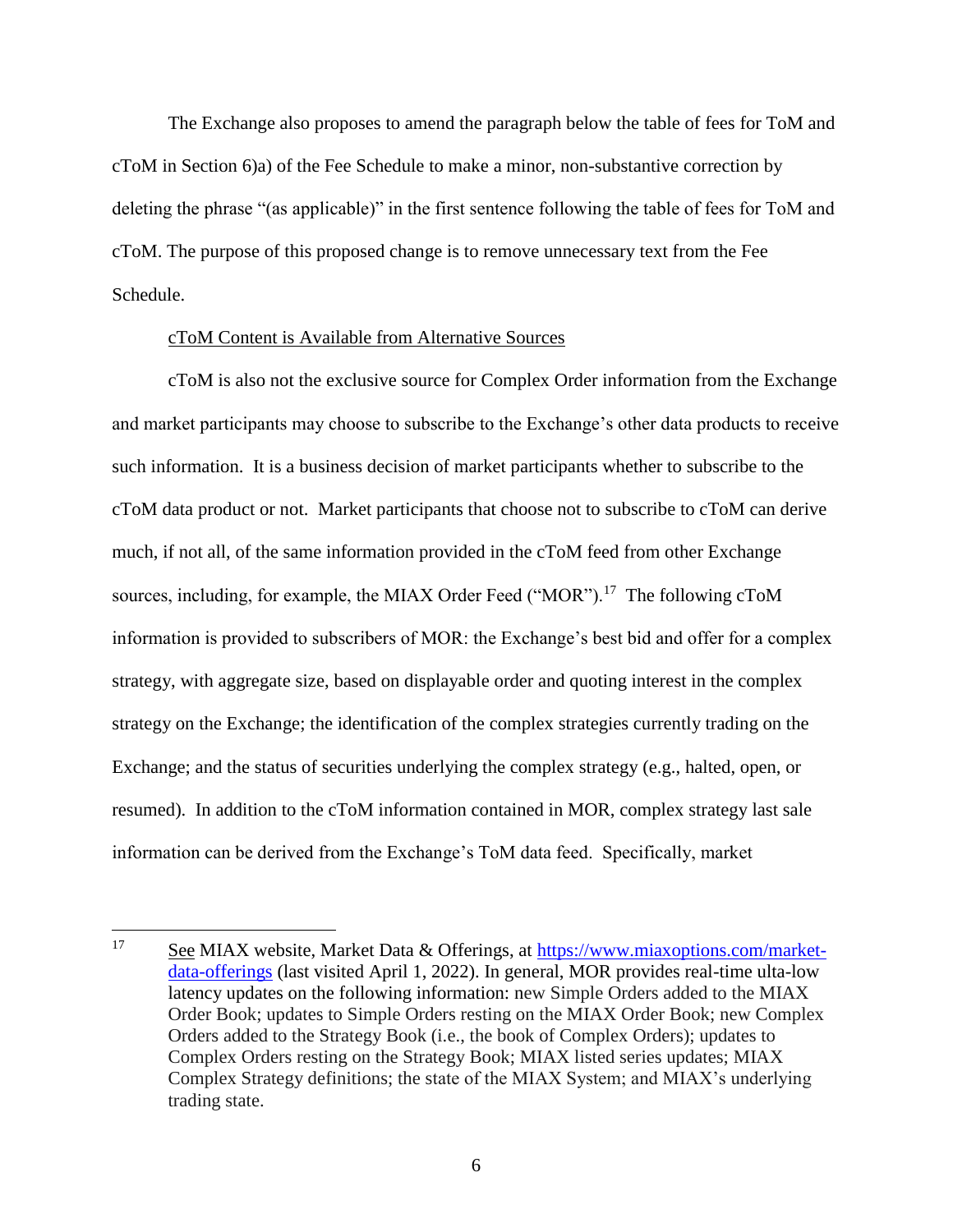participants may deduce that last sale information for multiple trades in related options series that are disseminated via the ToM data feed with the same timestamp are likely part of a Complex Order transaction and last sale.

## Implementation

 $\overline{a}$ 

The proposed rule change will be effective May 2, 2022. The Exchange initially filed this proposal on June 30, 2021 with the proposed fees effective beginning July 1, 2021.<sup>18</sup> Between August 2021 and February 2022, the Exchange withdrew and refiled the proposed rule change, each time to meaningfully attempt to provide additional justification for the proposed fee changes, provide enhanced details regarding the Exchange's cost methodology, and address questions contained in the Commission's suspension order.<sup>19</sup> No comment letters were submitted on any filings made to date regarding the proposed cToM fees. The Commission again suspended the proposed fees on February 15, 2022.<sup>20</sup> The Exchange then provided the cToM data feed free of charge for the month of March 2022 and absorbed all associated costs.

On March 30, 2022, the Exchange withdrew the proposed rule change that was previously suspended by the Commission on February 15, 2022. After providing the cToM data product free of charge for the month of March 2022, on April 1, 2022, the Exchange submitted a revised proposal for immediate effectiveness. This revised proposal provided additional details regarding the Exchange's cost methodology, revenue projections, and responded to various

<sup>18</sup> See Securities Exchange Act Release No. 92359 (July 9, 2021), 86 FR 37393 (July 15, 2021) (SR-MIAX-2021-28).

<sup>19</sup> See Securities Exchange Act Release Nos. 92789 (August 27, 2021), 86 FR 49364 (September 2, 2021) (SR-MIAX-2021-28, SR-EMERALD-2021-21) ("Suspension Order 1"); 93426 (October 26, 2021), 86 FR 60314 (November 1, 2021) (SR-MIAX-2021-50); 93808 (December 17, 2021), 86 FR 73011 (December 23, 2021) (SR-MIAX-2021-62).

<sup>20</sup> See Securities Exchange Act Release No. 94262 (February 15, 2022), 87 FR 9733 (February 22, 2022) (SR-MIAX-2022-10) ("Suspension Order 2").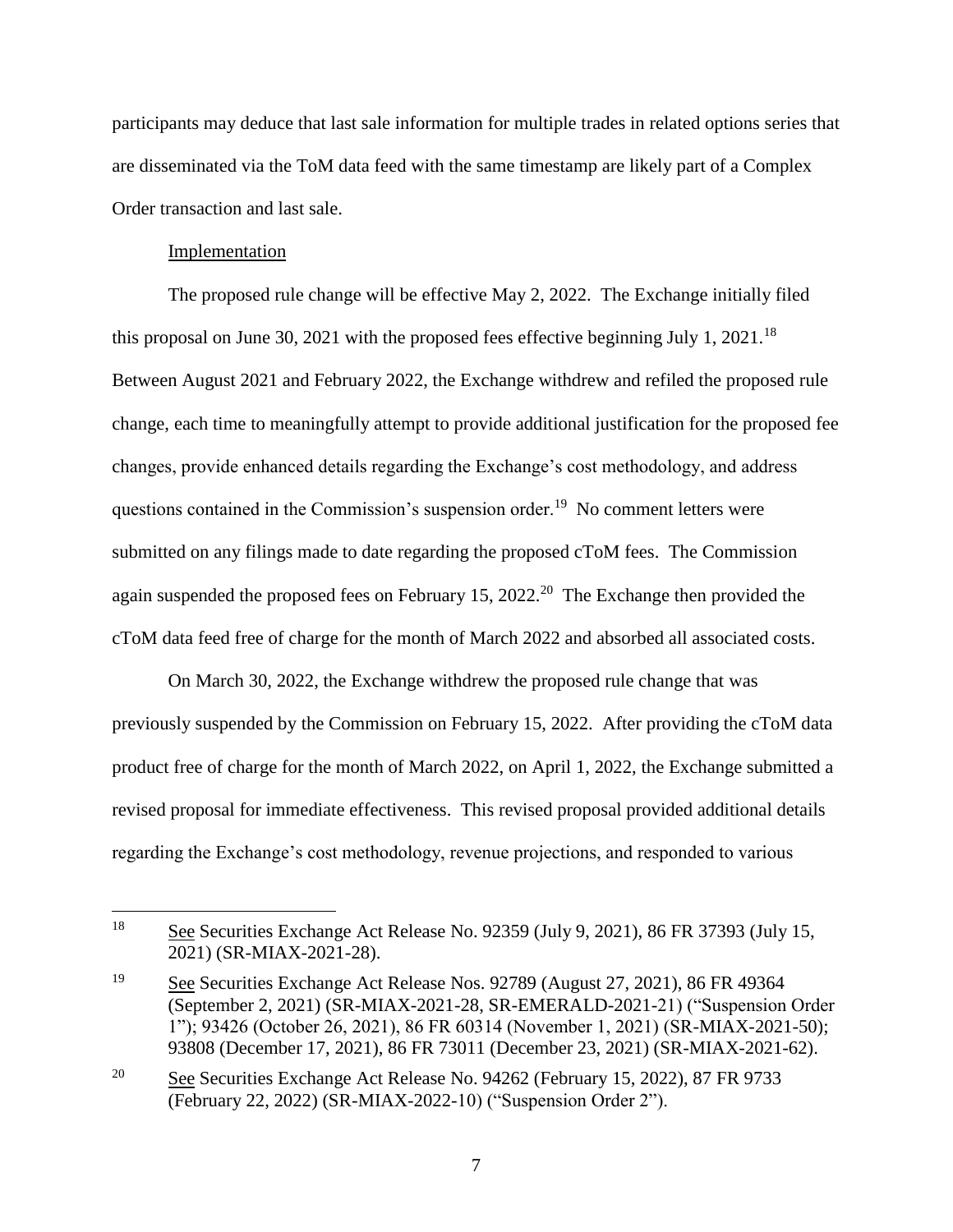questions and requests for information contained in the Commission's suspension orders. The Exchange withdrew that revised proposal and submitted a further revised filing on April 29, 2022. The newest revised filing builds upon the additional details regarding the Exchange's cost methodology and revenue projections, as well as the Exchange's responses to various questions and requests for information contained in the Commission's suspension orders.

## 2. Statutory Basis

The Exchange believes that the proposed fees are consistent with Section 6(b) of the Act<sup>21</sup> in general, and furthers the objectives of Section  $6(b)(4)$  of the Act<sup>22</sup> in particular, in that it provides for the equitable allocation of reasonable dues, fees and other charges among Members and other persons using any facility or system which the Exchange operates or controls. The Exchange also believes the proposed fees further the objectives of Section  $6(b)(5)$  of the Act<sup>23</sup> in that they are designed to promote just and equitable principles of trade, remove impediments to and perfect the mechanism of a free and open market and a national market system, and, in general protect investors and the public interest and are not designed to permit unfair discrimination between customers, issuers, brokers and dealers.

The Exchange believes that the information provided to justify the proposed fees meets or exceeds the amount of detail required in respect of proposed fee changes as set forth in recent Commission and Commission Staff guidance. On March 29, 2019, the Commission issued an Order disapproving a proposed fee change by the BOX Market LLC Options Facility to establish

<sup>21</sup> 15 U.S.C. 78f(b).

<sup>&</sup>lt;sup>22</sup> 15 U.S.C. 78 $f(b)(4)$ .

<sup>&</sup>lt;sup>23</sup> 15 U.S.C. 78 $f(b)(5)$ .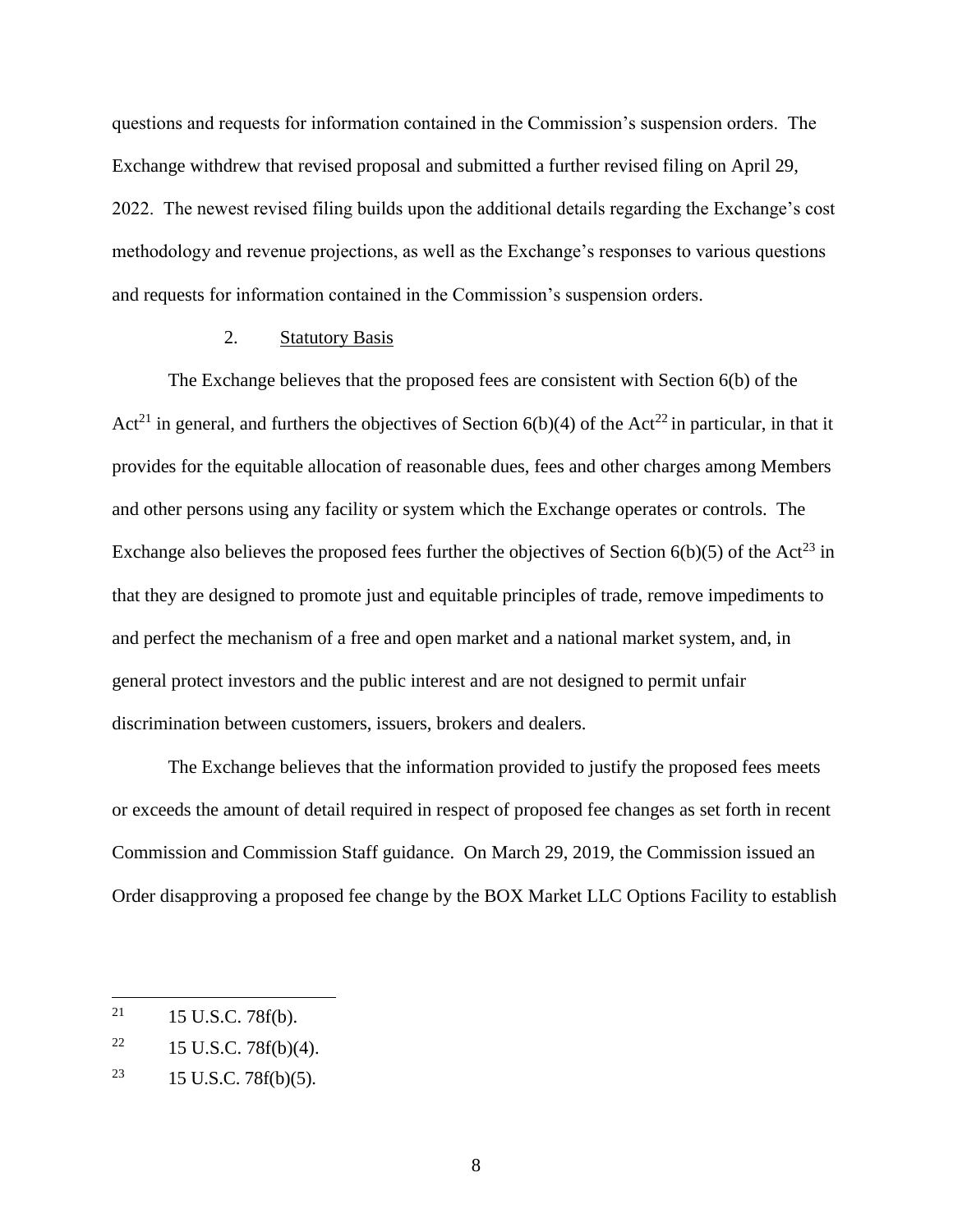<span id="page-8-0"></span>connectivity fees for its BOX Network (the "BOX Order").<sup>24</sup> On May 21, 2019, the Commission Staff issued guidance "to assist the national securities exchanges and FINRA … in preparing Fee Filings that meet their burden to demonstrate that proposed fees are consistent with the requirements of the Securities Exchange Act."<sup>25</sup> Based on both the BOX Order and the Guidance, the Exchange believes that the proposed fees are consistent with the Act because they are: (i) reasonable, equitably allocated, not unfairly discriminatory, and not an undue burden on competition; (ii) comply with the BOX Order and the Guidance; (iii) supported by evidence (including comprehensive revenue and cost data and analysis) that they are fair and reasonable and will not result in excessive pricing or supra-competitive profit; and (iv) identical to the prices the Exchange currently charges for its ToM data product and the prices the Exchange's affiliate, MIAX Emerald, charges for its ToM product, both of which were previously published by the Commission and remain in effect today.<sup>26</sup>

In adopting Regulation NMS, the Commission granted self-regulatory organizations ("SROs") and broker-dealers increased authority and flexibility to offer new and unique market data to the public. It was believed that this authority would expand the amount of data available to consumers, and also spur innovation and competition for the provision of market data. Particularly, cToM further broadens the availability of U.S. option market data to investors consistent with the principles of Regulation NMS. The data product also promotes increased

<sup>24</sup> <sup>24</sup> See Securities Exchange Act Release No. 85459 (March 29, 2019), 84 FR 13363 (April 4, 2019) (SR-BOX-2018-24, SR-BOX-2018-37, and SR-BOX-2019-04) (Order Disapproving Proposed Rule Changes to Amend the Fee Schedule on the BOX Market LLC Options Facility to Establish BOX Connectivity Fees for Participants and Non-Participants Who Connect to the BOX Network).

<sup>&</sup>lt;sup>25</sup> See Staff Guidance on SRO Rule Filings Relating to Fees (May 21, 2019), at <https://www.sec.gov/tm/staff-guidance-sro-rule-filings-fees> (the "Guidance").

<sup>26</sup> See supra note [13.](#page-3-0)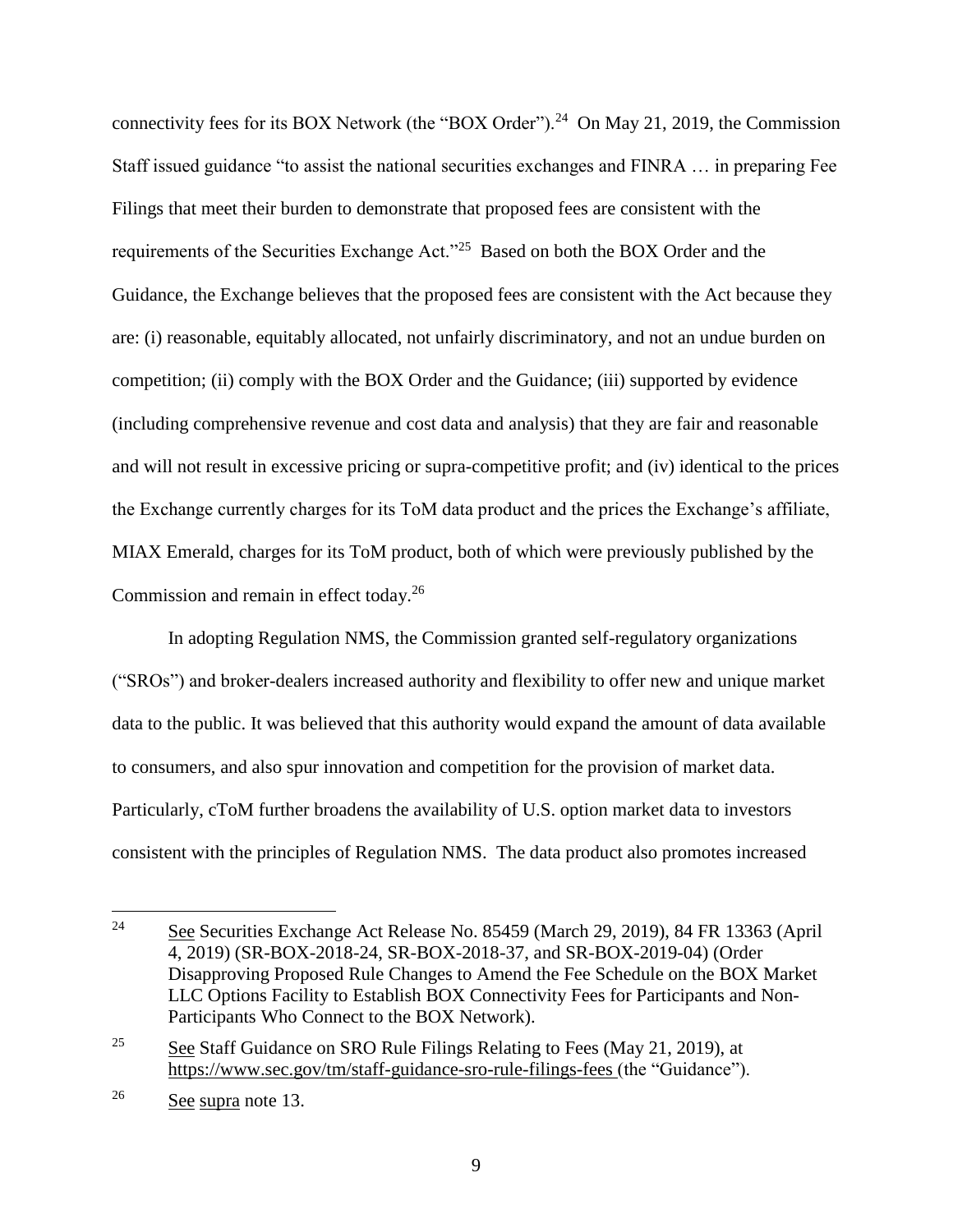transparency through the dissemination of cToM. Particularly, cToM provides subscribers with the same information as ToM, but includes the following additional information: (i) the identification of the complex strategies currently trading on the Exchange; (ii) complex strategy last sale information; and (iii) the status of securities underlying the complex strategy (e.g., halted, open, or resumed). The Exchange believes cToM provides a valuable tool that subscribers can use to gain substantial insight into the trading activity in Complex Orders, but also emphasizes such data is not necessary for trading. Moreover, other exchanges offer similar data products.<sup>27</sup>

### **The Proposed Fees will not Result in a Supra-Competitive Profit**

The Exchange believes that exchanges, in setting fees of all types, should meet very high standards of transparency to demonstrate why each new fee or fee amendment meets the requirements of the Act that fees be reasonable, equitably allocated, not unfairly discriminatory, and not create an undue burden on competition among market participants.

In the Guidance, the Commission Staff states that, "[a]s an initial step in assessing the reasonableness of a fee, staff considers whether the fee is constrained by significant competitive forces."<sup>28</sup> The Guidance further states that, "... even where an SRO cannot demonstrate, or does not assert, that significant competitive forces constrain the fee at issue, a cost-based discussion may be an alternative basis upon which to show consistency with the Exchange Act."<sup>29</sup> In the Guidance, the Commission Staff further states that, "[i]f an SRO seeks to support its claims that a proposed fee is fair and reasonable because it will permit recovery of the SRO's costs, or will

 $\overline{a}$ 

<sup>27</sup> See supra notes [14](#page-4-0) through [16.](#page-4-1)

<sup>28</sup> See Guidance, supra note [25.](#page-8-0)

<sup>29</sup> Id.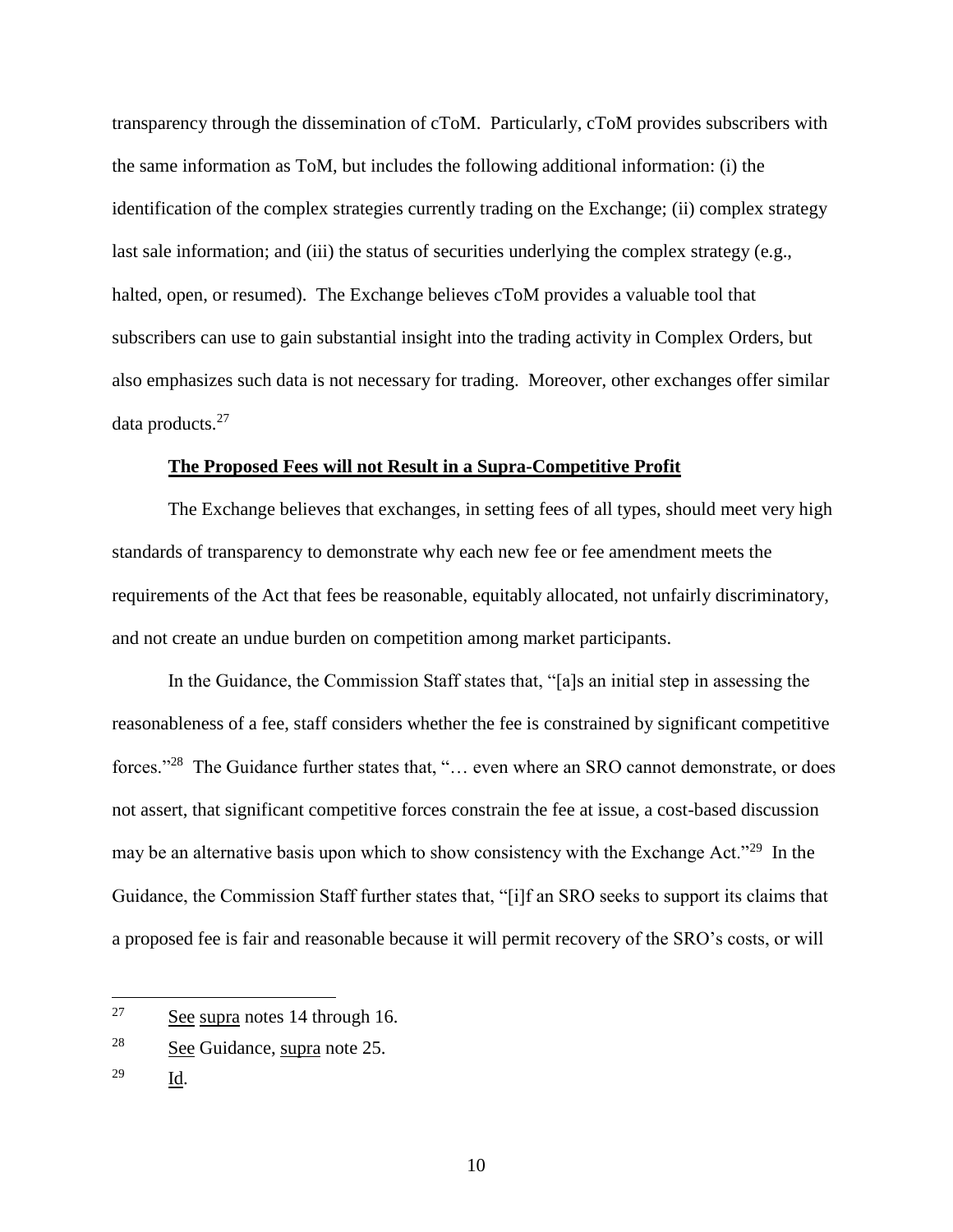not result in excessive pricing or supra-competitive profit, specific information, including quantitative information, should be provided to support that argument."<sup>30</sup> The Exchange does not assert that the proposed fees are constrained by competitive forces. Rather, the Exchange asserts that the proposed fees are reasonable because they will permit recovery of the Exchange's costs in producing and disseminating cToM data and will not result in the Exchange generating a supra-competitive profit.

The Guidance defines "supra-competitive profit" as "profits that exceed the profits that can be obtained in a competitive market."<sup>31</sup> The Commission Staff further states in the Guidance that "the SRO should provide an analysis of the SRO's baseline revenues, costs, and profitability (before the proposed fee change) and the SRO's expected revenues, costs, and profitability (following the proposed fee change) for the product or service in question." $32$  The Exchange provides this analysis below.

The proposed fees are based on a cost-plus model. The Exchange believes that it is important to demonstrate that the proposed fees are based on its costs and reasonable business needs and believes the proposed fees will allow the Exchange to begin to offset expenses. However, as discussed more fully below, such fees may also result in the Exchange recouping less than, or more than, all of its costs of providing the cToM data feed because of the uncertainty of forecasting subscriber decision making with respect to firms' market data needs. The Exchange believes that the proposed fees will not result in excessive pricing or supracompetitive profit based on the total expenses the Exchange incurs versus the total revenue the

<sup>32</sup> Id.

<sup>30</sup> Id.

 $31$  Id.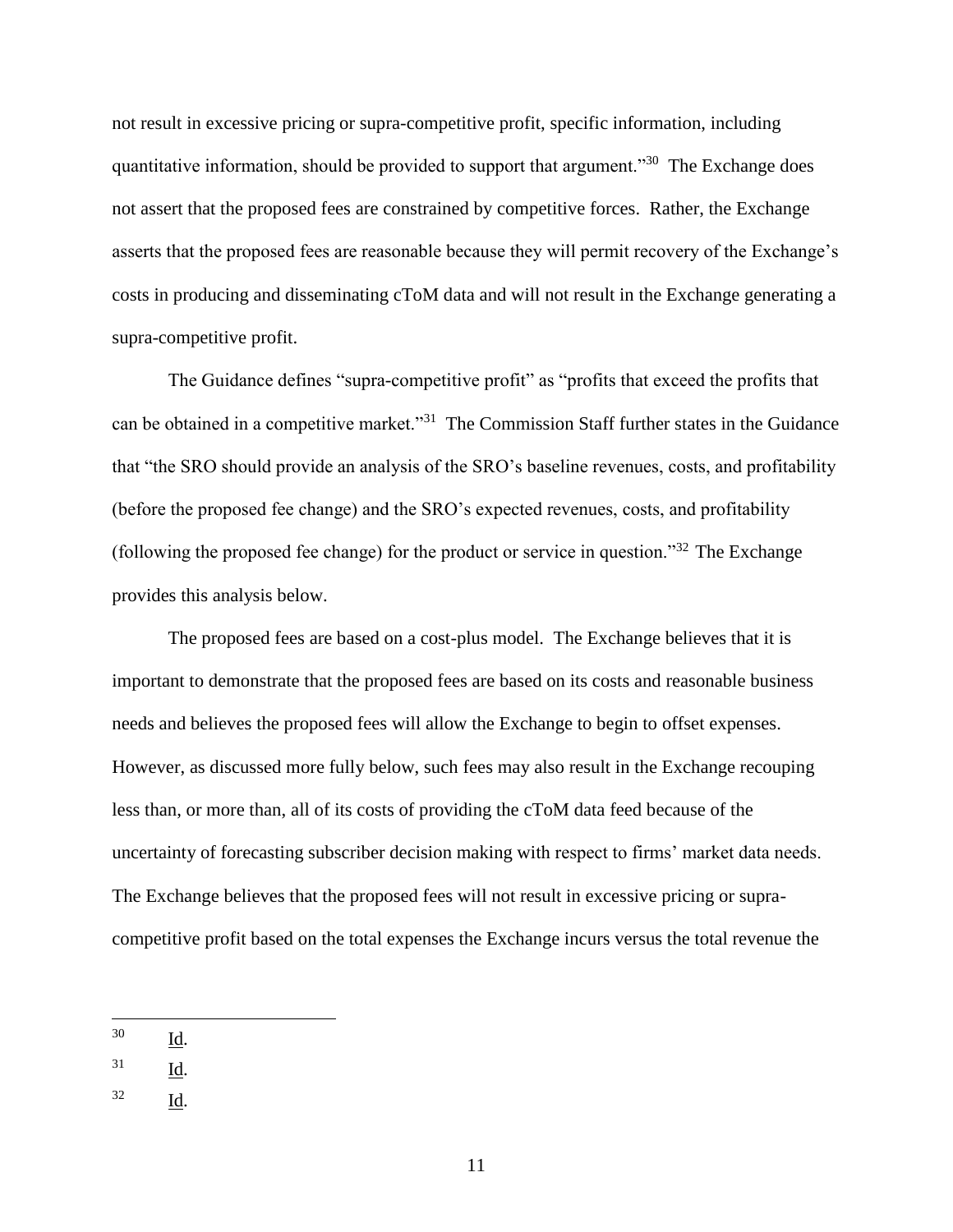Exchange projects to collect, and therefore meets the standards in the Act as interpreted by the Commission and the Commission Staff in the BOX Order and the Guidance.

The suspension orders sought additional information and comments on various aspects of the prior proposed fee changes. In many respects, the Commission's questions about the prior proposed fee changes raise broader questions around the factors the Commission should consider and the type of data and analysis an exchange should provide in considering whether market data, port fees, or connectivity fees are fair and reasonable under a cost-based methodology. The suspension orders also sought more specific information regarding the allocation of third-party expenses, such as the overall estimated cost for each category of external expenses or at minimum the total applicable third-party expenses and percentage allocation or statements regarding the Exchange's overall estimated costs for the internal expense categories and general shared expenses figure. The Exchange added this additional information below.

In this filing, the Exchange offers a conceptual framework for further considering the Commission's questions that draws on the Exchange's own experience over several years of analyzing its own costs. The elements of that framework are as follows:

First, the Exchange created a flat, simple fee structure that imposes a single monthly fee for Internal Distributors and External Distributors, without added fees based on the way the data is used or individual per user fees. The Exchange believes this relatively simple, flat fee structure is transparent and easy for users to apply, and this difference also helps show that it meets the objectives of the Act.

The Exchange then conducted an extensive cost review in which the Exchange analyzed nearly every expense item in the Exchange's general expense ledger to determine whether each such expense relates to the cToM data feed. That methodology does not allow for "double-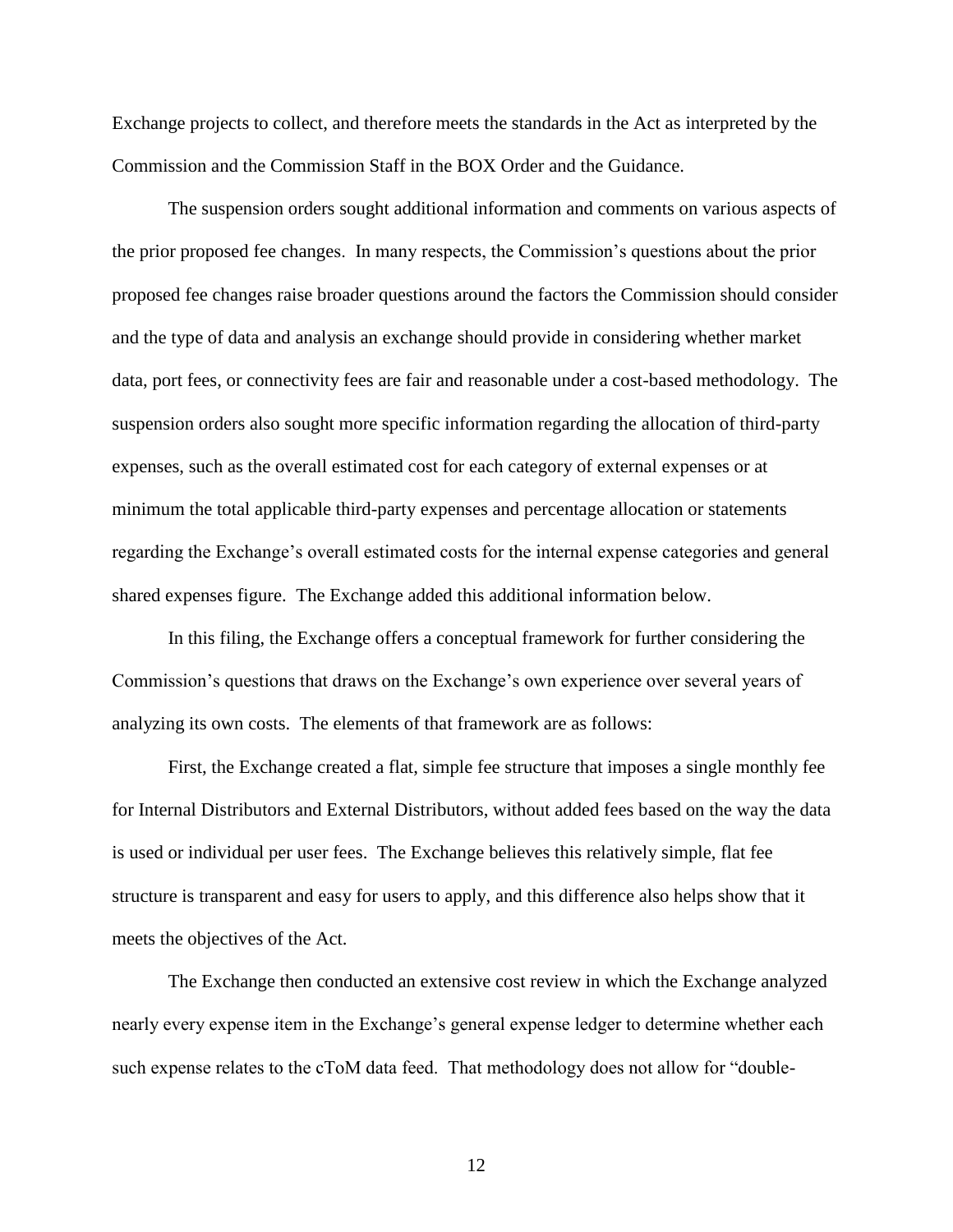counting" of the same costs for different classes of exchange products – for example transaction services, other market data products, physical connectivity, "logical" port connections or regulatory resources.

The Exchange then sought to narrowly allocate specific costs to the market data products to which the proposed fees would apply. In this filing, the Exchange provided more detail about how that allocation was determined and included information about tangential cost items that were not included. In determining what portion (or percentage) to allocate to producing and disseminating the cToM data feed, each Exchange department head, in coordination with other Exchange personnel, determined the expenses that support producing and distributing the cToM data feed. This included numerous meetings between the Exchange's Chief Information Officer, Chief Financial Officer, Head of Strategic Planning and Operations, Chief Technology Officer, various members of the Legal Department, and other group leaders. The analysis also included each department head meeting with the divisions of teams within each department to determine the amount of time and resources allocated by employees within each division towards producing and distributing the cToM data feed. The Exchange reviewed each individual expense to determine if such expense was related to producing and disseminating the cToM data feed. Once the expenses were identified, the Exchange department heads, with the assistance of the Exchange's internal finance department, reviewed such expenses holistically on an Exchangewide level to determine what portion of that expense supports producing and disseminating the cToM data feed. The sum of all such portions of expenses represents the total cost to the Exchange to produce and disseminate the cToM data feed. For the avoidance of doubt, no expense amount is allocated twice. Specifically, no expense amount is allocated to more than one expense category within this filing and no expense amount that is allocated as a cost to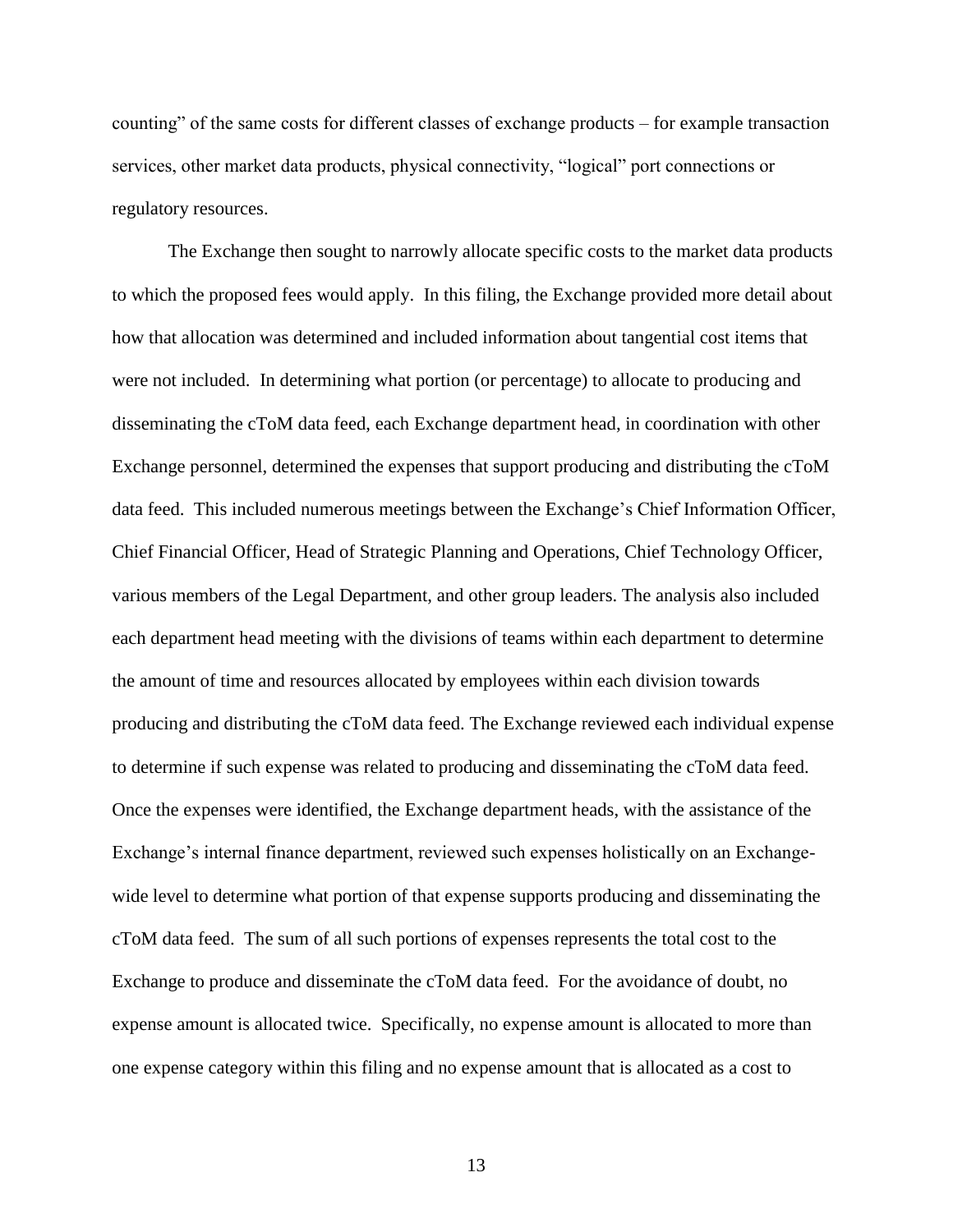produce and disseminate the cToM data feed in this filing has been or will be allocated as a cost to provide any other exchange product or service in any other fee filing. In the suspension orders, the Commission questioned whether further explanation of the Exchange's cost analysis was necessary. The Exchange provides further details concerning its cost analysis in response to this question.

The Exchange believes exchanges, like all businesses, should be provided flexibility when developing and applying a methodology to allocate costs and resources they deem necessary to operate their business, including providing market data and access services. The Exchange notes that costs and resource allocations may vary from business to business and, likewise, costs and resource allocations may differ from exchange to exchange when it comes to providing market data and access services. It is a business decision that must be evaluated by each exchange as to how to allocate internal resources and what costs to incur internally or via third parties that it may deem necessary to support its business and its provision of market data and access services to market participants.

Finally, the Exchange acknowledges that it is difficult to predict how much revenue the Exchange will receive from the proposed fees with precision. The analysis conducted by the Exchange is designed to make a fair and reasonable assessment of costs and resources allocated to support the production and dissemination of the cToM data feed associated with the proposed fees. The Exchange further acknowledges that this assessment can only capture a moment in time and that costs and resource allocations may change. That is why the Exchange historically, and on an ongoing basis, reviews its costs and resource allocations to ensure it appropriately allocates resources to properly provide services to the Exchange's constituents. As part of this proposed rule change, and as described further below, the Exchange is committing to conduct an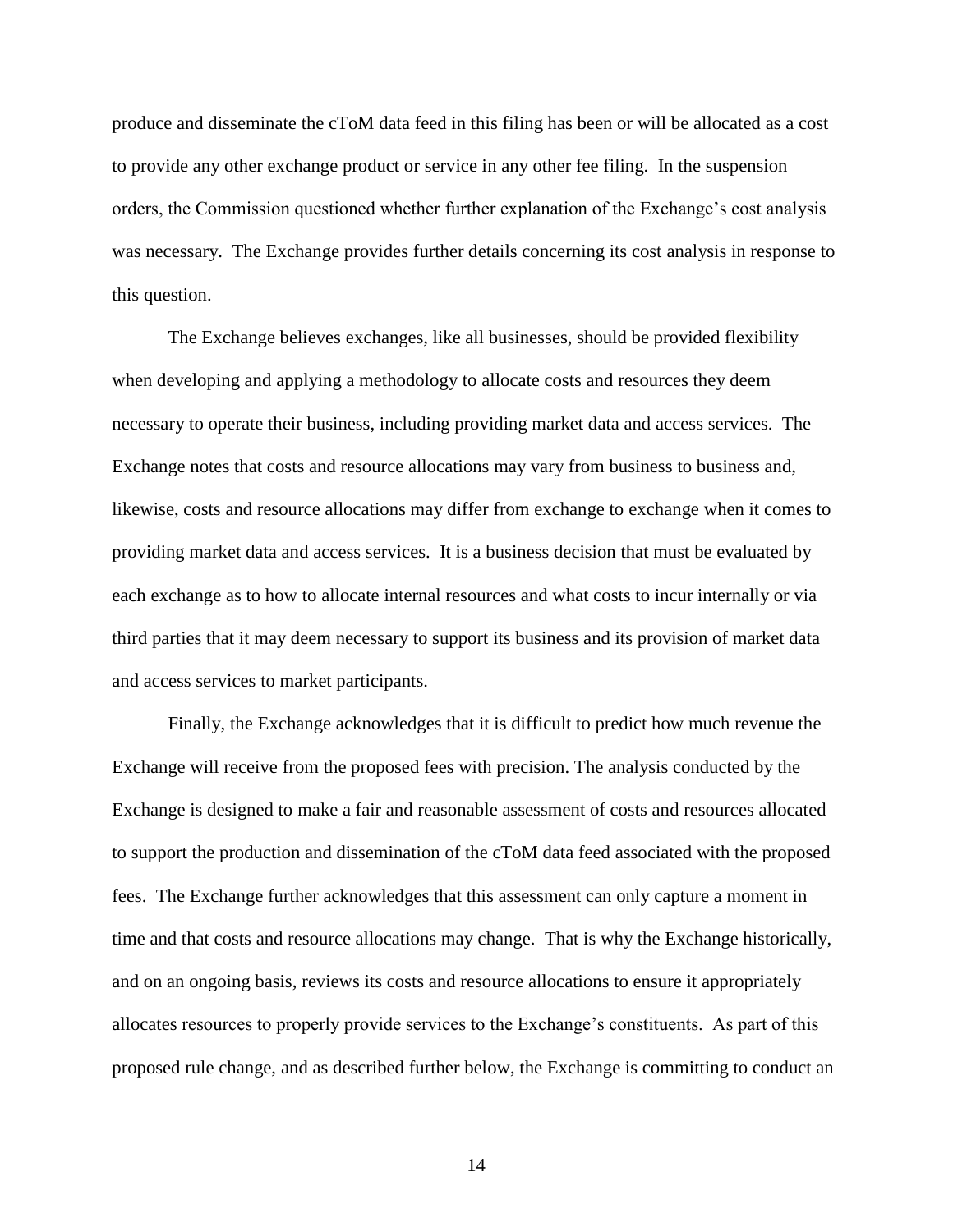annual cost review with respect to fees that are cost justified in this proposed rule change beginning one year from the date of this proposal, and annually thereafter. The Exchange expects that it may propose to adjust fees at that time, either to increase fees in the event that revenues fail to reasonably cover costs at the estimated margin set forth below, or to decrease fees in the event that revenue materially exceeds the Exchange's current projections. In the event that the Exchange determines to propose a fee change, updated cost estimates will be included in a rule filing proposing the fee change.

The Exchange believes applying this framework to the proposed fees shows that they are consistent with the requirements of the Act, leaving aside that the proposed fees are relatively similar to, or less than, fees charged by other exchanges for similar market data products.

## *Exchange Costs and Cost Methodology*

The Exchange notes that there are material costs associated with providing the infrastructure and headcount to fully support the production and dissemination of the cToM data feed. As described below, the Exchange incurs technology expense related to establishing and maintaining Information Security services, enhanced network monitoring and customer reporting, as well as Regulation SCI-mandated processes associated with its network technology.<sup>33</sup> The Exchange believes the proposed fees are a reasonable attempt to offset a portion of those costs associated with producing and disseminating the cToM data feed.

<sup>33</sup> Both fixed and variable expenses have significant impact on the Exchange's overall costs to provide the cToM data feed. For example, to accommodate new Members, the Exchange may need to purchase additional hardware to support those Members and provide the cToM data feed. Further, as the total number of Members increases, the Exchange and its affiliates may need to increase their data center footprint and consume more power, resulting in increased costs charged by their third-party data center provider. Accordingly, the cost to the Exchange and its affiliates to provide access to its Members is not fixed.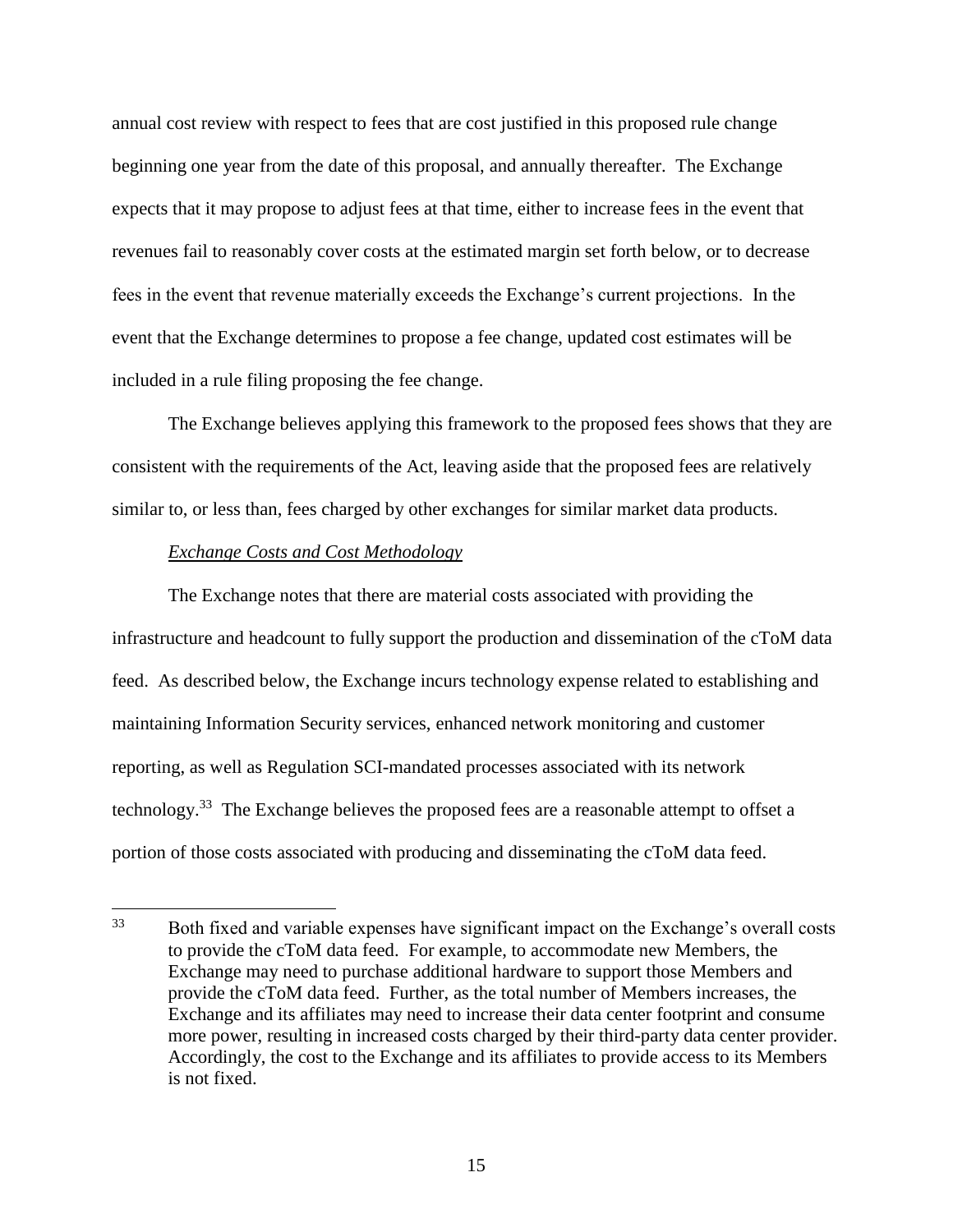The Exchange estimated its total annual expense to provide the cToM data feed based on the following general expense categories: (1) external expenses, which include fees paid to third parties for certain products and services; (2) internal expenses relating to the internal costs to produce and disseminate the cToM data feed; and  $(3)$  general shared expenses.<sup>34</sup> The below table details each of these individual external and internal annual costs considered by the Exchange to be directly related to offering cToM to subscribers, and not any other product or service offered by the Exchange. The below table also details the general shared expense allocated to this proposal. Each of these expenses are discussed in more detail further below.

For 2022, the total annual expense for producing and disseminating the cToM data feed is estimated to be \$299,228, or \$24,936 per month. The Exchange utilized its estimated 2022 revenue and costs, which utilize the same methodology set forth in the Exchange's previouslyissued Audited Unconsolidated Financial Statements.<sup>35</sup>

 $\overline{a}$ <sup>34</sup> The percentage allocations used in this proposed rule change may differ from past filings from the Exchange or its affiliates due to adjustments to internal resource allocations and different system architecture of the Exchange as compared to its affiliates.

<sup>&</sup>lt;sup>35</sup> For example, the Exchange previously noted that all third-party expense described in its prior fee filing was contained in the information technology and communication costs line item under the section titled "Operating Expenses Incurred Directly or Allocated From Parent," in the Exchange's 2019 Form 1 Amendment containing its financial statements for 2018. See Securities Exchange Act Release No. 87875 (December 31, 2019), 85 FR 770 (January 7, 2020) (SR-MIAX-2019-51). Accordingly, the third-party expense described in this filing is attributed to the same line item for the Exchange's 2022 Form 1 Amendment, which will be filed in 2023. In its suspension orders, the Commission also asked should the Exchange use cost projections or actual costs estimated for 2021 in a filing made in 2022, or make cost projections for 2022. The Exchange utilized expenses from its most recent audited financial statement as those numbers are more reliable than more recent unaudited numbers, which may be subject to change.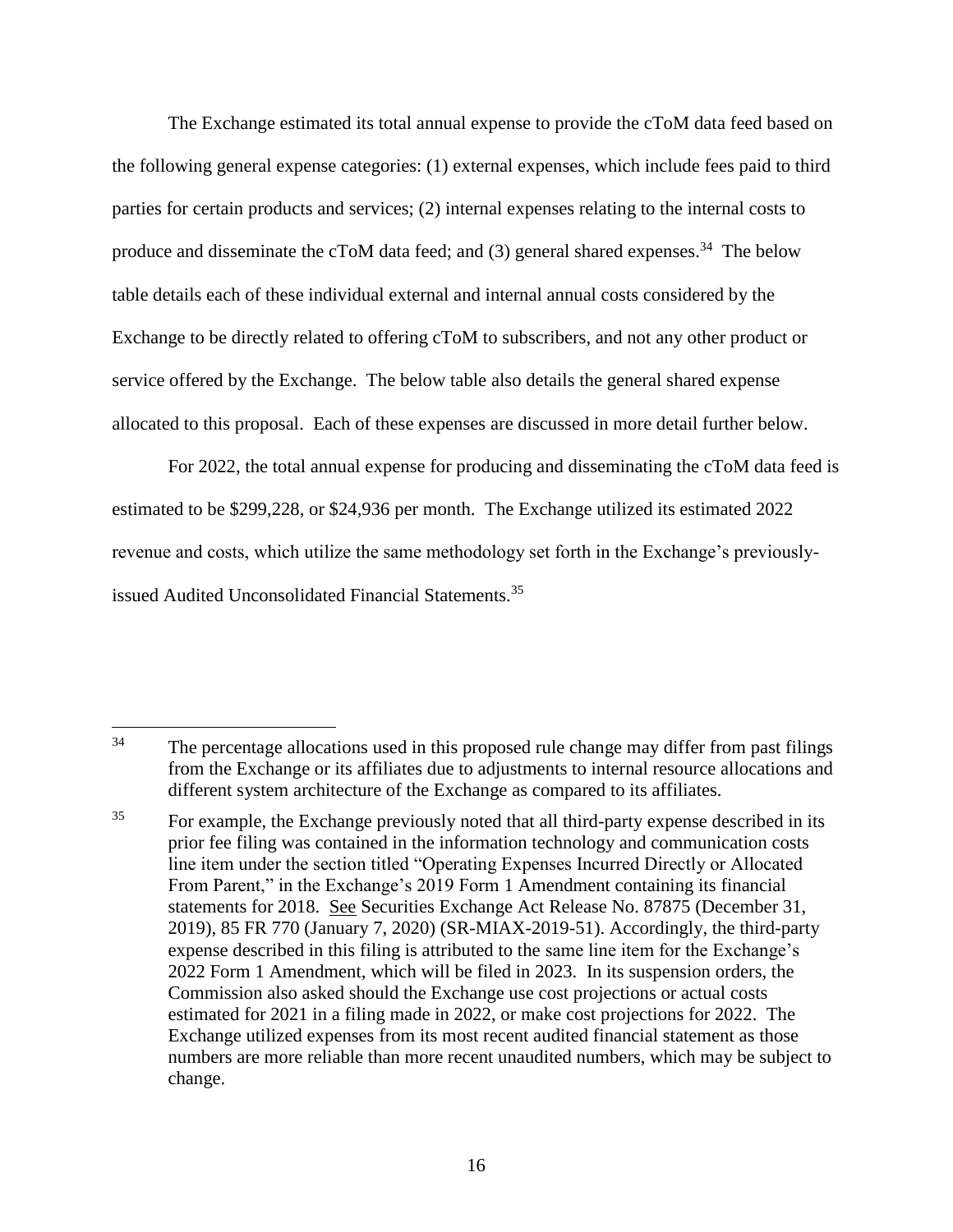<span id="page-16-0"></span>

| <b>External Expenses</b>                                        |                                                                |
|-----------------------------------------------------------------|----------------------------------------------------------------|
| Category                                                        | <b>Percentage of Total Expense Amount Allocated</b>            |
| Data Center Provider                                            | 0.20%                                                          |
| <b>Fiber Connectivity Provider</b>                              | 0.20%                                                          |
| Hardware and Software Providers                                 | 0.20%                                                          |
| <b>Total of External Expenses</b>                               | $$5,380^{36}$                                                  |
| <b>Internal Expenses</b>                                        |                                                                |
| Category                                                        | <b>Expense Amount Allocated</b>                                |
| <b>Employee Compensation</b>                                    | \$270,825<br>(representing 1.8% of total \$14,957,861 expense) |
| Depreciation and Amortization                                   | \$3,830<br>(representing 0.09% of total \$4,135,294 expense)   |
| Occupancy                                                       | \$13,925<br>(representing 1.8% of total \$769,108 expense)     |
| <b>Total of Internal Expenses</b>                               | \$288,580                                                      |
| <b>Total Allocated Shared Expenses</b>                          | \$5,268<br>(representing 0.13% of total \$4,042,629 expense)   |
| TOTAL EXTERNAL + INTERNAL +<br><b>ALLOCATED SHARED EXPENSES</b> | \$299,228                                                      |

In its suspension orders, the Commission solicited commenters' views on whether the Exchange has provided sufficient detail on the identity and nature of services provided by third parties. The Commission further solicited commenters' views on whether the Exchange has provided sufficient detail on the elements that go into producing and distributing the cToM data feed, including how shared costs are allocated and attributed to the cToM data feed, to permit an

 $36$ The Exchange does not believe it is appropriate to disclose the actual amount it pays to each individual third party provider as those fee arrangements are competitive or the Exchange is contractually prohibited from disclosing that amount.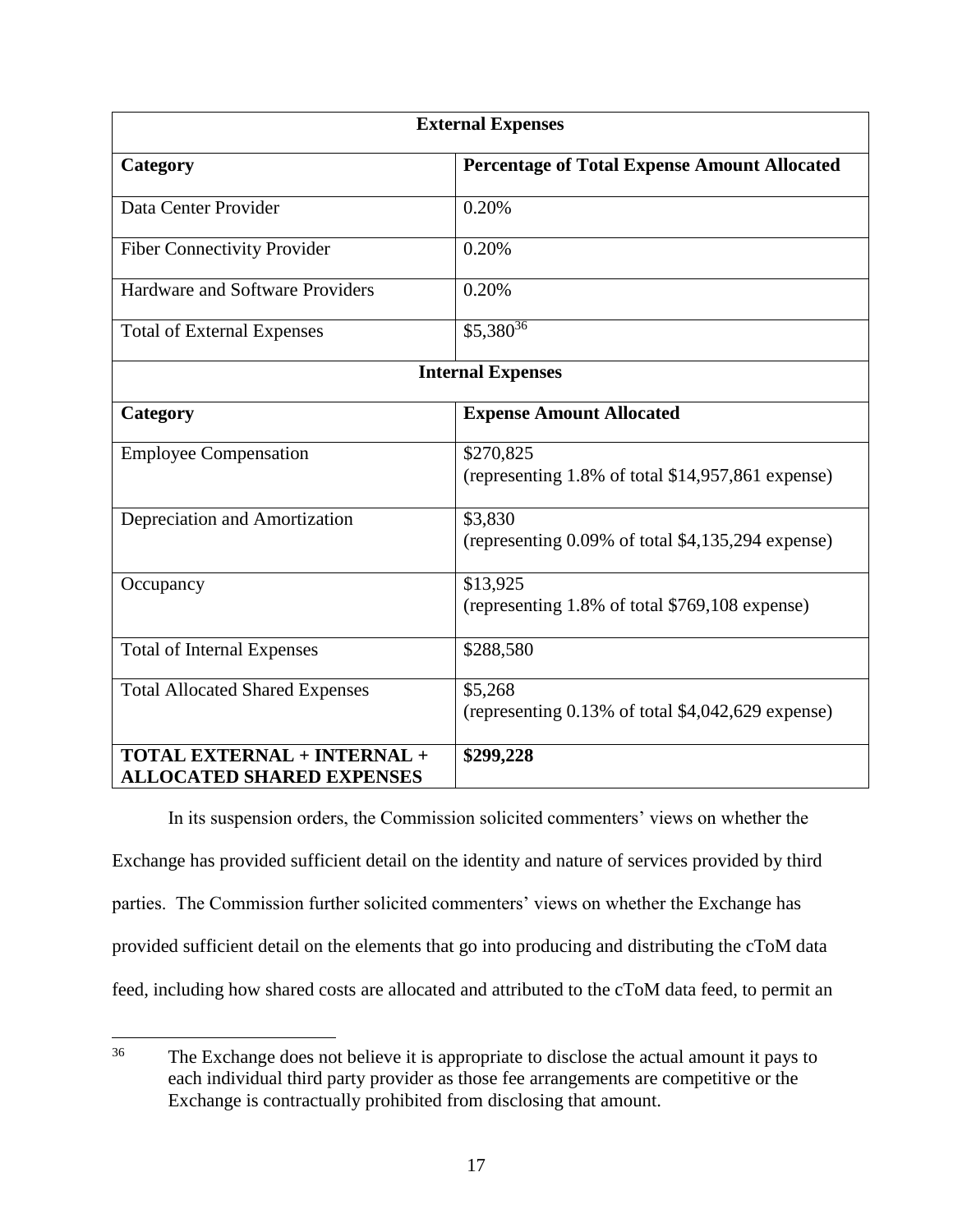independent review and assessment of the reasonableness of purported cost-based fees and the corresponding profit margin thereon. In response, the Exchange provides additional detail regarding the identity and nature of services provided by third parties, the elements that go into producing and distributing the cToM data feed, and how expenses are allocated. The Exchange believes this additional detail is sufficient to support a finding that the proposed fees are consistent with the Exchange Act.

The Exchange notes that it only has a single source of revenue, distribution fees, to recover those costs associated with providing and disseminating the cToM data feed. For clarity, the Exchange took a conservative approach in determining the expense and the percentage of that expense to be allocated to providing the cToM data feed. The Exchange describes below the analysis conducted for each expense and the resources or determinations that were considered when determining the amount necessary to allocate to each expense. The Exchange notes that, without the specific third party and internal expense items, the Exchange would not be able to provide and distribute cToM data feed. Each of these expense items, including physical hardware, software, employee compensation and benefits, occupancy costs, and the depreciation and amortization of equipment, were identified through a line-by-line cost analysis and determined to be integral to providing and distributing the cToM data feed for the reasons discussed below. Only a portion of all fees paid to such third parties are included in the third party expenses described herein, and, again, no expense amount is allocated twice. For example, the Exchange does not allocate its entire information technology and communication costs to providing and distributing the cToM data feed because it determined that a portion of those costs are attributable to other areas of the Exchange's operations, such as ports and transaction services, as well as other market data products provided by the Exchange. This may result in the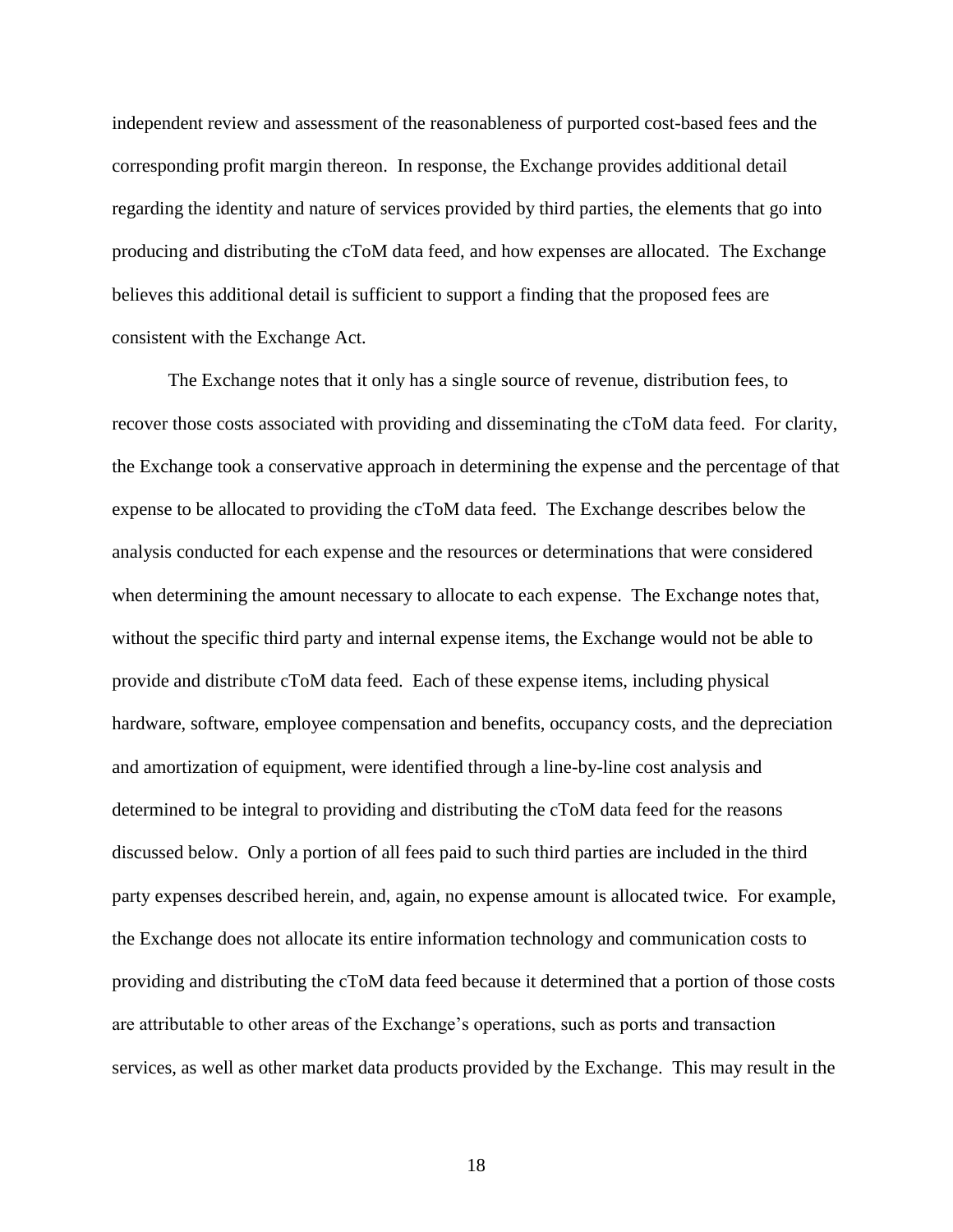Exchange under allocating an expense to provide the cToM data feed, and such expenses may actually be higher than what the Exchange allocated as part of this proposal.<sup>37</sup>

Further, as part its ongoing assessment of costs and expenses, the Exchange recently conducted a periodic thorough review of its expenses and resource allocations, which resulted in revised percentage allocations in this filing as compared to prior versions of this proposed fee change that were previously withdrawn by the Exchange. The revised percentages are, among other things, the result of the shifting of internal resources in response to business objectives. Therefore, the percentage allocations used in this proposed rule change may differ from past filings from the Exchange or its affiliates due to, among other things, changes in expenses charged by third parties, adjustments to internal resource allocations, and different system architecture of the Exchange as compared to its affiliates.

### *External Expense Allocations*

For 2022, annual expenses relating to fees paid by the Exchange to third parties for products and services necessary to provide the cToM data feed are estimated to be \$5,380.<sup>38</sup> This includes a portion of the fees paid to: (1) a third party data center provider, including for the primary, secondary, and disaster recovery locations of the Exchange's trading system infrastructure; (2) a fiber connectivity provider for network services (fiber and bandwidth products and services) linking the Exchange's and its affiliates' office locations in Princeton, New Jersey and Miami, Florida, to all data center locations; and (3) hardware and software

 $\overline{a}$ 

<sup>&</sup>lt;sup>37</sup> The Exchange notes that expenses associated with its affiliates, MIAX Emerald and MIAX Pearl (the options and equities markets), are accounted for separately and are not included within the scope of this filing.

<sup>38</sup> See supra note [36.](#page-16-0)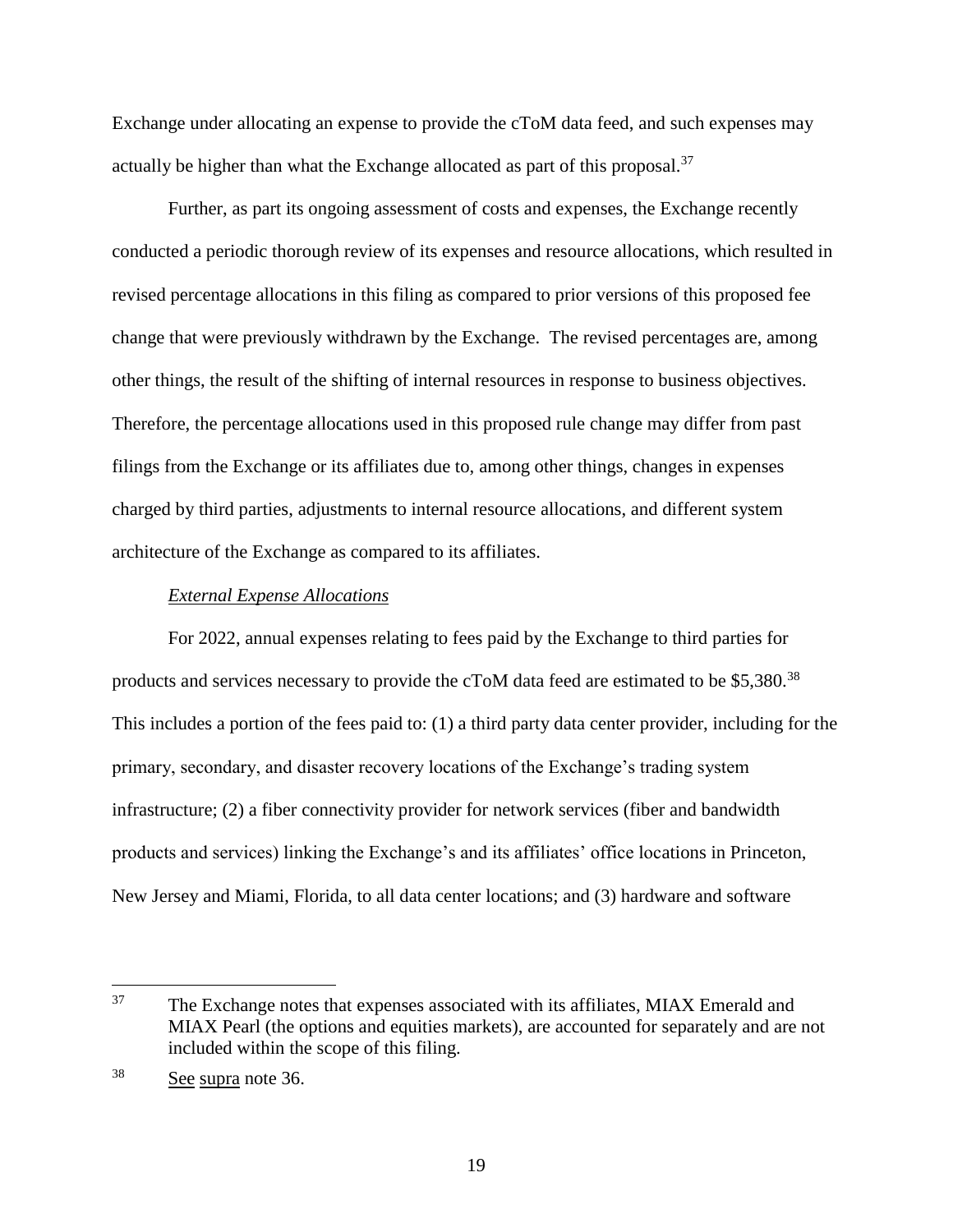providers, which support the production environment in which Members and non-Members connect to the network to receive market data.<sup>39</sup>

## *Data Center Space and Operations Provider*

 $\overline{a}$ 

The Exchange does not own the primary data center or the secondary data center, but instead leases space in data centers operated by third parties where the Exchange houses servers, switches and related equipment. Data center costs include an allocation of the costs the Exchange incurs to provide and distribute market data in the third party data centers where it maintains its equipment as well as related costs described below. The data center provider operates the data centers (primary, secondary, and disaster recovery) that host the Exchange's network infrastructure. Without the retention of a third party data center, the Exchange would not be able to operate its systems, provide a trading platform for market participants, and produce and distribute market data. The Exchange does not employ a separate fee to cover its data center expense and recoups that expense, in part, by charging for the cToM data feed.

The Exchange reviewed its data center footprint and space utilized, including its total rack space, cage usage, number of servers, switches, cabling within the data center, heating and cooling of physical space, storage space, and monitoring and divided its data center expenses among providing transaction services, market data, and connectivity based on space utilized by

<sup>&</sup>lt;sup>39</sup> Id. The Exchange did not allocate any expense associated with the proposed fees towards the Securities Financial Transaction Infrastructure ("SFTI") and various other service providers' because the Exchange's architecture takes advantage of an advance in design to eliminate the need for a market data distribution gateway layer. The computation and dissemination via an API is done solely within the match engine environment and is then delivered via the Member and non-Member connectivity infrastructure. This architecture delivers a market data system that is more efficient both in cost and performance. Accordingly, the Exchange determined not to allocate any expense associated with SFTI and various other service providers.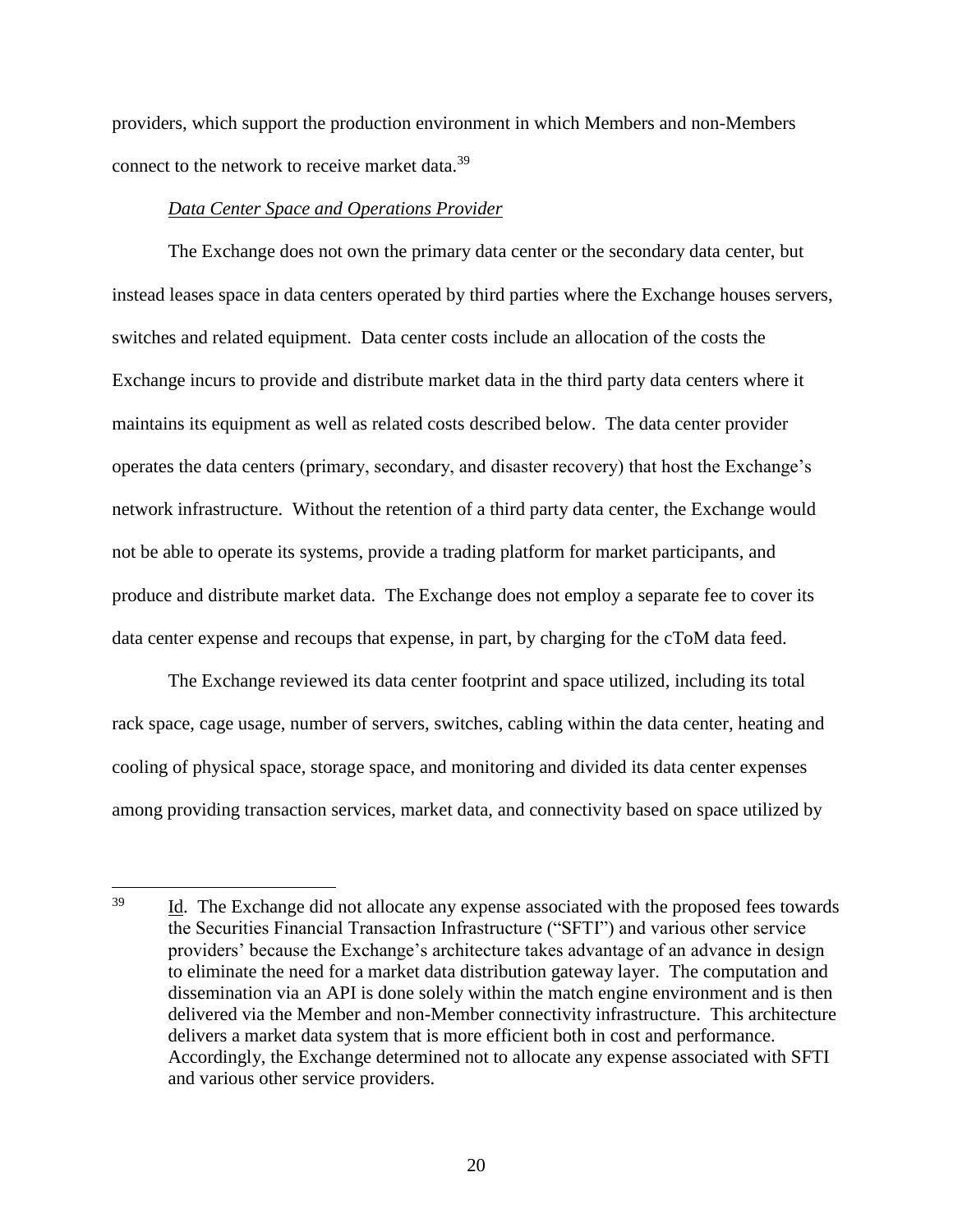each area.<sup>40</sup> Based on this review, the Exchange determined that 0.20% of the total applicable data center provider expense is applicable to providing the cToM data feed. The Exchange reviewed space utilized to house rack space, cage usage, servers, switches, cabling, storage space, heating and cooling of physical space, and monitoring, and identified that a small portion of that footprint is dedicated to equipment used to produce and distribute the cToM data feed.

The Exchange believes this allocation is reasonable because it represents the costs associated with housing the Exchange's equipment dedicated to processing and disseminating the cToM data feed. The Exchange excluded from this allocation portion of the Exchange's data center expense that is due to space utilized to provide and maintain connectivity to the Exchange's System Networks, including providing cabling within the data center between market participants and the Exchange. The Exchange also did not allocate the remainder of the data center expense because it pertains to space utilized by other areas of the Exchange's operations, such as connectivity, ports and transaction services, as well as other market data products provided by the Exchange.

## *Fiber Connectivity Provider*

 $\overline{a}$ 

The Exchange engages a third party service provider that provides the internet, fiber and bandwidth connections between the Exchange's networks, primary and secondary data center, and office locations in Princeton and Miami. Fiber connectivity is necessary for the Exchange to switch to its secondary data center in the case of an outage in its primary data center. Fiber

<sup>&</sup>lt;sup>40</sup> The Investors Exchange, Inc. ("IEX") also allocated data center costs to produce market data based on space utilized. See Securities Exchange Act Release No. 94630 (April 7, 2022), 87 FR 21945, at page 21949 (April 13, 2022) (SR-IEX-2022-02) ("IEX Market Data Fee Proposal") (noting that "[d]ata Center costs consist of the fees charged by the third-party data centers used by IEX and represent less than 10% the Exchange's total data center costs *based on space utilized*" (*emphasis added*)).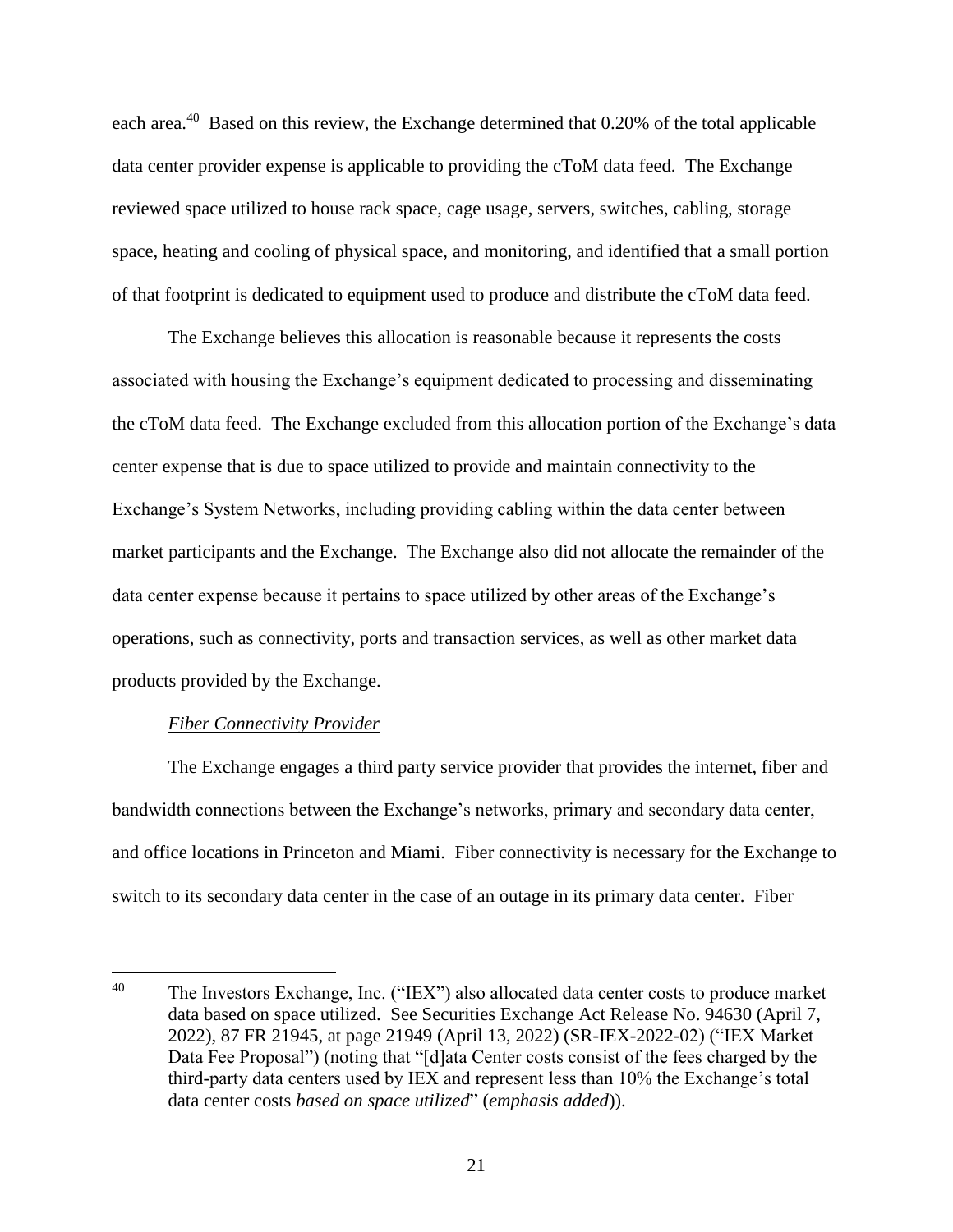connectivity also allows the Exchange's National Operations & Control Center ("NOCC") and Security Operations Center ("SOC") in Princeton to communicate with the Exchange's primary and secondary data centers. As such, all trade data, including the billions of messages each day, flow through this third party provider's infrastructure over the Exchange's network. Fiber connectivity is also necessary for personnel responsible for overseeing and providing customer service related to producing and distributing the cToM data feed, receiving relevant data and being able to communicate between the Exchange's various locations and data centers. Without the retention of a third party fiber connectivity provider, they Exchange would not be able to communicate between its data centers and office locations in a manner necessary to maintain and support the cToM data feed. Fiber connectivity is a necessary integral means to disseminate information, including data related to producing and distributing the cToM data feed, from the Exchange's primary data center to other Exchange locations. It is necessary for Exchange employees located in various locations to be able to communicate and receive the necessary data to maintain and provide customer support related to the cToM data feed. The Exchange would not be able to operate and support the network and produce and distribute the cToM data feed without third party fiber connectivity. The Exchange does not employ a separate fee to cover its fiber connectivity expense and recoups that expense, in part, by charging for cToM data feed.

The Exchange reviewed it costs to retain fiber connectivity from a third party, including the ongoing costs to support fiber connectivity, ensuring adequate bandwidth and infrastructure maintenance to support exchange operations, and ongoing network monitoring and maintenance and determined that 0.20% of the total fiber connectivity expense was applicable to producing and distributing the cToM data feed. The Exchange reviewed its total fiber connectivity expense and allocated it among transaction services, connectivity, ports, other market data products, and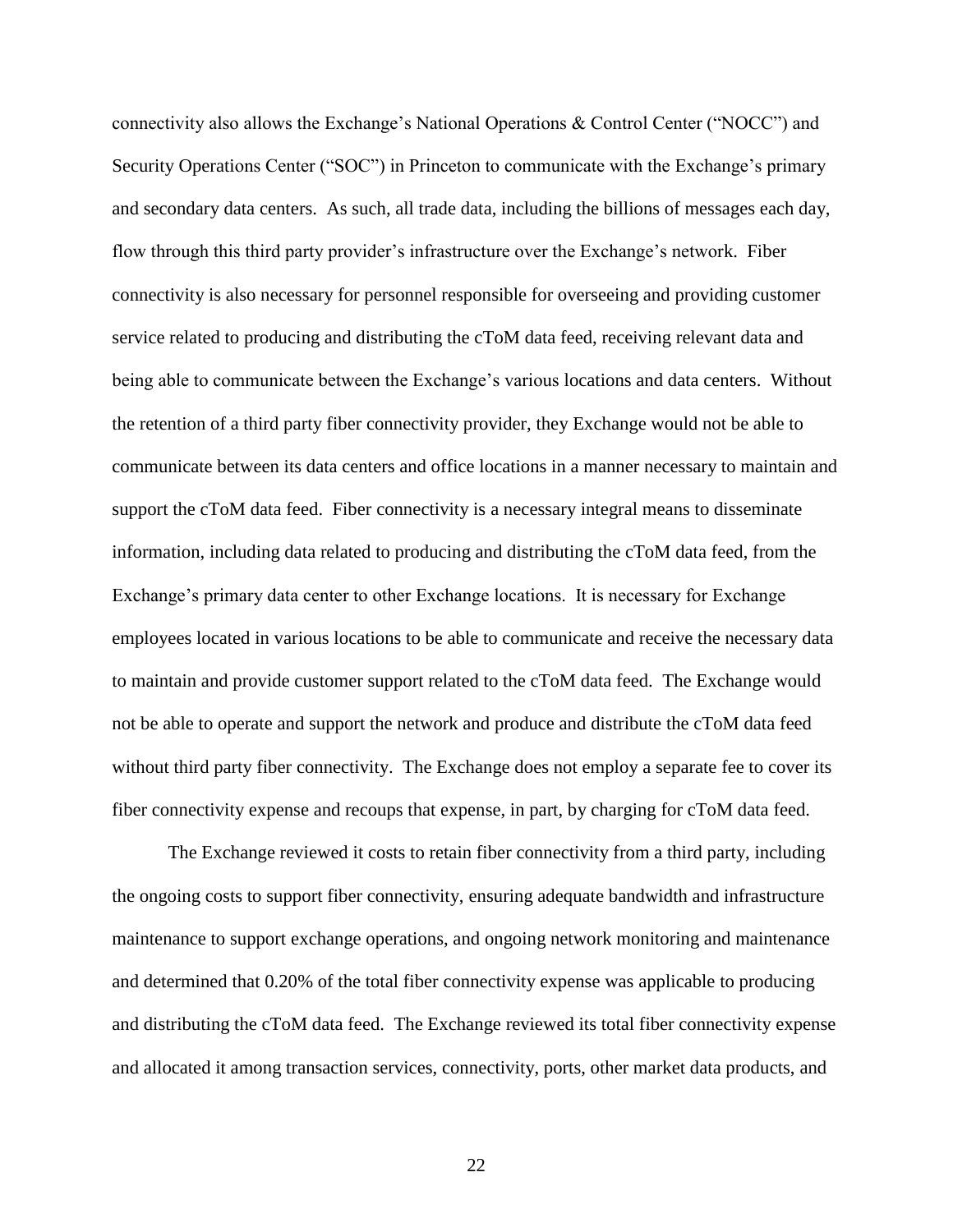administrative operations based on usage. The Exchange then further divided up its fiber connectivity costs related to market data and identified the portion that is attributable to producing and maintaining the cToM data feed, also based on usage. This allocation is, therefore, based on the amount of bandwidth and fiber connectivity the Exchange calculated is utilized to support exchange operations, and ongoing network monitoring and maintenance that are necessary to produce and maintain the cToM data feed. The Exchange believes this allocation is reasonable because it reflects the portion of the fiber connectivity expense that relates to producing and distributing the cToM data feed. The Exchange excluded a large portion of the Exchange's fiber connectivity expense that is due to providing and maintaining connectivity between the Exchange's System Networks, data centers, and office locations and is core to the daily operation of the Exchange. The Exchange also excluded from this allocation fiber connectivity usage related to system connectivity or other business lines, such as transaction services and other market data products offered by the Exchange, or unrelated administrative services. The Exchange also did not allocate the remainder of this expense because it pertains to other areas of the Exchange's operations and does not directly relate to providing the cToM data feed. The Exchange believes this allocation is reasonable because it represents the Exchange's cost to produce and distribute the cToM data feed.

#### *Hardware and Software Providers*

The Exchange relies on dozens of third party hardware and software providers for equipment necessary to produce and disseminate the cToM data feed. This includes either the purchase or licensing of physical equipment, such as servers, switches, cabling, and devices needed by Exchange personnel to monitor servers and the health of market data products, including the cToM data feed. This consists of real-time monitoring of system performance,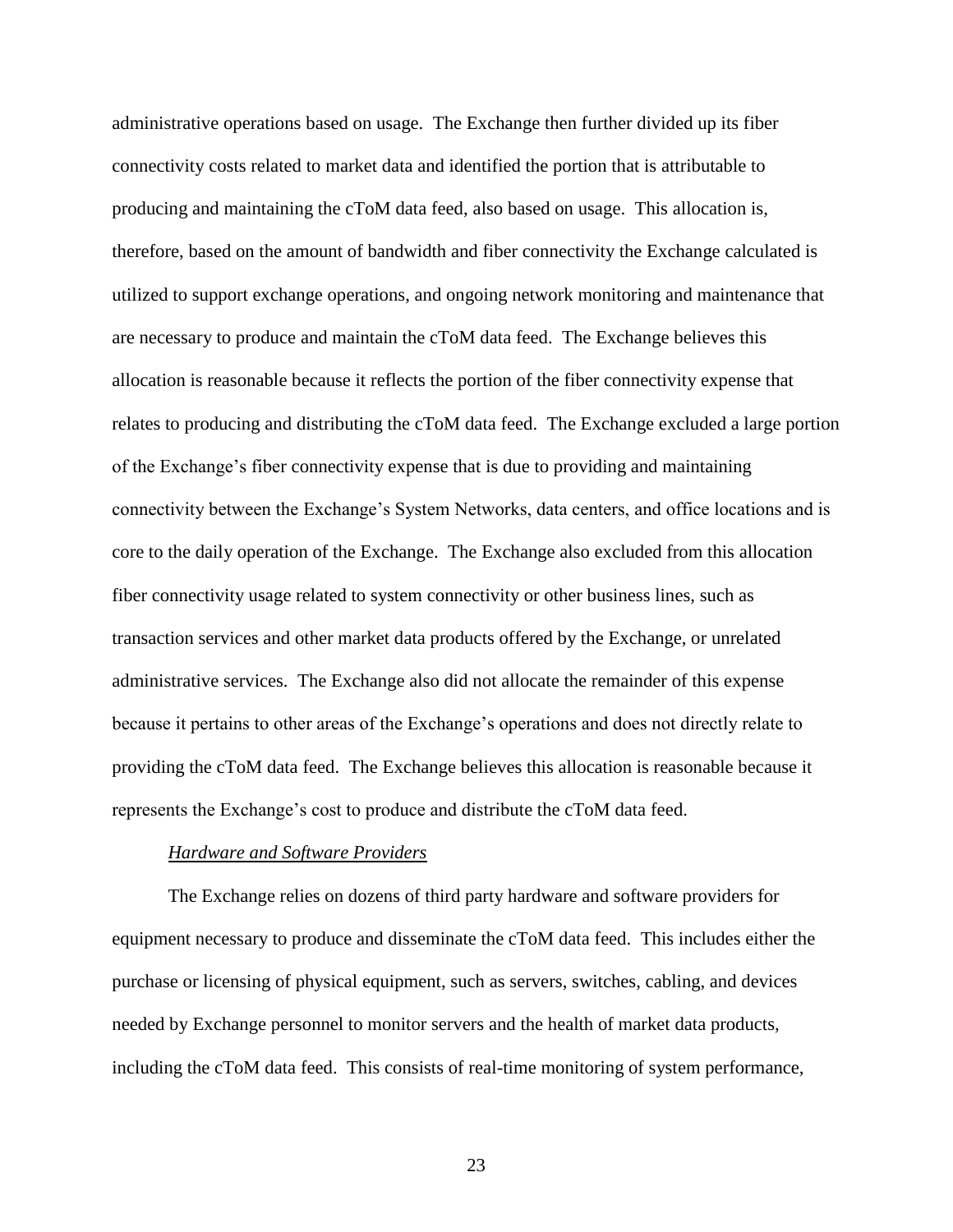integrity, and latency of market data products. It also includes the Exchange purchasing or licensing software necessary for security monitoring, data analysis and Exchange operations. Hardware and software providers are necessary to produce and distribute the cToM data feed. Hardware and software equipment and licenses for that equipment are also necessary to operate and monitor physical assets necessary to produce and distribute the cToM data feed. Hardware and software equipment and licenses are key to the operation of the Exchange and without them the Exchange would not be able to produce and distribute the cToM data feed. The Exchange does not employ a separate fee to cover its hardware and software expense and recoups that expense, in part, by charging for cToM data feed dissemination.

The Exchange reviewed its hardware and software related costs, including software patch management, vulnerability management, administrative activities related to equipment and software management, professional services for selection, installation and configuration of equipment and software supporting exchange operations. The Exchange then divided those costs among transaction services, ports, connectivity, other market data products, and other Exchange operations based on whether all of that hardware or software is based on usage. The Exchange then reviewed the amount allocated to producing and distributing market data generally and what portion of that hardware and software equipment or license is used to support the cToM data feed specifically. Based on this review, the Exchange determined that 0.20% of the total applicable hardware and software expense is allocated to producing and distributing the cToM data feed. This percentage reflects the amount of hardware and software equipment and licenses dedicated to produce and maintain the c $T$ oM data feed. $41$  Hardware and software equipment and licenses

<span id="page-23-0"></span> $41$ The Exchange notes that IEX used a similar methodology to allocate hardware costs to market data. See IEX Market Data Fee Proposal, id. at page 21950 (noting that "IEX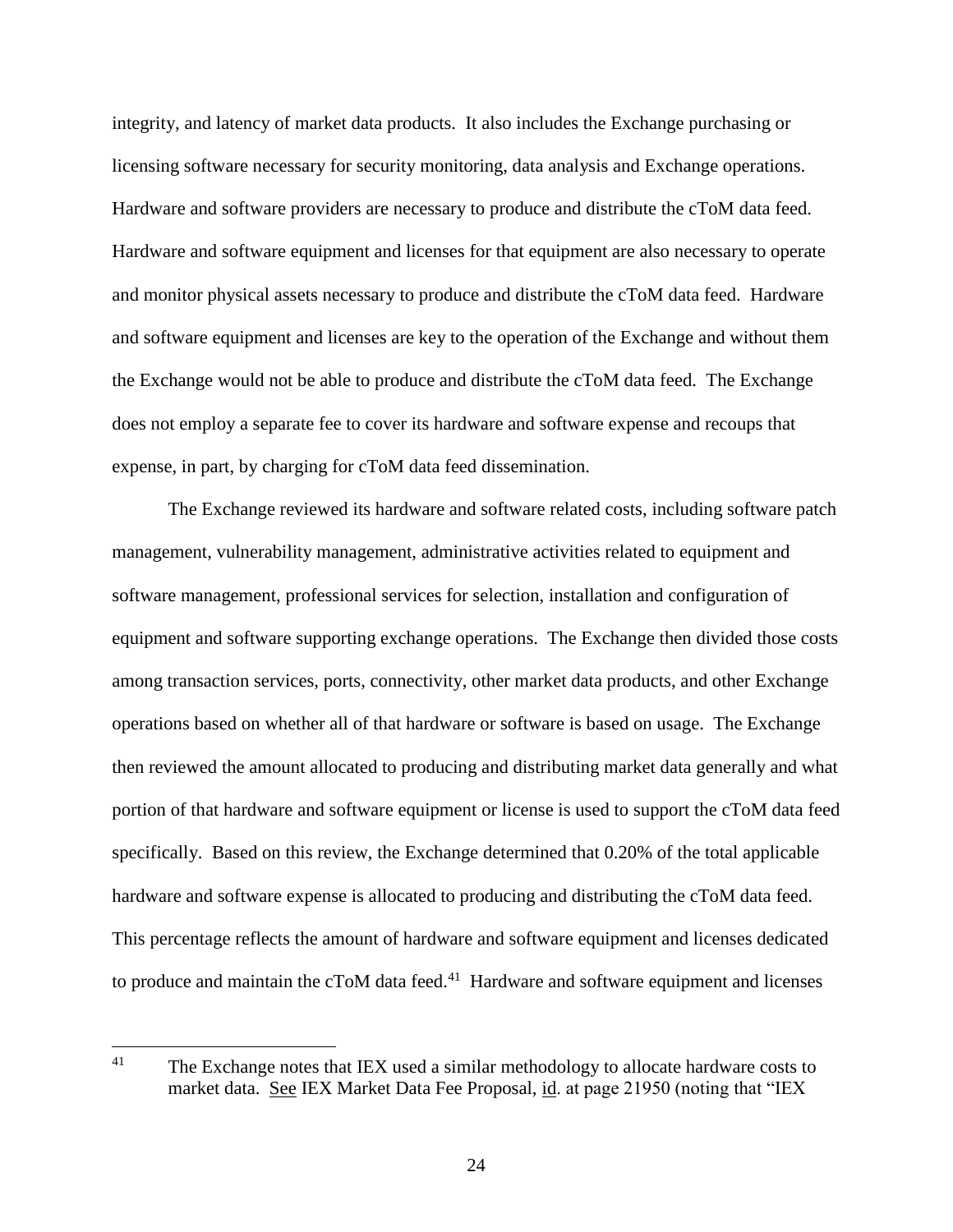are key to the operation of the Exchange and production and distribution of market data. Without them, the Exchange would not be able to develop, and market participants would not be able to purchase, the cToM data feed. The Exchange only allocated the portion of this expense to the hardware and software that is related to the cToM data feed, such as operating servers and equipment necessary to produce and distribute the cToM data feed. The Exchange, therefore, did not allocate portions of its hardware and software expense that related to other areas of the Exchange's business, such as hardware and software used for connectivity or unrelated administrative services. The Exchange also did not allocate the remainder of this expense because it pertains to other areas of the Exchange's operations, such as ports or transaction services, as well as other market data products provided by the Exchange, and is not directly related to producing and disseminating the cToM data feed. The Exchange believes this allocation is reasonable because it represents the Exchange's cost to produce and disseminate the cToM data feed, and not any other service, as supported by its cost review.

### *Internal Expense Allocations*

 $\overline{a}$ 

For 2022, total internal annual expense relating to the Exchange producing and distributing the cToM data feed is estimated to be \$288,580. This includes costs associated with: (1) employee compensation and benefits for full-time employees that support market data, including staff in network operations, trading operations, development, system operations, business, as well as staff in general corporate departments (such as legal, regulatory, and finance) that support those employees and functions as well as important system upgrades; (2) depreciation and amortization of hardware and software used to produce and distribute the cToM

only included hardware specifically dedicated to the market data feeds in calculating the costs of providing market data").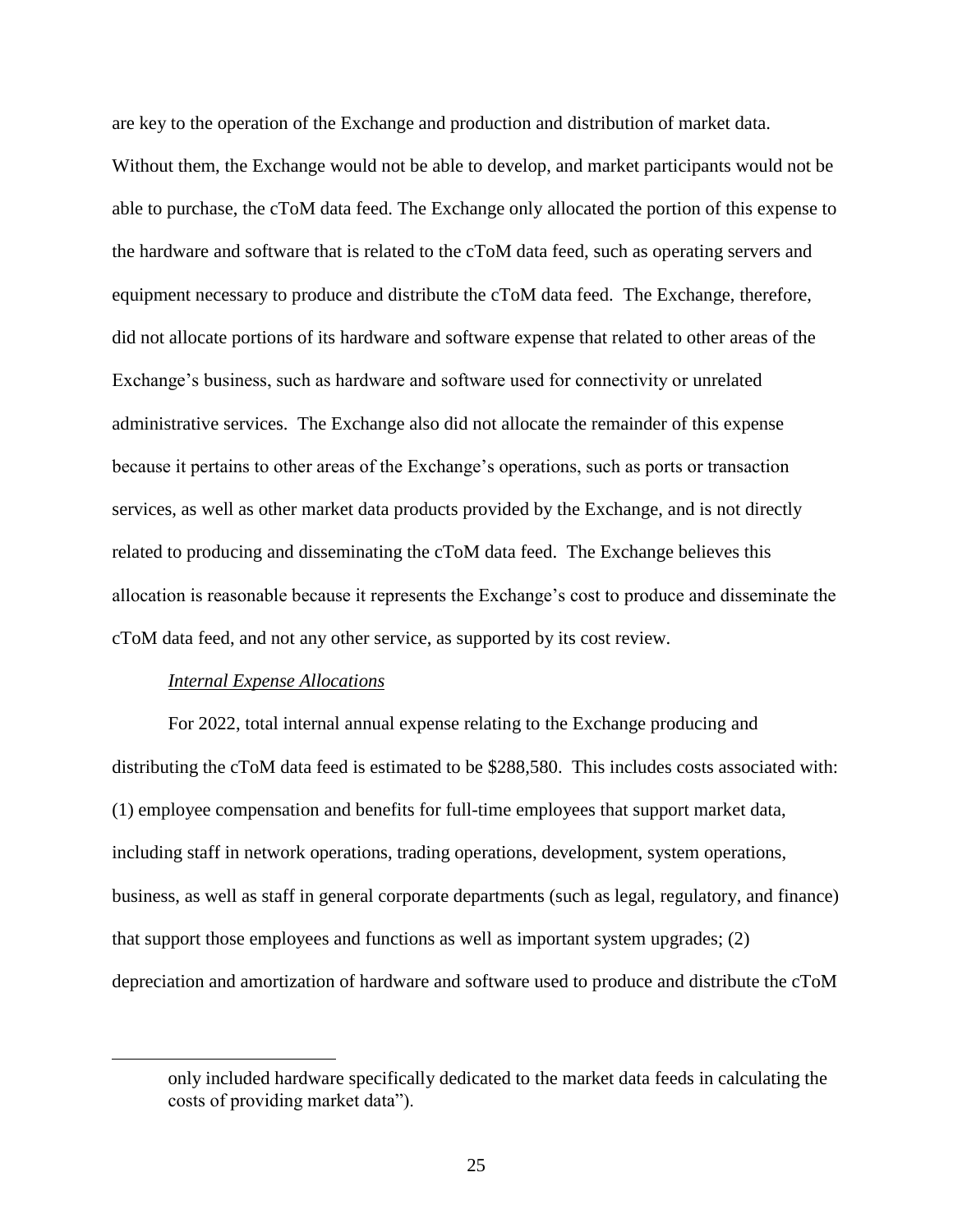data feed, including equipment, servers, cabling, purchased software and internally developed software used in the production environment to support the network for trading; and (3) occupancy costs for leased office space for staff that support the cToM data feed.

## *Employee Compensation and Benefits*

Human personnel are key to exchange operations and supporting the Exchange's ongoing provision of the cToM data feed. The Exchange reviewed its employee compensation and benefits expense and the portion of that expense allocated to providing the cToM data feed. As part of this review, the Exchange considered employees whose functions include providing and maintaining the cToM data feed and used a blended rate of compensation reflecting salary, stock and bonus compensation, bonuses, benefits, payroll taxes, and 401K matching contributions.<sup>42</sup>

In its suspension orders, the Commission asked the Exchange provide more detail about the methodology the Exchange used to determine how much of an employee's time is devoted to market data related activities. In considering the cost of personnel, the Exchange generally considered the time spent on various market data projects and initiatives through project management tracking tools and analysis of employee resource allocations, among its Technology Team in the following areas: Technical Operations, Software Engineering, Quality Assurance, and Infrastructure. The Exchange did not consider non-Technology Teams such as Market Operations, Project Management, Regulatory, Legal, and Accounting/Finance.<sup>43</sup>

 $42$ <sup>42</sup> For purposes of this allocation, the Exchange did not consider expenses related to office space, supplies, or equipment use by employees who support cToM data feed.

<sup>&</sup>lt;sup>43</sup> The Exchange notes that IEX used a similar methodology to allocate employee compensation related costs to market data. See IEX Market Data Fee Proposal, supra note [41](#page-23-0) at page 29150 (noting that "[f]or personnel costs, IEX calculated an allocation of employee time for employees whose functions include providing and maintaining IEX Data and/or the proprietary market data feeds used to transmit IEX Data, and used a blended rate of compensation reflecting salary, stock and bonus compensation, benefits, payroll taxes, and 401(k) matching contributions").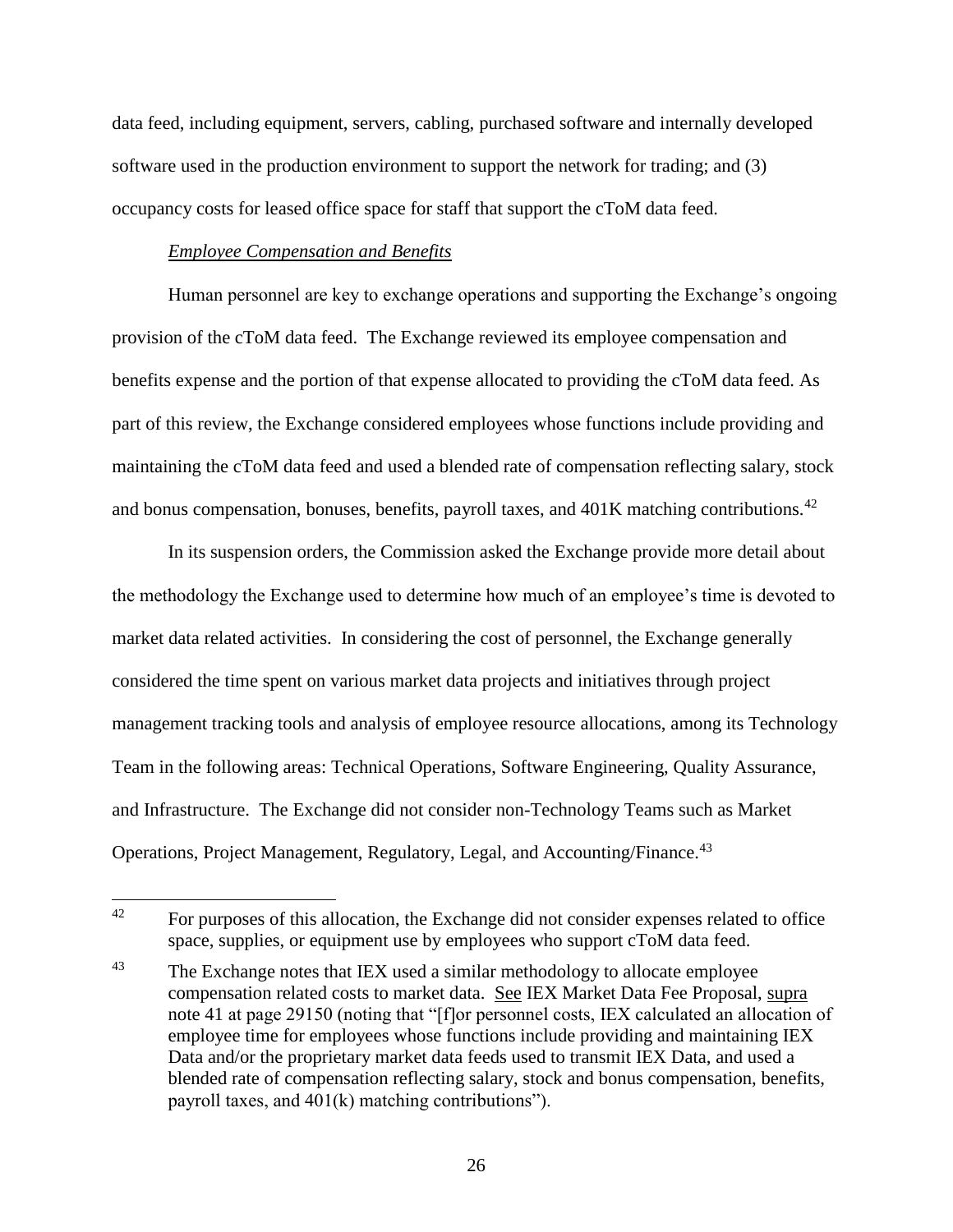Based on this review, the Exchange determined to allocate \$270,825 in employee compensation and benefits expense to producing and distributing the cToM data feed. This represents approximately 1.8% of the \$14,957,861 total projected expense for employee compensation and benefits. The Exchange determined the cost allocation for employees who perform work in support of producing and distributing the cToM data feed to arrive at a full time equivalent ("FTE") of 0.8 FTEs across all the identified personnel. The Exchange then multiplied the FTE times a blended compensation rate for all relevant Exchange personnel to determine the personnel costs associated with producing and distributing the cToM data feed. Senior staff also reviewed these time allocations with department heads and team leaders to determine whether those allocations were appropriate. These employees are critical to the Exchange to producing and distributing the cToM data feed. The Exchange determined the above allocation based on the personnel whose work focused on functions necessary to producing and distributing the cToM data feed. The Exchange does not charge a separate fee for employees who support the cToM data feed and the Exchange seeks to recoup that expense, in part, by charging for the cToM data feed.

The Exchange believes it is appropriate to include incentive compensation in the blended personnel compensation rate on the same basis as other personnel costs for in-scope employees because incentive compensation is a part of the total personnel costs associated with the Exchange's costs to provide the cToM data feed. Moreover, the Exchange notes that it has taken a conservative approach in determining which employees to include in its cost analysis, in terms of function and percent allocation, so that the included personnel costs are directly and closely tied to the costs of providing the cToM data feed. The FTE allocation represents just 1.8% of the Exchange's overall personnel costs. Consistent with the Exchange's conservative methodology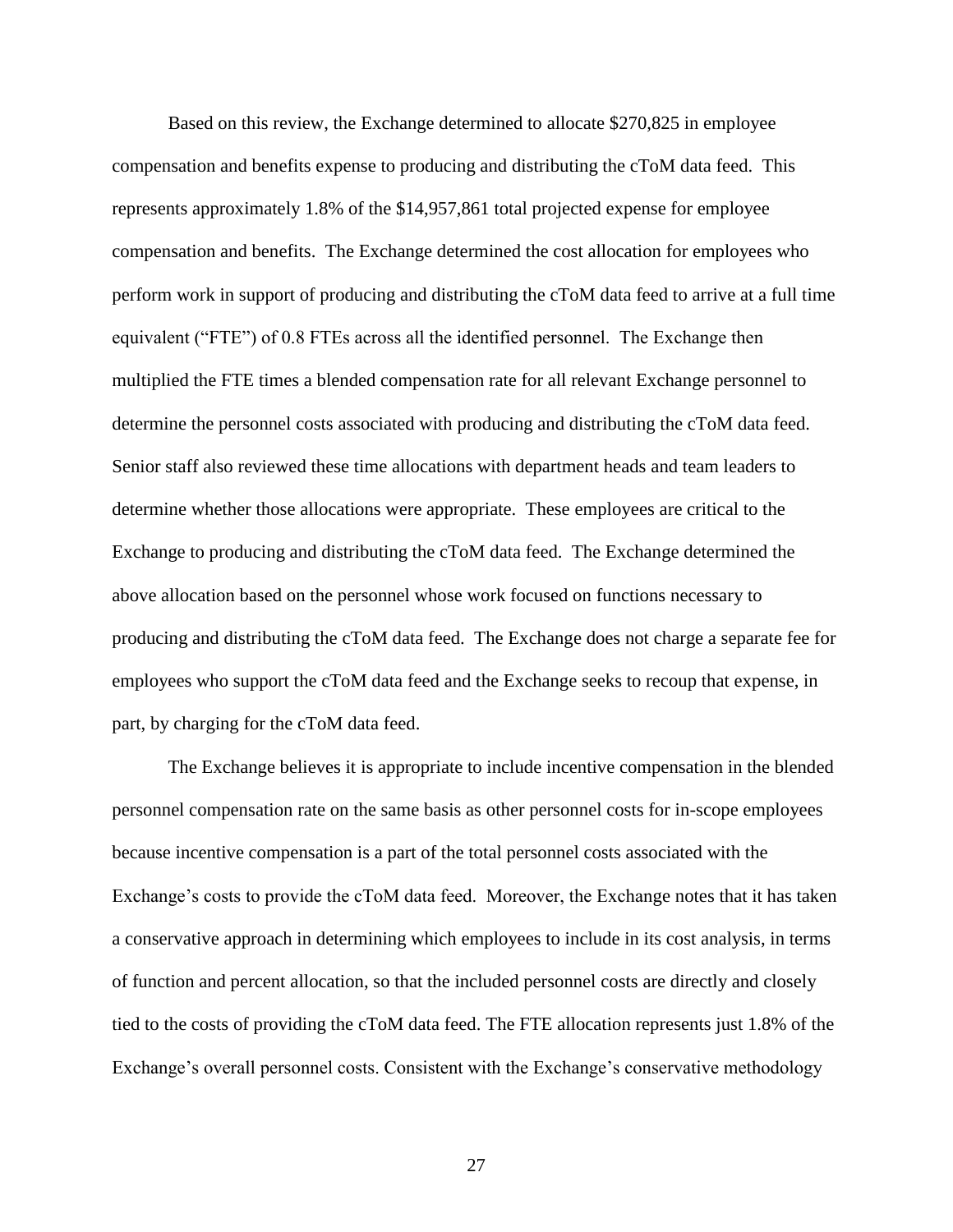to limit costs allocated to producing and disseminating the cToM data feed, this approach includes only a de minimis personnel cost allocation for senior level executives and no allocation for members of the Exchange's board of directors. Accordingly, the Exchange believes that the allocated personnel expenses included are appropriately attributable to producing and disseminating the cToM data feed.

### *Depreciation and Amortization*

A key expense incurred by the Exchange relates to the depreciation and amortization of equipment that the Exchange procured to produce and distribute the cToM data feed. The Exchange reviewed all of its physical assets and software, owned and leased, and determined whether each asset is related to providing and maintaining the cToM data feeds, and added up the depreciation of those assets. All physical assets and software, which includes assets used for testing and monitoring of Exchange infrastructure, were valued at cost and depreciated or leased over periods ranging from three to five years. Based on the Exchange's experience, this depreciation period equals the typical life expectancy of those assets. In determining the amount of depreciation and amortization to apply to providing the cToM data feeds, the Exchange considered the depreciation of hardware and software that are key to its provision of the cToM data feeds. This includes servers, computers, laptops, monitors, information security appliances and storage, and network switching infrastructure equipment, including switches and taps that were previously purchased to produce and distribute the cToM data feed. Without them, market participants would not be able to receive the cToM data feed. The Exchange seeks to recoup a portion of its depreciation expense by charging for the cToM data feed.

Based on this review, the Exchange determined to allocate \$3,830 in depreciation and amortization expense to producing and distributing the cToM data feed. This is only 0.09% of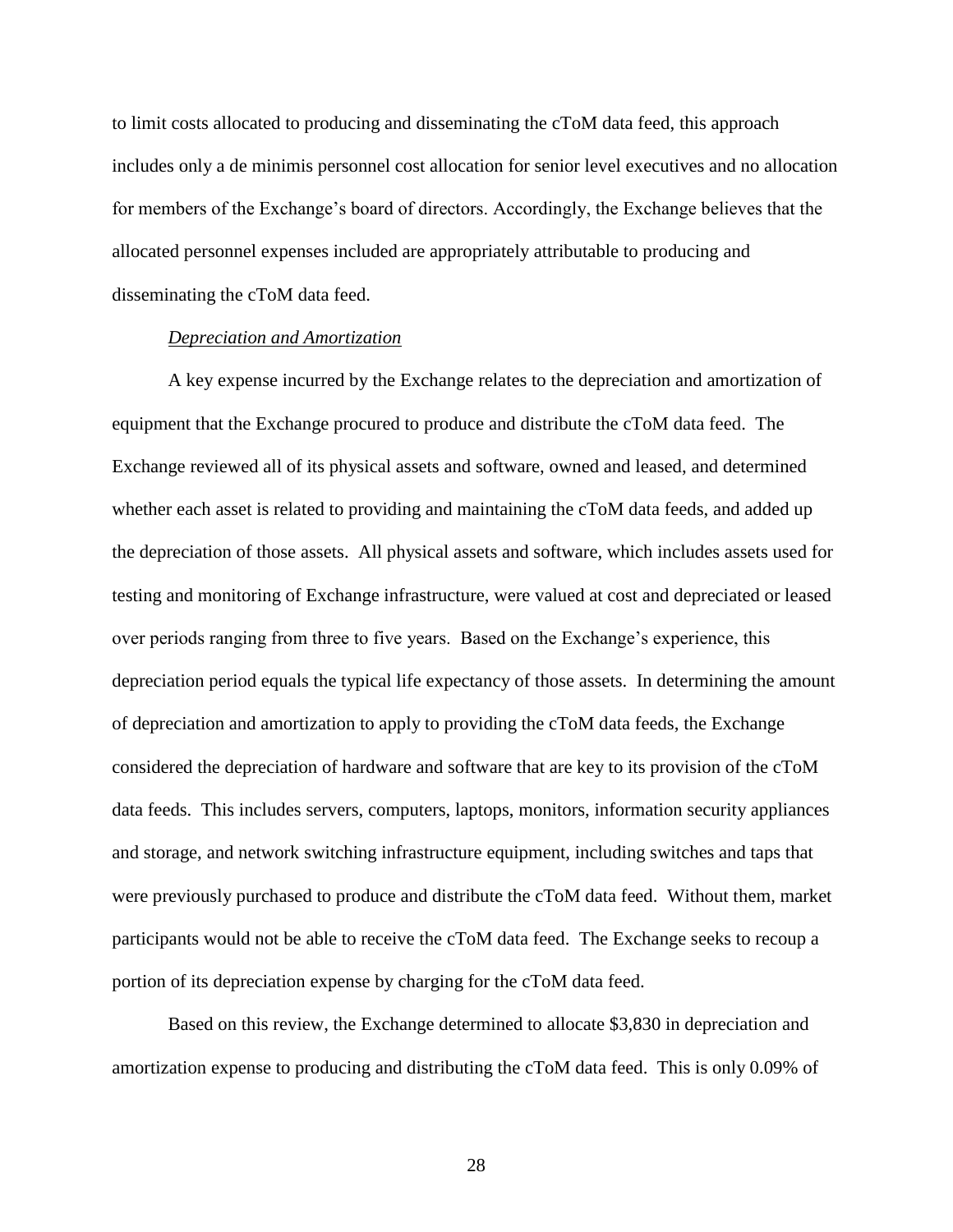the \$4,135,294 total projected expense for depreciation and amortization. For purposes of the allocation of these costs to the cToM data feed, the Exchange allocates the annual depreciation (i.e., one-third or one-fifth of the initial asset value based on the typical life expectancy of those assets). One-third or one-fifth of the cost of each asset is included in the annual costs allocated to the cToM data feed. The Exchange only included assets specifically dedicated to the cToM data feed in calculating the costs of providing the cToM data feed. This means that physical assets used for transaction services, other market data products, or other Exchange operations were excluded from the calculation.<sup>44</sup> The Exchange, therefore, did not allocate portions of depreciation expense that relates to other areas of the Exchange's business, such as the depreciation of hardware and software used for connectivity, unrelated administrative services, or other market data products provided by the Exchange. All of the expenses outlined in this proposed fee change refer to the operating expenses of the Exchange. In the suspension orders, the Commission asked for additional detail or explanation to ensure that no expense amount is allocated twice. The Exchange did not included any future capital expenditures within these costs ensuring that no cost is counted twice. Depreciation and amortization represent the expense of previously purchased hardware and internally developed software spread over the useful life of the assets. Due to the fact that the Exchange has only included operating expense

 $\overline{a}$ 

<sup>&</sup>lt;sup>44</sup> The Exchange notes that IEX used a similar methodology to allocate hardware costs to market data. See IEX Market Data Fee Proposal at note 54, supra note [41](#page-23-0) at page 21950 (noting that "[h]ardware is depreciated on a straight-line three-year period, which in IEX's experience, is equal to the typical life expectancy of those assets. As noted above, one-third of the cost of each hardware asset is included in the annual costs allocated to market data. IEX only included hardware specifically dedicated to the market data feeds in calculating the costs of providing market data. This means that physical assets used for both order entry and market data were excluded from the calculation").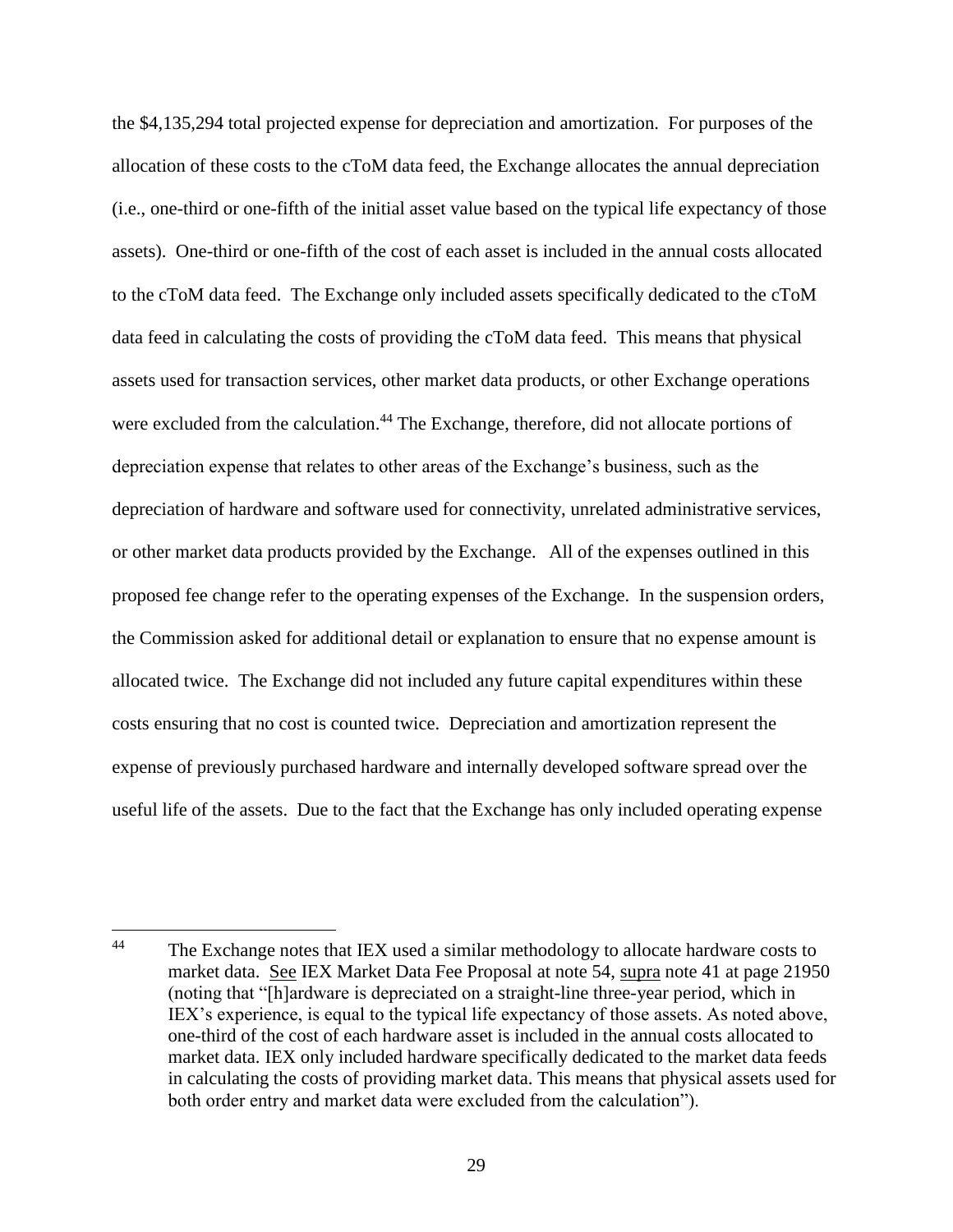and historical purchases, there is no double counting of expenses in the Exchange's cost estimates.

#### *Occupancy*

The Exchange rents and maintains multiple physical locations to house staff and equipment necessary to support the production and dissemination of the cToM data feed. The Exchange's occupancy expense is not limited to the housing of personnel and includes locations used to store equipment necessary for Exchange operations. In determining the amount of its occupancy related expense, the Exchange considered actual physical space used to house employees whose functions include producing and distributing the cToM data feed. Similarly, the Exchange also considered the actual physical space used to house hardware and other equipment necessary to provide and maintain the cToM data feed. The Exchange maintains staff that support producing and distributing the cToM data feed in various locations and needs to provide workplaces for that staff as well as space to house hardware and equipment necessary for those employees to perform those functions.<sup>45</sup> This equipment includes computers, servers, and accessories necessary to support producing and distributing cToM data feed. Based on this review, the Exchange determined to allocate \$13,925 of its occupancy expense to producing and distributing the cToM data feed. According to the Exchange's calculations, it allocated approximately 1.8% of the total applicable occupancy expense to producing and distributing the cToM data feeds. This is only a portion of the \$769,108 total projected expense for occupancy. The Exchange believes this allocation is reasonable because it represents the Exchange's cost to rent and maintain a physical location for the Exchange's staff who operate and support the cToM

 $45<sup>°</sup>$ For the avoidance of doubt, the Exchange did not include within this cost any portion of its costs related to third party fiber connectivity used by Exchange staff in different office locations to communicate as part of their role in supporting the cToM data feed.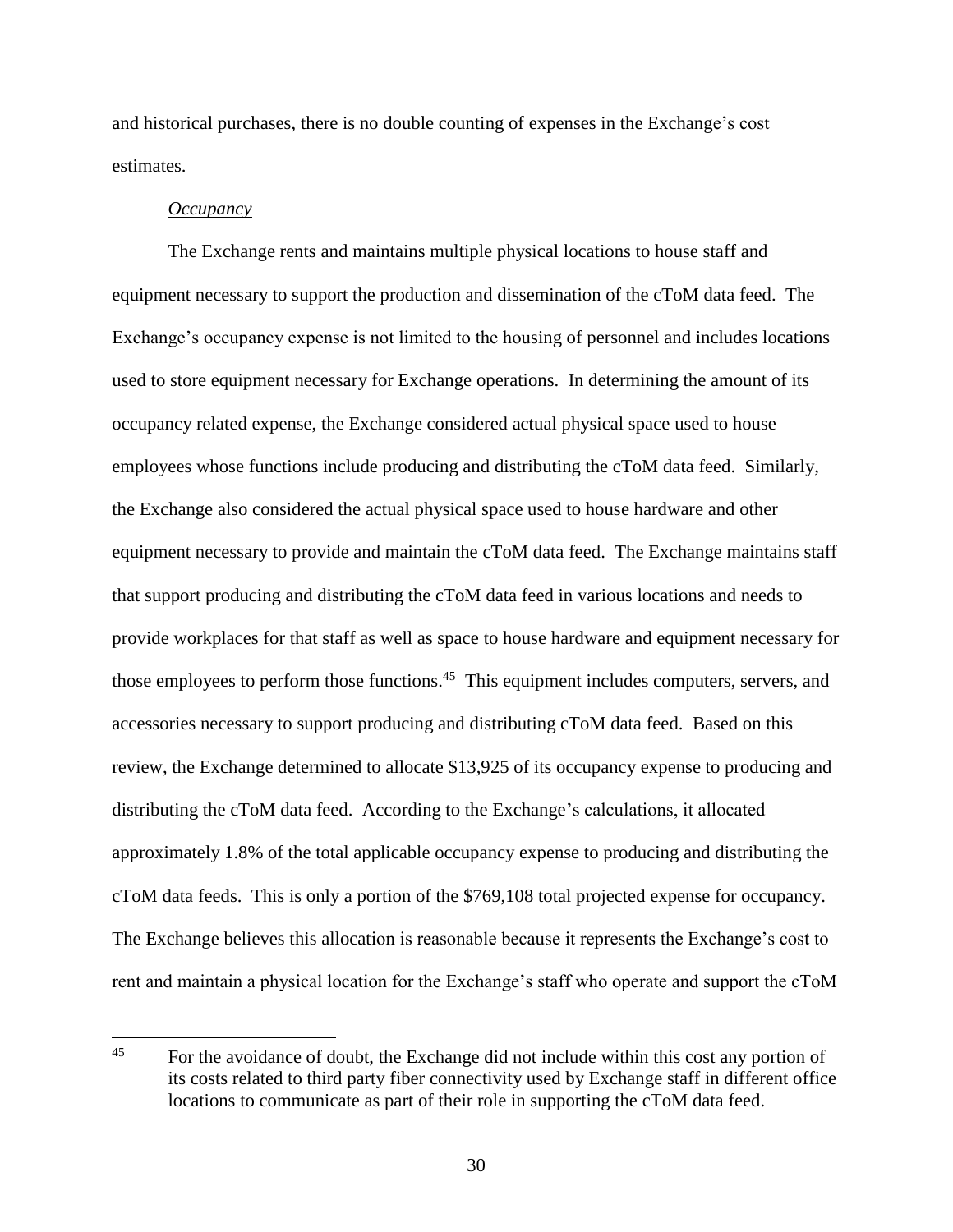data feed. The Exchange considered the rent paid for the Exchange's Princeton and Miami offices, as well as various related costs, such as physical security, property management fees, property taxes, and utilities at each of those locations. The Exchange did not include occupancy expenses related to housing employees and equipment related to other Exchange operations, such as transaction and administrative services.

### *Allocated Shared Expense*

Finally, a limited portion of general shared expenses was allocated to the cToM data feed costs, as without these general shared costs, the Exchange would not be able to operate in the manner that it does and produce and distribute the cToM data feed. The costs included in general shared expenses include recruiting and training, marketing and advertising costs, professional fees for legal, tax and accounting services, and telecommunications costs. For 2022, the Exchange's general shared expense allocated to the cToM data feed is estimated to be \$5,268. This represents approximately 0.13% of the \$4,042,629 total projected general shared combined expense. The Exchange used the weighted average of the above allocations to determine the amount of general shared expenses to allocate to the Exchange. Next, based on additional management and expense analysis, these fees are allocated to the proposal.

#### *Revenue and Estimated Profit Margin*

The Exchange only has four primary sources of revenue and cost recovery mechanisms to fund all of its operations: transaction fees, access fees, regulatory fees, and market data fees. Accordingly, the Exchange must cover all of its expenses from these four primary sources of revenue and cost recovery mechanisms.

To determine the Exchange's estimated revenue associated with the cToM data feed, the Exchange analyzed the number of Members and non-Members currently receiving the cToM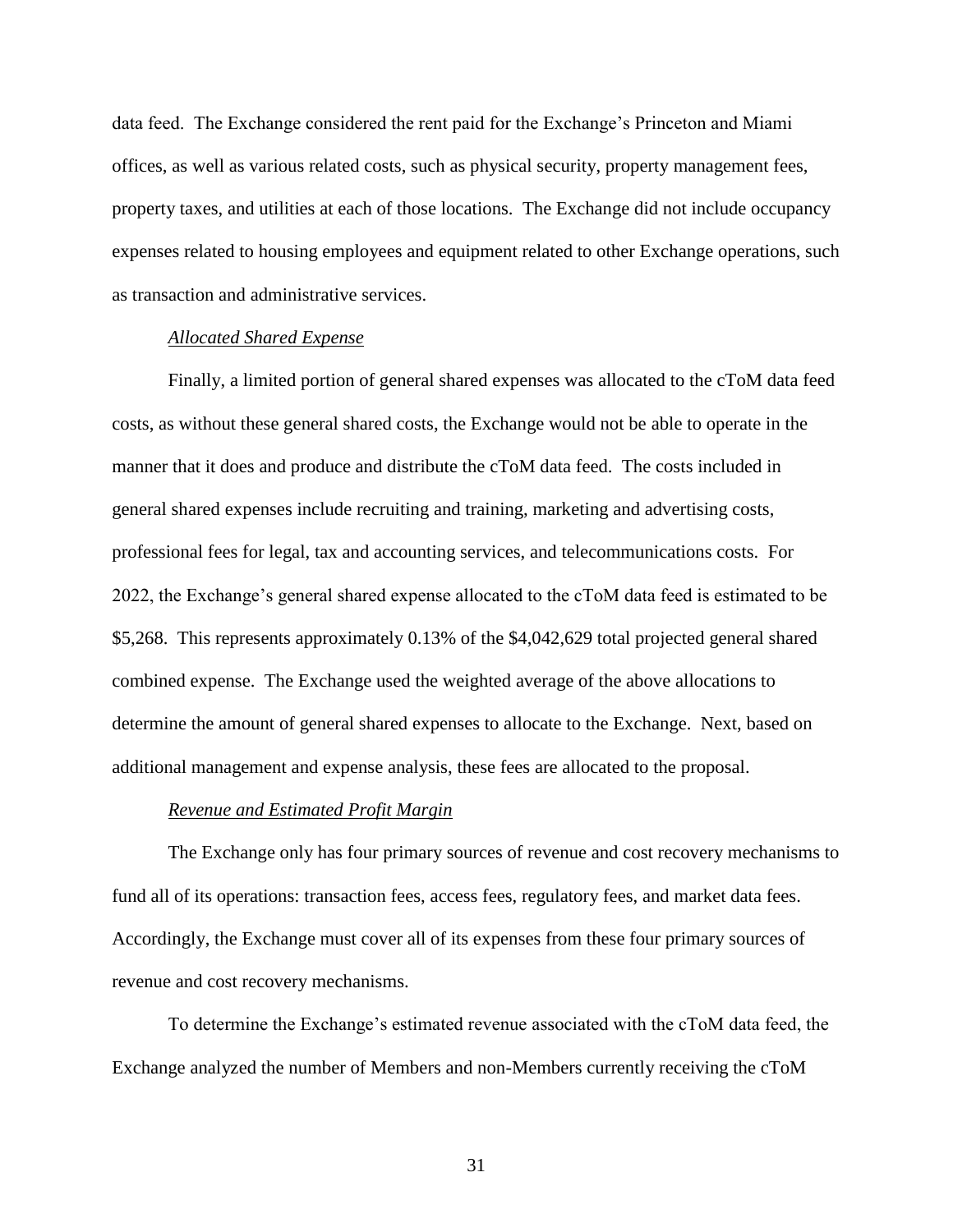data feed and used a recent monthly billing cycle representative of current monthly revenue. The Exchange also provided its baseline by analyzing March 2022, the monthly billing cycle prior to the proposed cToM data fee, and compared this to its expenses for that month. As discussed below, the Exchange does not believe it is appropriate to factor into its analysis future revenue growth or decline into its estimates for purposes of these calculations, given the uncertainty of such estimates due to the continually changing access needs of market participants and potential changes in internal and third party expenses.

For the month of March 2022, prior to the effectiveness of the proposed cToM fees, the Exchange had 13 cToM data feed subscribers, for which the Exchange charged \$0. This resulted in a loss of \$24,936 for that month. For April 2022, the Exchange anticipates that it will have 13 cToM data feed subscribers.<sup>46</sup> Assuming the Exchange charges the proposed fees for Distributors, the Exchange would generate revenue of \$16,250 for April 2022. This would result in a loss of \$8,686 (\$16,250 minus \$24,936) for the month of April (a negative 53% margin from March 2022 to April 2022).

The Exchange believes that conducting the above analysis on a per month basis is reasonable as the revenue generated from the cToM data feed generally remains static from month to month. The Exchange also conducted the above analysis on a per month basis to comply with the Commission Staff's Guidance, which requires a baseline analysis to assist in determining whether the proposal generates a supra-competitive profit. The Exchange cautions

 $46\,$ The Exchange notes that the number of cToM subscribers may change over time. Beginning with June 2021, the month prior to the original fee change to adopt cToM data fees, the Exchange had the following number of subscribers each month: June (15 subscribers); July (13 subscribers); August (14 subscribers); September (17 subscribers); October (13 subscribers); November (13 subscribers); December (13 subscribers); January (13 subscribers); February (13 subscribers); March (13 subscribers); and April (13 subscribers).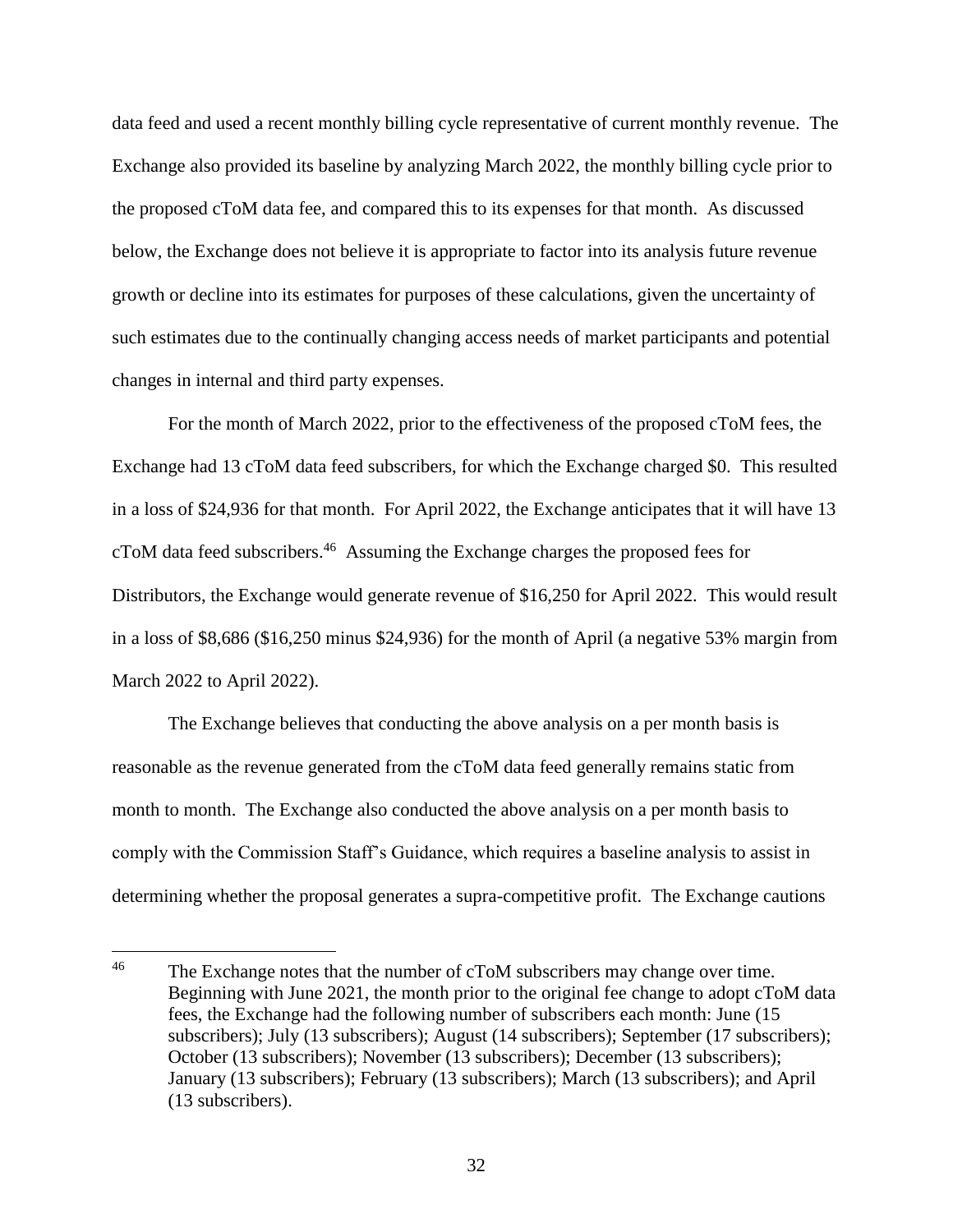that this margin may also fluctuate from month to month based on the uncertainty of predicting how many subscribers may purchase cToM data feed subscriptions from month to month as Members and non-Members are free to add and drop subscriptions at any time based on their own business decisions.

<span id="page-32-0"></span>The Exchange believes the proposed margin is reasonable and will not result in a "supracompetitive" profit. The Guidance defines "supra-competitive profit" as "profits that exceed the profits that can be obtained in a competitive market."<sup>47</sup> Until recently, the Exchange has operated at a cumulative net annual loss since it launched operations in 2008.<sup>48</sup> The Exchange has operated at a net loss due to a number of factors, one of which is choosing to forgo revenue by offering certain products, such as the cToM data feed, for free, as well as other products at lower rates, than other options exchanges to attract order flow and encourage market participants to experience the high determinism, low latency, and resiliency of the Exchange's trading systems. The Exchange previously provided the cToM data feed free of charge and absorbed all costs associated with providing the cToM data feed to market participants. In this proposal, the Exchange would continue to offer the cToM data feed for a fee that still falls short of covering the Exchange's expenses. The Exchange is not generating a profit, and therefore, cannot be deemed to be generating a "supra-competitive" profit by now charging for the cToM data feed. The Exchange should not now be penalized for seeking to adopt fees to at least cover a portion of its costs after offering the cToM data feed free of charge. Therefore, the Exchange believes the

<sup>47</sup> See Guidance, supra note [25.](#page-8-0)

<sup>&</sup>lt;sup>48</sup> The Exchange has incurred a cumulative loss of \$175 million since its inception in 2008 to 2020, the last year for which the Exchange's Form 1 data is available. See Exchange's Form 1/A, Application for Registration or Exemption from Registration as a National Securities Exchange, filed July 28, 2021, available at [https://www.sec.gov/Archives/edgar/vprr/2100/21000460.pdf.](https://www.sec.gov/Archives/edgar/vprr/2100/21000460.pdf)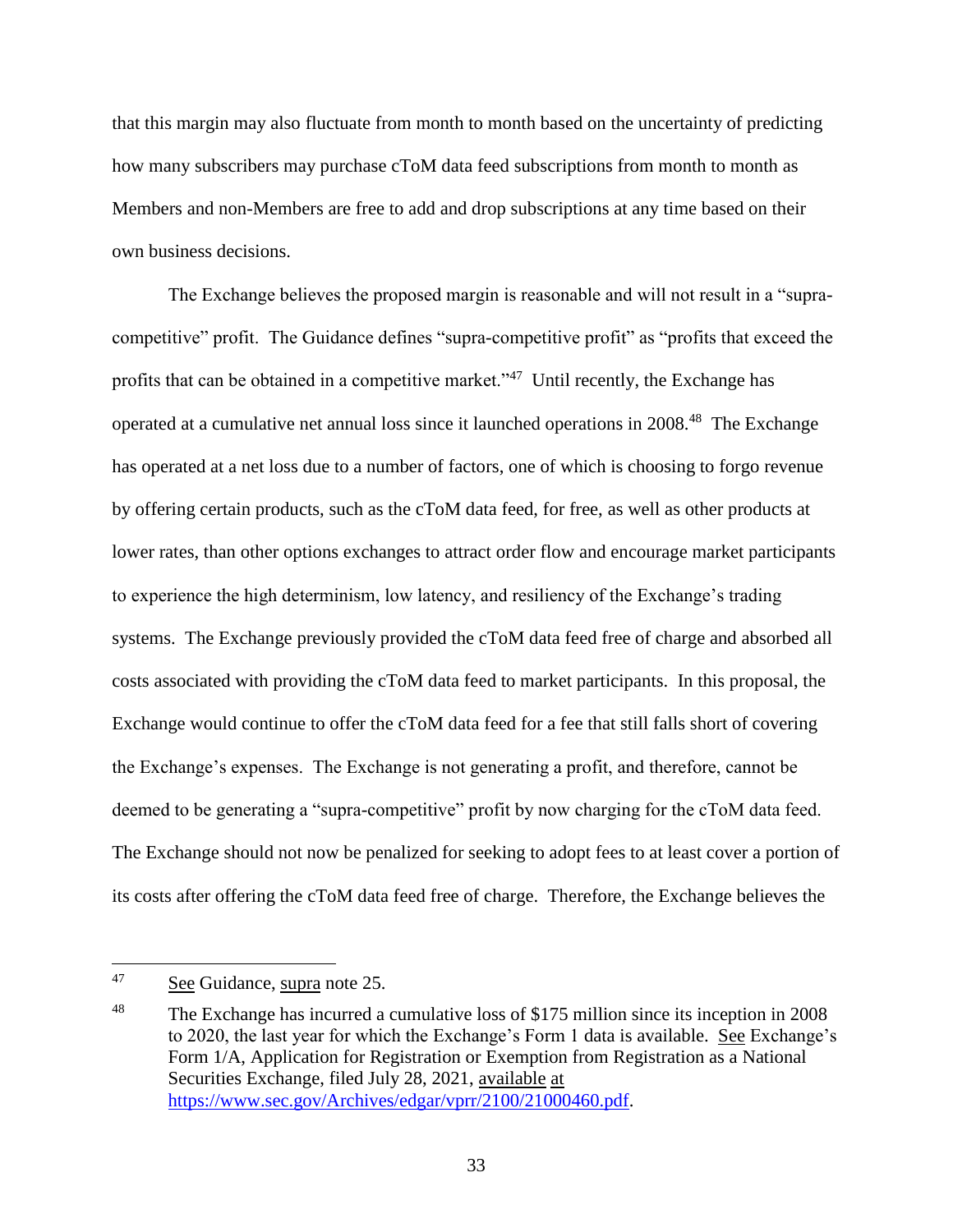proposed fees are reasonable because they are based on both relative costs to the Exchange to generate and disseminate cToM, the extent to which the product drives the Exchange's overall costs and the relative value of the product, as well as the Exchange's objective to make cToM broadly available to market participants. The Exchange also believes the proposed fees are reasonable because they are designed to generate annual revenue to recoup some of the Exchange's annual costs of providing the cToM data feed.

The Exchange notes that its revenue estimate is based on projections and will only be realized to the extent such revenue actually produces the revenue estimated. As an innovator in the hyper-competitive exchange environment, and an exchange focused on driving competition, the Exchange does not yet know whether such expectations will be realized. For instance, in order to generate the revenue expected from the cToM data feed, the Exchange will have to be successful in retaining existing clients that wish to receive the cToM data feed or obtaining new clients that will purchase such data. To the extent the Exchange is successful in encouraging new clients to receive the cToM data feed, the Exchange does not believe it should be penalized for such success. The Exchange, like other exchanges, is, after all, a for-profit business. While the Exchange believes in transparency around costs and potential margins, the Exchange does not believe that these estimates should form the sole basis of whether or not a proposed fee is reasonable or can be adopted. Instead, the Exchange believes that the information should be used solely to confirm that an Exchange is not earning supra-competitive profits, and the Exchange believes this proposal demonstrates this fact.

Finally, the Exchange believes that the proposed fees are reasonable because they will not impose onerous audit requirements on subscribers, because there will be no need to substantiate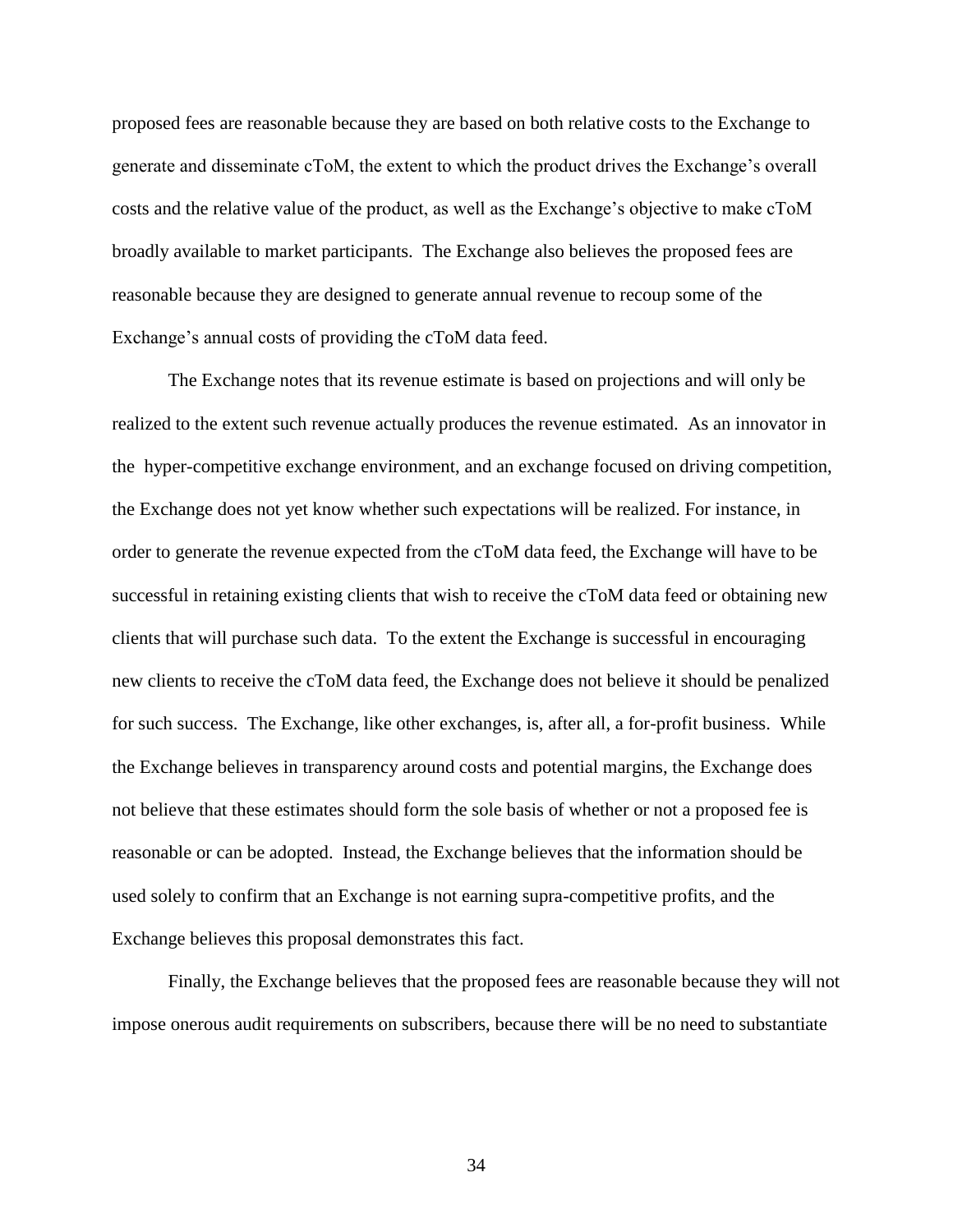the number of users of cToM or the manner in which it is being used, but rather only whether it is being redistributed internally or to external third parties.

## *Annual Review of Fees*

In its suspension orders, the Commission asks whether exchanges should periodically reevaluate fees on an ongoing and periodic basis in order to assure that actual revenue aligns with a reasonable cost-plus model. As described above and as part of this proposed rule change, the Exchange is committing to conduct a one year review of the fees that are cost justified as part of this proposed rule change after the date of this proposal, and annually thereafter. The Exchange expects that it may propose to adjust fees at that time, either to increase fees in the event that revenues fail to reasonably cover costs at the estimated margin set forth above, or to decrease fees in the event that revenue materially exceeds the Exchange's current projections. In the event that the Exchange determines to propose a fee change, updated cost estimates will be included in a rule filing proposing the fee change. The Exchange believes this approach will further increase transparency around market data costs and help to ensure that Exchange fees continue to be reasonably related to costs.

## **The Proposed Fees are Reasonable when Compared to the Fees of other Options Exchanges with Similar Market Share**

The Exchange does not have visibility into other options exchanges' costs to provide market data or their fee markup over those costs, and therefore cannot use other exchange's market data fees as a benchmark to determine a reasonable markup over the costs of providing market data. Nevertheless, the Exchange believes the other exchanges' complex market data fees are useful examples of alternative approaches to providing and charging for complex market data notwithstanding that the competing exchanges may have different system architectures that may result in different cost structures for the provision of complex market data. To that end, the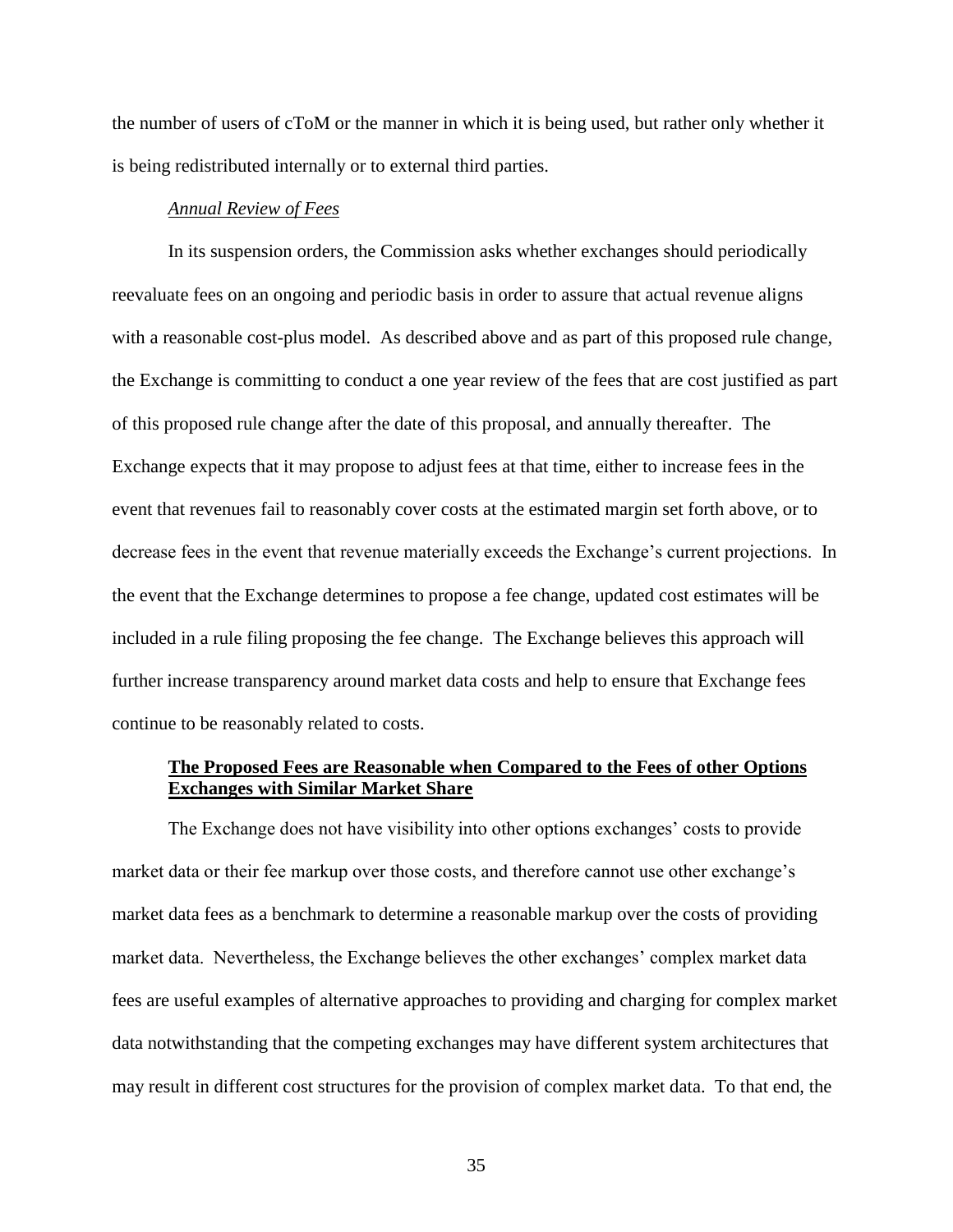Exchange believes the proposed cToM data fees are reasonable because the proposed fees are similar to, or less than fees charged for complex market data provided by other options exchanges with comparable market shares.

As described in the below table, the Exchange's proposed fees remain less than fees charged for similar market data products provided by other options exchanges with similar market share. Each of the market data rates in place at competing options exchanges were filed with the Commission for immediate effectiveness and remain in place today.

| <b>Exchange</b>      | <b>Monthly Fee</b>                                                                                                                                                    |
|----------------------|-----------------------------------------------------------------------------------------------------------------------------------------------------------------------|
| MIAX (as proposed)   | $$1,250$ – Internal Distributor<br>$$1,750$ – External Distributor                                                                                                    |
| Amex $4\overline{9}$ | $$1,500 - Access$ Fee<br>$$1,000$ – Redistribution Fee (this fee is in<br>addition to the Access Fee resulting in a \$2,500<br>monthly fee for external distribution) |
| $Area^{50}$          | $$1,500 - Access$ Fee<br>$$1,000$ – Redistribution Fee (this fee is in<br>addition to the Access Fee resulting in a \$2,500<br>monthly fee for external distribution) |
| $PHLX^{51}$          | $$3,000$ – Internal Distributor<br>$$3,500$ – External Distributor                                                                                                    |

 $\overline{a}$ <sup>49</sup> See NYSE American Options Proprietary Market Data Fees, American Options Complex Fees, at [https://www.nyse.com/publicdocs/nyse/data/NYSE\\_American\\_Options\\_Market\\_Data\\_Fe](https://www.nyse.com/publicdocs/nyse/data/NYSE_American_Options_Market_Data_Fee_Schedule.pdf) [e\\_Schedule.pdf.](https://www.nyse.com/publicdocs/nyse/data/NYSE_American_Options_Market_Data_Fee_Schedule.pdf)

<sup>50</sup> See NYSE Arca Options Proprietary Market Data Fees, Arca Options Complex Fees, at [https://www.nyse.com/publicdocs/nyse/data/NYSE\\_Arca\\_Options\\_Proprietary\\_Data\\_Fee](https://www.nyse.com/publicdocs/nyse/data/NYSE_Arca_Options_Proprietary_Data_Fee_Schedule.pdf) [\\_Schedule.pdf.](https://www.nyse.com/publicdocs/nyse/data/NYSE_Arca_Options_Proprietary_Data_Fee_Schedule.pdf)

<sup>51</sup> See PHLX Price List – U.S. Derivatives Data, PHLX Orders Fees, at [http://www.nasdaqtrader.com/Trader.aspx?id=DPPriceListOptions#PHLX.](http://www.nasdaqtrader.com/Trader.aspx?id=DPPriceListOptions#PHLX)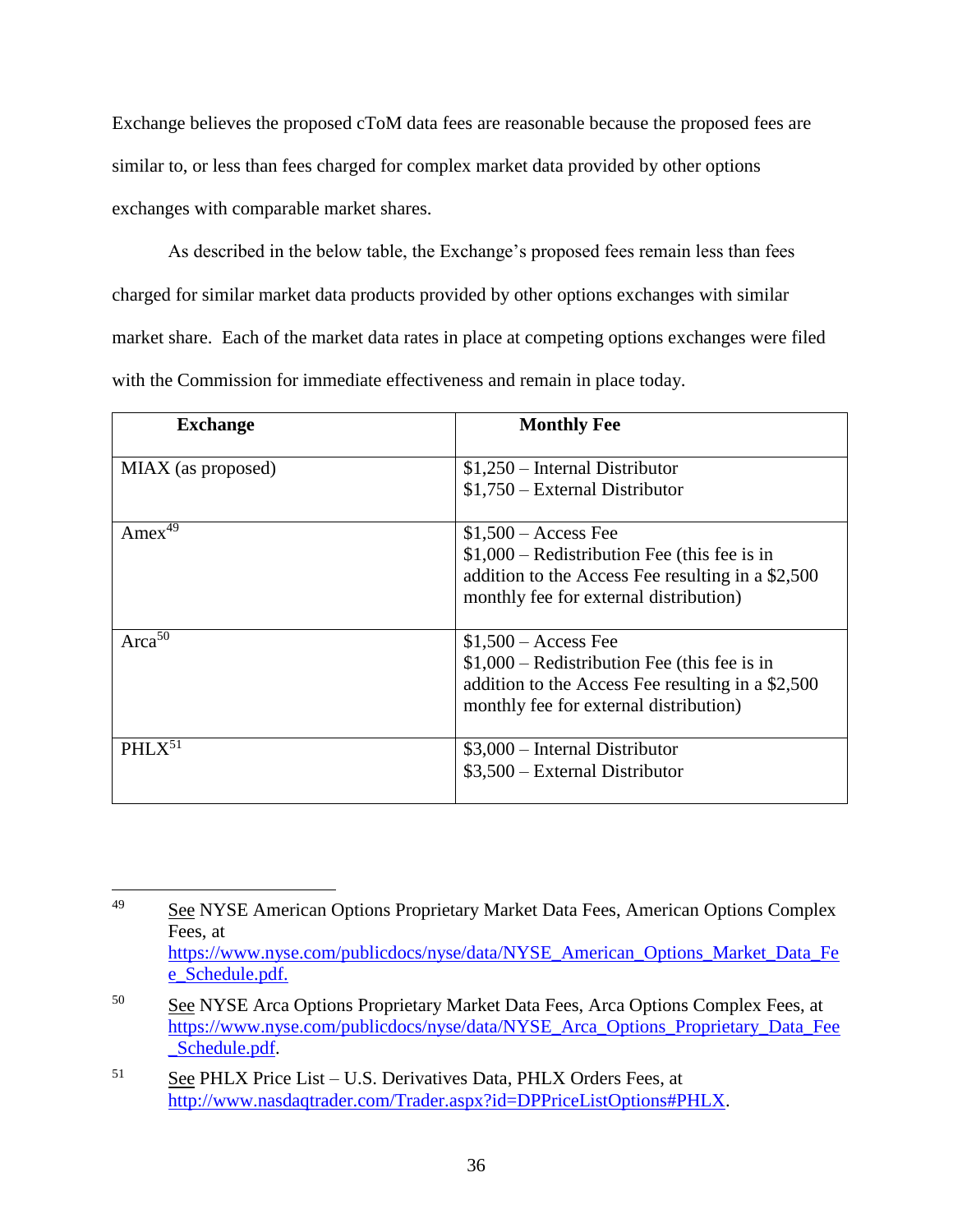# **The Proposed Pricing is not Unfairly Discriminatory and Provides for the Equitable Allocation of Fees, Dues, and other Charges**

The Exchange believes that the proposed fees are reasonable, fair, and equitable, and not unfairly discriminatory because they are designed to align fees with services provided and will apply equally to all subscribers. The Exchange believes that it is reasonable, equitable and not unfairly discriminatory to assess Internal Distributors fees that are less than the fees assessed for External Distributors for subscriptions to the cToM data feed because Internal Distributors have limited, restricted usage rights to the market data, as compared to External Distributors, which have more expansive usage rights. All Members and non-Members that determine to receive any market data feed of the Exchange (or its affiliates, MIAX Pearl and MIAX Emerald), must first execute, among other things, the MIAX Exchange Group Exchange Data Agreement (the "Exchange Data Agreement").<sup>52</sup> Pursuant to the Exchange Data Agreement, Internal Distributors are restricted to the "internal use" of any market data they receive. This means that Internal Distributors may only distribute the Exchange's market data to the recipient's officers and employees and its affiliates.<sup>53</sup> External Distributors may distribute the Exchange's market data to persons who are not officers, employees or affiliates of the External Distributor.<sup>54</sup> and may charge their own fees for the redistribution of such market data. External Distributors may monetize their receipt of the cToM data feed by charging their customers fees for receipt of the Exchange's cToM data. Internal Distributors do not have the same ability to monetize the Exchange's cToM data feed. Accordingly, the Exchange believes it is fair, reasonable and not

 $\overline{a}$ 

<sup>52</sup> See Exchange Data Agreement, available at [https://miaxweb2.pairsite.com/sites/default/files/page](https://miaxweb2.pairsite.com/sites/default/files/page-files/MIAX_Exchange_Group_Data_Agreement_09032020.pdf)[files/MIAX\\_Exchange\\_Group\\_Data\\_Agreement\\_09032020.pdf.](https://miaxweb2.pairsite.com/sites/default/files/page-files/MIAX_Exchange_Group_Data_Agreement_09032020.pdf)

 $53$  See id.

<sup>54</sup> See id.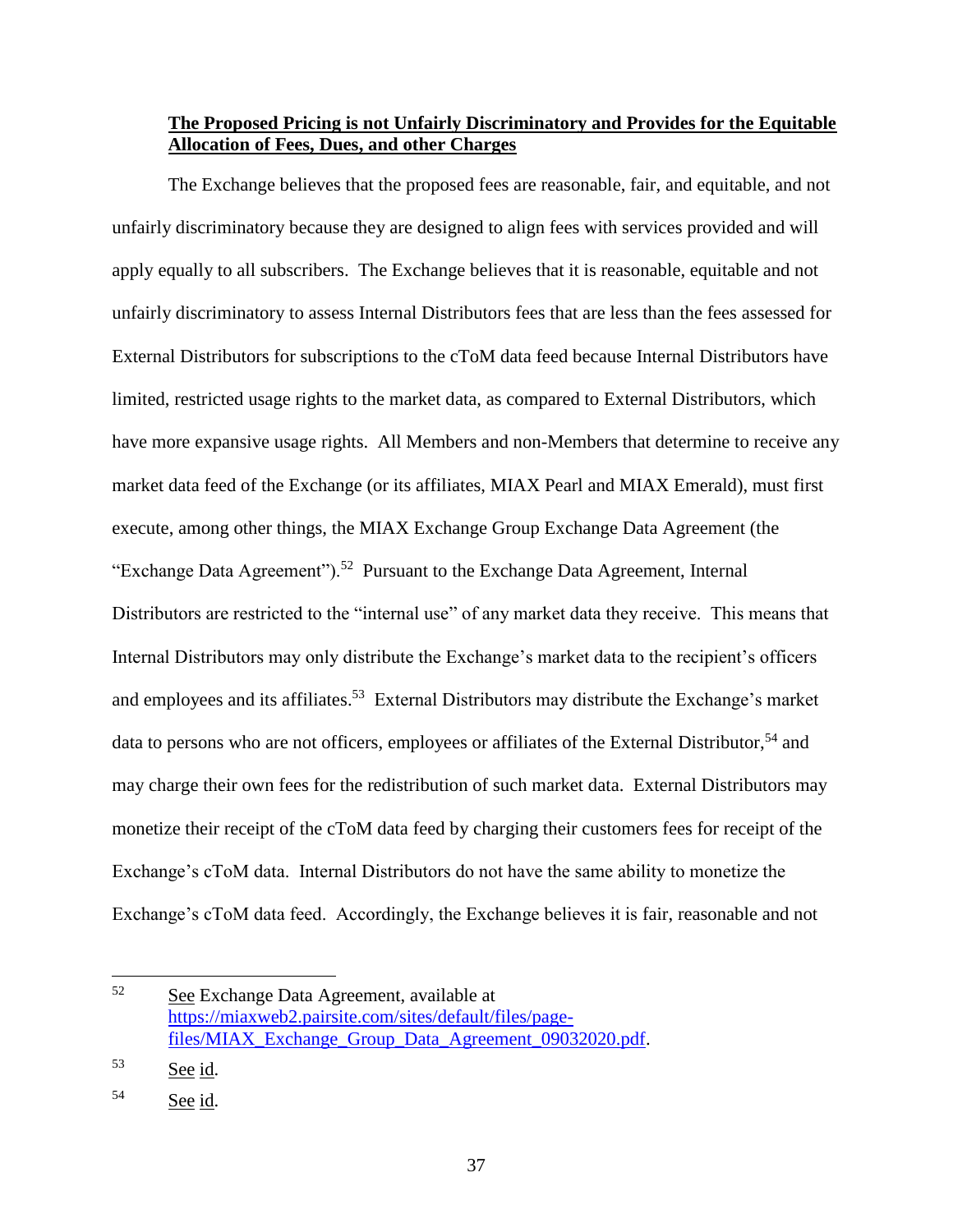unfairly discriminatory to assess External Distributors a higher fee for the Exchange's cToM data feed as External Distributors have greater usage rights to commercialize such market data and can adjust their own fee structures if necessary.

The Exchange also utilizes more resources to support External Distributors versus Internal Distributors, as External Distributors have reporting and monitoring obligations that Internal Distributors do not have, thus requiring additional time and effort of Exchange staff. For example, External Distributors have monthly reporting requirements under the Exchange's Market Data Policies.<sup>55</sup> Exchange staff must then, in turn, process and review information reported by External Distributors to ensure the External Distributors are redistributing cToM data in compliance with the Exchange's Market Data Agreement and Policies.

The Exchange believes the proposed cToM fees are equitable and not unfairly discriminatory because the fee level results in a reasonable and equitable allocation of fees amongst subscribers for similar services, depending on whether the subscriber is an Internal or External Distributor. Moreover, the decision as to whether or not to purchase market data is entirely optional to all market participants. Potential purchasers are not required to purchase the market data, and the Exchange is not required to make the market data available. Purchasers may request the data at any time or may decline to purchase such data. The allocation of fees among users is fair and reasonable because, if market participants determine not to subscribe to the data feed, firms can discontinue their use of the cToM data.

The Exchange further believes that the proposed fees are reasonable, fair, and equitable, and non-discriminatory because they will apply to all subscribers in the same manner based on

<sup>55</sup> Section 6 of the Exchange's Market Data Policies, available at [https://www.miaxoptions.com/sites/default/files/page](https://www.miaxoptions.com/sites/default/files/page-files/MIAX_Exchange_Group_Market_Data_Policies_07202021.pdf)[files/MIAX\\_Exchange\\_Group\\_Market\\_Data\\_Policies\\_07202021.pdf.](https://www.miaxoptions.com/sites/default/files/page-files/MIAX_Exchange_Group_Market_Data_Policies_07202021.pdf)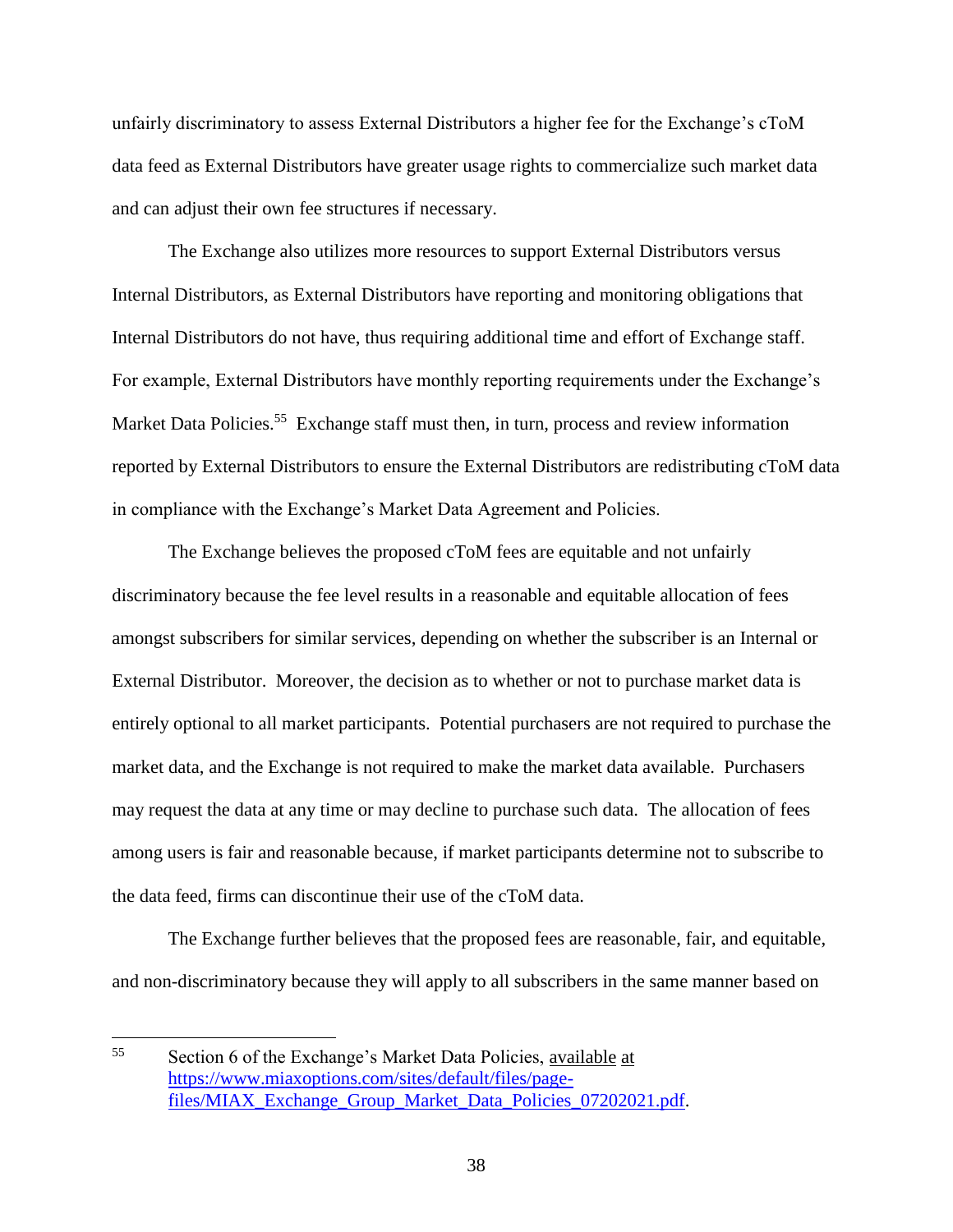whether the data is used for internal purposes or distributed to third parties. All similarly situated market participants are subject to the same fees. The fees also do not depend on any distinctions between or among Members, customers, broker-dealers, or any other entity, because they are solely determined by the individual market participant based on its business needs. The Exchange also notes that the proposed monthly cToM fees for Internal and External Distributors are the same prices that the Exchange charges for its ToM data product.

Finally, the Exchange believes that the proposed fees are consistent with Section 11A of the Exchange Act in that it is designed to facilitate the economically efficient execution of securities transactions, fair competition among brokers and dealers, exchange markets and markets other than exchange markets, and the practicability of brokers executing investors' orders in the best market. Specifically, the proposed low cost-based fee will enable a broad range of market participants to receive the cToM data feed, thereby facilitating the economically efficient execution of securities transactions on the Exchange, fair competition between and among such Members, and the practicability of Members that are brokers executing investors' orders on the Exchange when it is the best market.

For the foregoing reasons, the Exchange believes that the proposed fee is reasonable, equitably allocated, and not unfairly discriminatory.

\* \* \* \* \*

The Exchange believes the proposed change to delete certain text from Section 6)a) of the Fee Schedule promotes just and equitable principles of trade and removes impediments to and perfects the mechanism of a free and open market and a national market system because the proposed change is a non-substantive edit to the Fee Schedule to remove unnecessary text. The Exchange believes that this proposed change will provide greater clarity to Members and the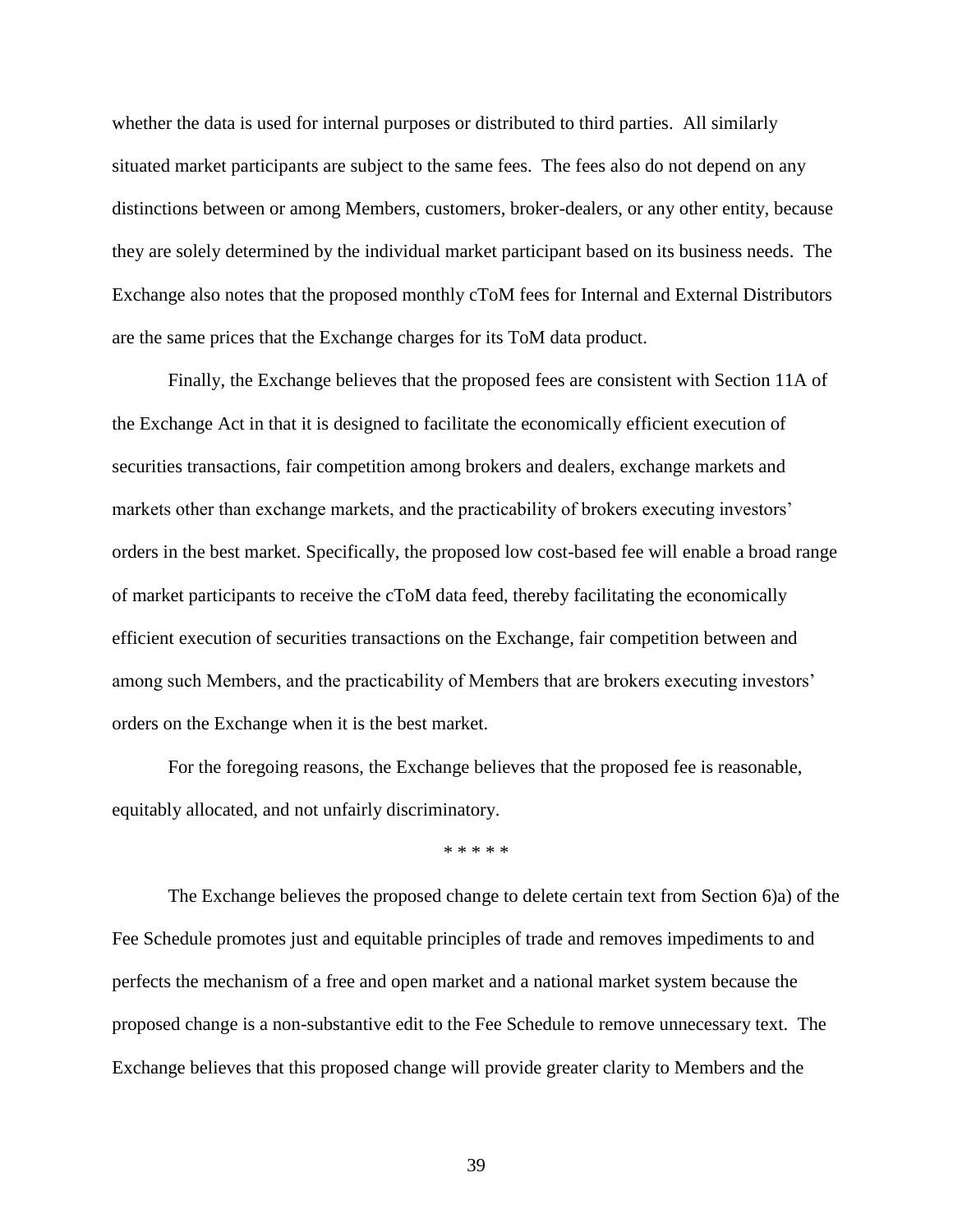public regarding the Exchange's Fee Schedule and that it is in the public interest for the Fee Schedule to be accurate and concise so as to eliminate the potential for confusion.

### B. Self-Regulatory Organization's Statement on Burden on Competition

The Exchange does not believe that the proposed rule change will impose any burden on competition that is not necessary or appropriate in furtherance of the purposes of the Act.

### Intra-Market Competition

The Exchange believes the proposed fees will not result in any burden on intra-market competition that is not necessary or appropriate in furtherance of the purposes of the Act because the proposed fees will allow the Exchange to recoup some of its costs in providing cToM to market participants. As described above, the Exchange has operated at a cumulative net annual loss since it launched operations in 2008<sup>56</sup> due to providing a low cost alternative to attract order flow and encourage market participants to experience the high determinism and resiliency of the Exchange's trading Systems. To do so, the Exchange chose to waive the fees for some nontransaction related services and Exchange products or provide them at a very marginal cost, which was not profitable to the Exchange. This resulted in the Exchange forgoing revenue it could have generated from assessing any fees or higher fees. The Exchange could have sought to charge higher fees at the outset, but that could have served to discourage participation on the Exchange. Instead, the Exchange chose to provide a low cost exchange alternative to the options industry which resulted in lower initial revenues. An example of this is cToM, for which the Exchange only now seeks to adopt fees at a level similar to or lower than those of other options exchanges.

<sup>56</sup> See supra note [48.](#page-32-0)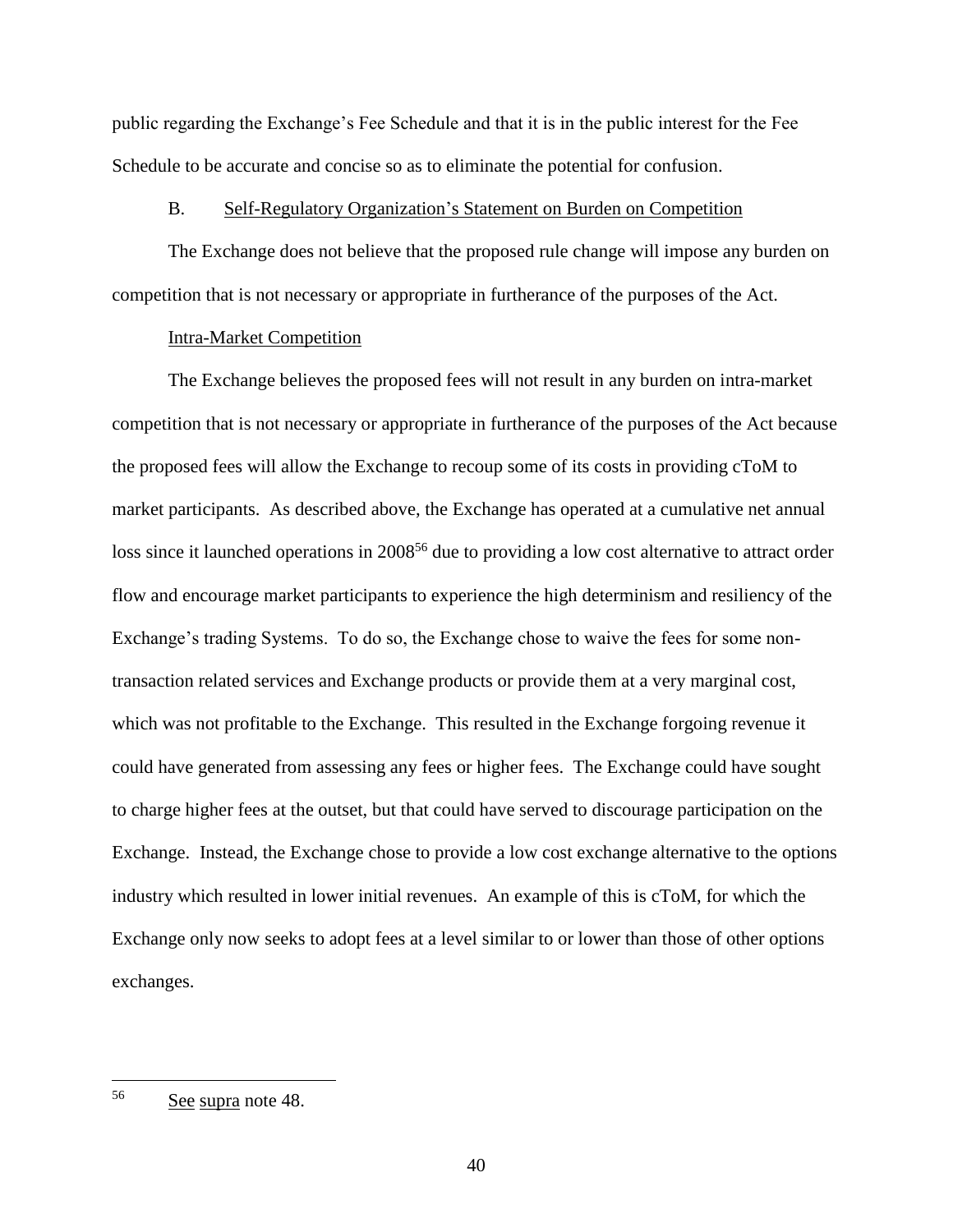Since the Exchange initially adopted the cToM data product in 2016, all Exchange Members and non-Members have had the ability to receive the Exchange's cToM data free of charge for the past six years. Since then, the Exchange has spent time and resources building out additional features for Complex Order functionality in its System to provide better trading strategies and risk protections for market participants in order to better compete with other exchanges' complex functionality and similar data products focused on complex orders.<sup>57</sup> The Exchange now seeks to recoup its costs for providing cToM to market participants and believes the proposed fees will not result in excessive pricing or supra-competitive profit.

#### Inter-Market Competition

The Exchange also does not believe the proposed fees would cause any unnecessary or in appropriate burden on intermarket competition as other exchanges are free to introduce their own comparable data product and lower their prices to better compete with the Exchange's offering. There is no reason to believe that the newly proposed fees to receive the cToM data feed would impair other exchange's ability to compete or cause any unnecessary or inappropriate burden on inter-market competition. Particularly, the proposed product and fees apply uniformly to any purchaser, in that it does not differentiate between subscribers that purchase cToM. The proposed fees are set at a modest level that would allow any interested Member or non-Member to purchase such data based on their business needs.

The Exchange does not believe that the proposed rule change to make a minor, nonsubstantive edit to Section 6)a) of the Fee Schedule by deleting unnecessary text will result in any burden on competition that is not necessary or appropriate in furtherance of the purposes of the Act. This proposed rule change is not being made for competitive reasons, but rather is

See supra notes [14](#page-4-0) through [16.](#page-4-1)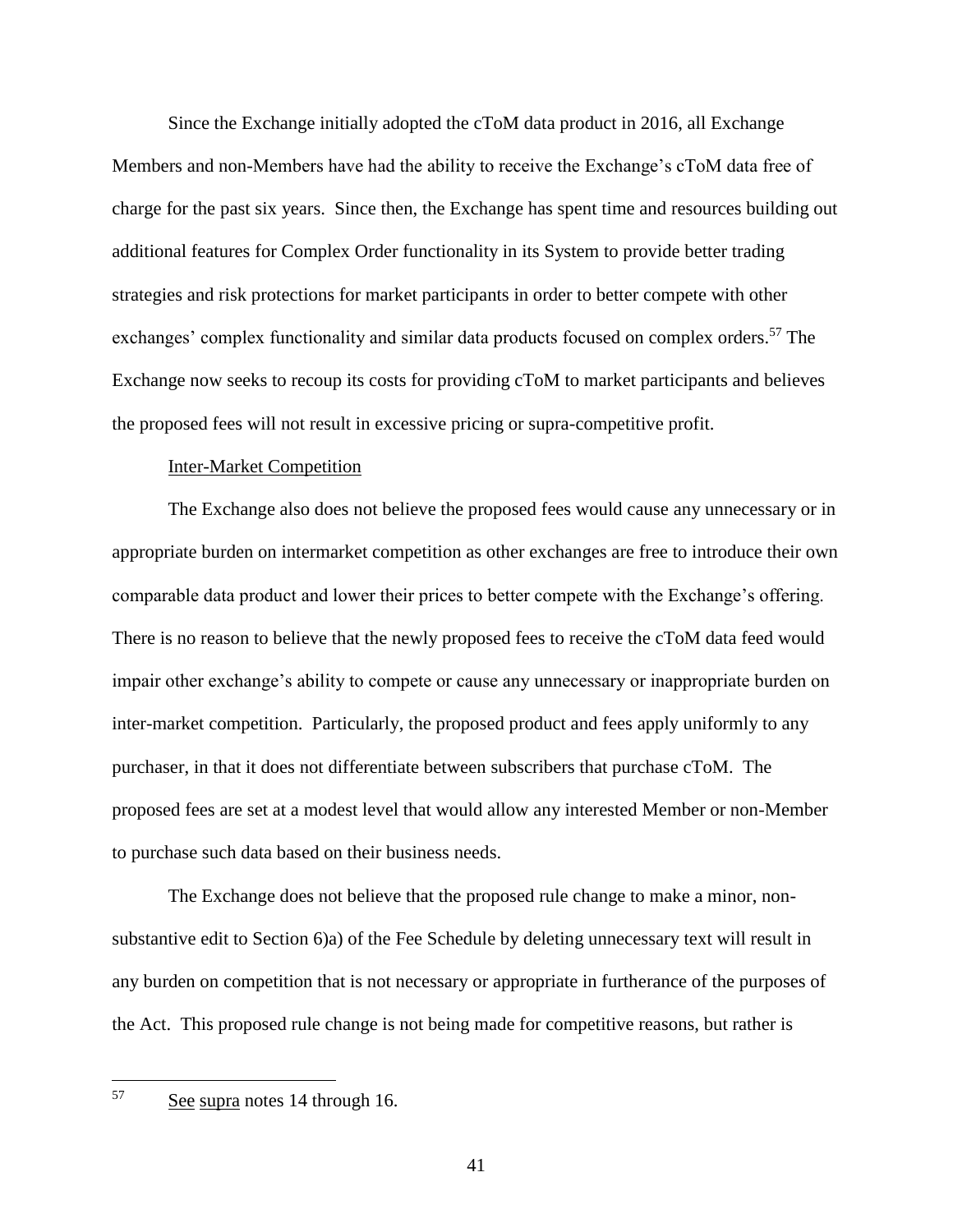designed to remedy a minor non-substantive issue and will provide added clarity to the Fee Schedule. The Exchange believes that it is in the public interest for the Fee Schedule to be accurate and concise so as to eliminate the potential for confusion on the part of market participants. In addition, the Exchange does not believe the proposal will impose any burden on inter-market competition as the proposal does not address any competitive issues and is intended to protect investors by providing further transparency regarding the Exchange's Fee Schedule.

# C. Self-Regulatory Organization's Statement on Comments on the Proposed Rule Change Received from Members, Participants, or Others

Written comments were neither solicited nor received.

## III. Suspension of the Proposed Rule Change

Pursuant to Section 19(b)(3)(C) of the Act,<sup>58</sup> at any time within 60 days of the date of filing of a proposed rule change pursuant to Section 19(b)(1) of the Act,<sup>59</sup> the Commission summarily may temporarily suspend the change in the rules of a self-regulatory organization ("SRO") if it appears to the Commission that such action is necessary or appropriate in the public interest, for the protection of investors, or otherwise in furtherance of the purposes of the Act. As discussed below, the Commission believes a temporary suspension of the proposed rule change is necessary and appropriate to allow for additional analysis of the proposed rule change's consistency with the Act and the rules thereunder.

When exchanges file their proposed rule changes with the Commission, including fee filings like the Exchange's present proposal, they are required to provide a statement supporting the proposal's basis under the Act and the rules and regulations thereunder applicable to the

<sup>58</sup> <sup>58</sup> 15 U.S.C. 78s(b)(3)(C).

 $^{59}$  15 U.S.C. 78s(b)(1).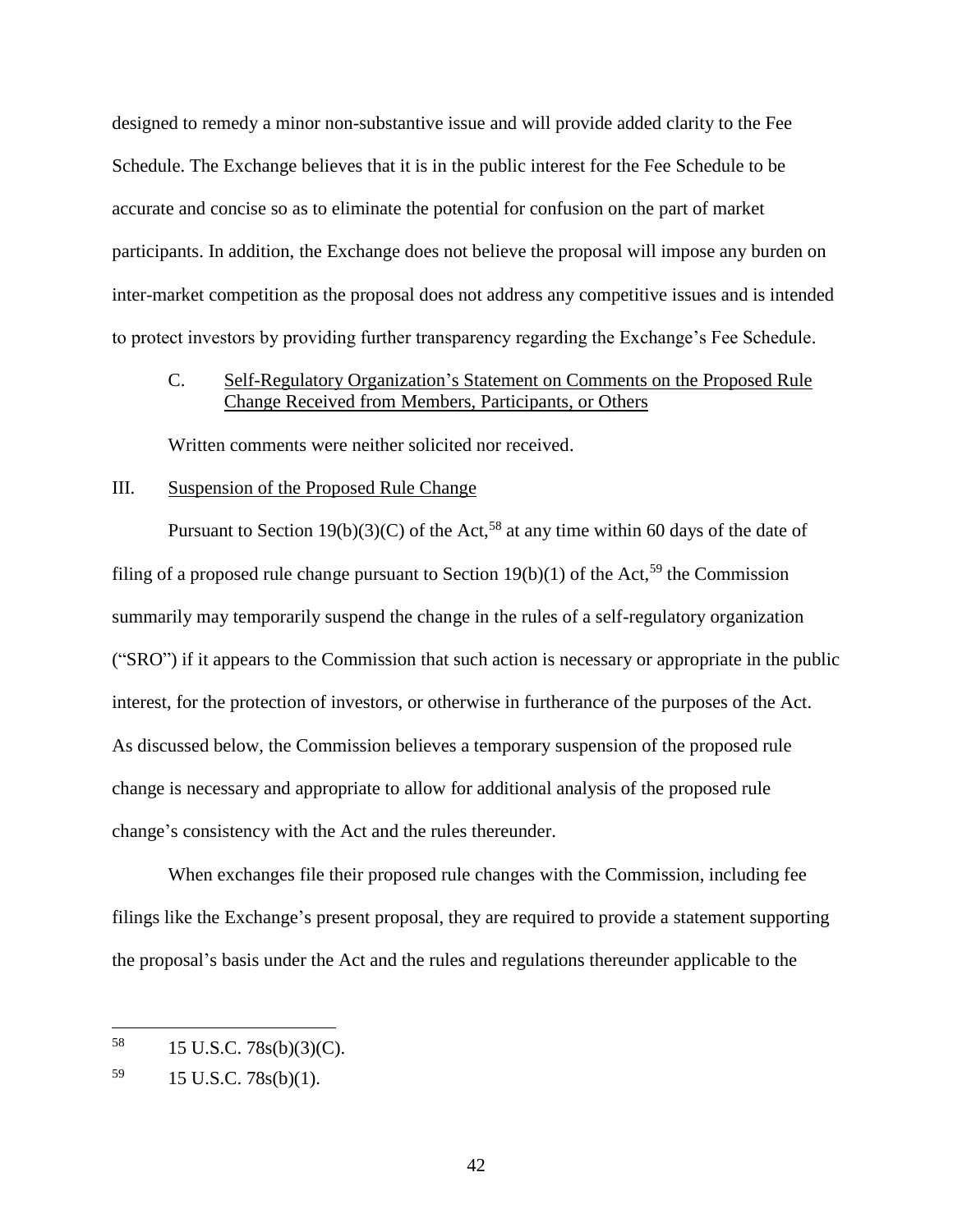exchange.<sup>60</sup> The instructions to Form 19b-4, on which exchanges file their proposed rule changes, specify that such statement "should be sufficiently detailed and specific to support a finding that the proposed rule change is consistent with [those] requirements."<sup>61</sup>

Among other things, exchange proposed rule changes are subject to Section 6 of the Act, including Sections 6(b)(4), (5), and (8), which requires the rules of an exchange to (1) provide for the equitable allocation of reasonable fees among members, issuers, and other persons using the exchange's facilities;<sup>62</sup> (2) perfect the mechanism of a free and open market and a national market system, protect investors and the public interest, and not be designed to permit unfair discrimination between customers, issuers, brokers, or dealers;<sup>63</sup> and (3) not impose any burden on competition not necessary or appropriate in furtherance of the purposes of the Act.<sup>64</sup>

In temporarily suspending the Exchange's fee change, the Commission intends to further consider whether the proposed fees for the cToM market data feed are consistent with the statutory requirements applicable to a national securities exchange under the Act. In particular, the Commission will consider whether the proposed rule change satisfies the standards under the Act and the rules thereunder requiring, among other things, that an exchange's rules provide for the equitable allocation of reasonable fees among members, issuers, and other persons using its facilities; not permit unfair discrimination between customers, issuers, brokers or dealers; and do

 $\overline{a}$ 

<sup>60</sup> See 17 CFR 240.19b-4 (Item 3 entitled "Self-Regulatory Organization's Statement of the Purpose of, and Statutory Basis for, the Proposed Rule Change").

<sup>61</sup> Id.

 $62$  15 U.S.C. 78f(b)(4).

 $^{63}$  15 U.S.C. 78f(b)(5).

 $^{64}$  15 U.S.C. 78f(b)(8).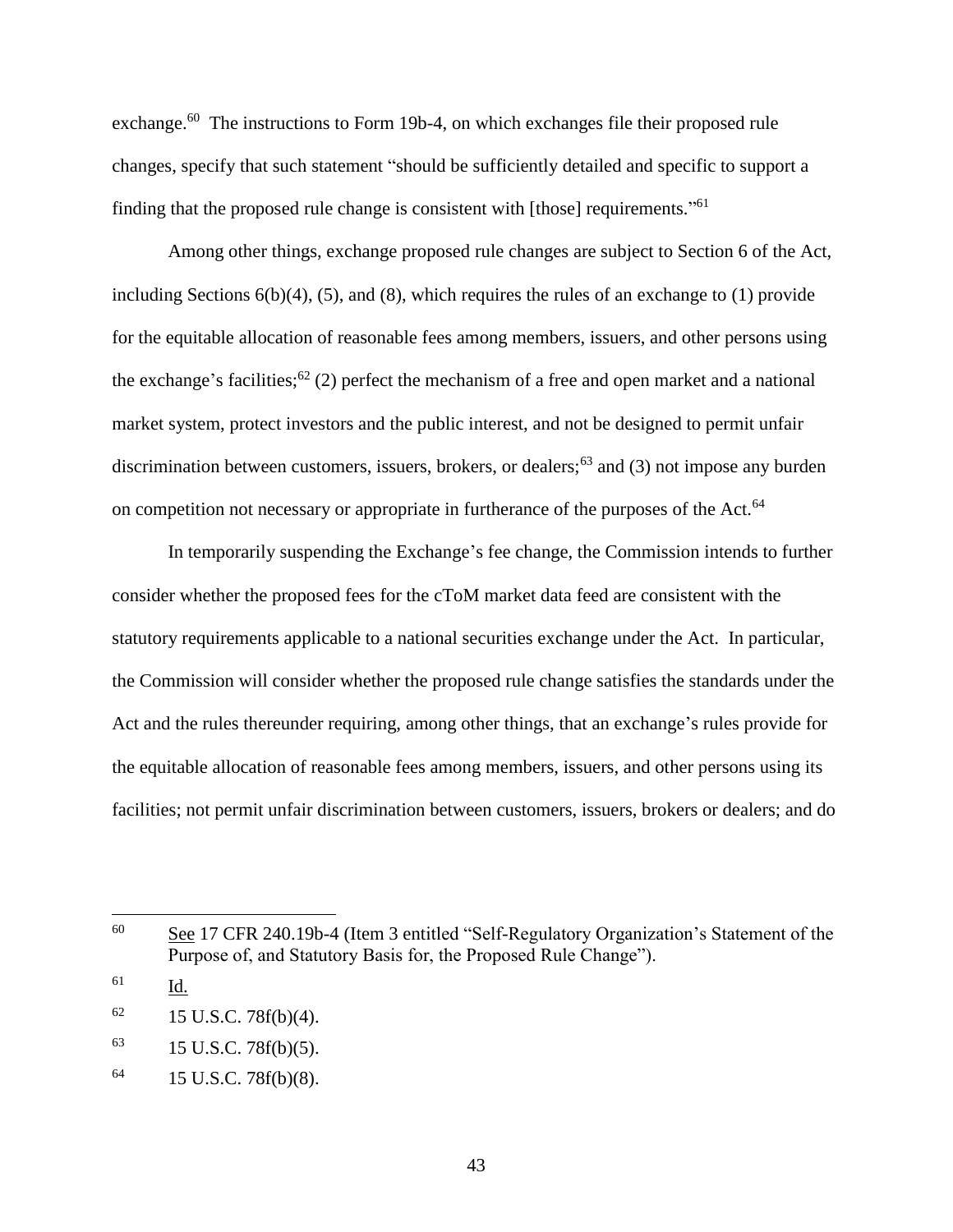not impose any burden on competition not necessary or appropriate in furtherance of the purposes of the Act.<sup>65</sup>

Therefore, the Commission finds that it is appropriate in the public interest, for the protection of investors, and otherwise in furtherance of the purposes of the Act, to temporarily suspend the proposed rule change. $66$ 

## IV. Proceedings to Determine Whether to Approve or Disapprove the Proposed Rule Change

In addition to temporarily suspending the proposal, the Commission also hereby institutes proceedings pursuant to Sections  $19(b)(3)(C)^{67}$  and  $19(b)(2)(B)$  of the Act<sup>68</sup> to determine whether the proposed rule change should be approved or disapproved. Institution of such proceedings is appropriate at this time in view of the legal and policy issues raised by the proposed rule change. Institution of proceedings does not indicate that the Commission has reached any conclusions with respect to any of the issues involved. Rather, the Commission seeks and encourages interested persons to provide additional comment on the proposed rule change to inform the Commission's analysis of whether to disapprove the proposed rule change.

Pursuant to Section 19(b)(2)(B) of the Act, <sup>69</sup> the Commission is providing notice of the grounds for possible disapproval under consideration. The Commission is instituting

<sup>69</sup> Id.

<sup>65</sup> See 15 U.S.C.  $78f(b)(4)$ ,  $(5)$ , and  $(8)$ , respectively.

<sup>&</sup>lt;sup>66</sup> For purposes of temporarily suspending the proposed rule change, the Commission has considered the proposed rule's impact on efficiency, competition, and capital formation. See 15 U.S.C. 78c(f).

 $67$  15 U.S.C. 78s(b)(3)(C). Once the Commission temporarily suspends a proposed rule change, Section  $19(b)(3)(C)$  of the Act requires that the Commission institute proceedings under Section 19(b)(2)(B) to determine whether a proposed rule change should be approved or disapproved.

 $^{68}$  15 U.S.C. 78s(b)(2)(B).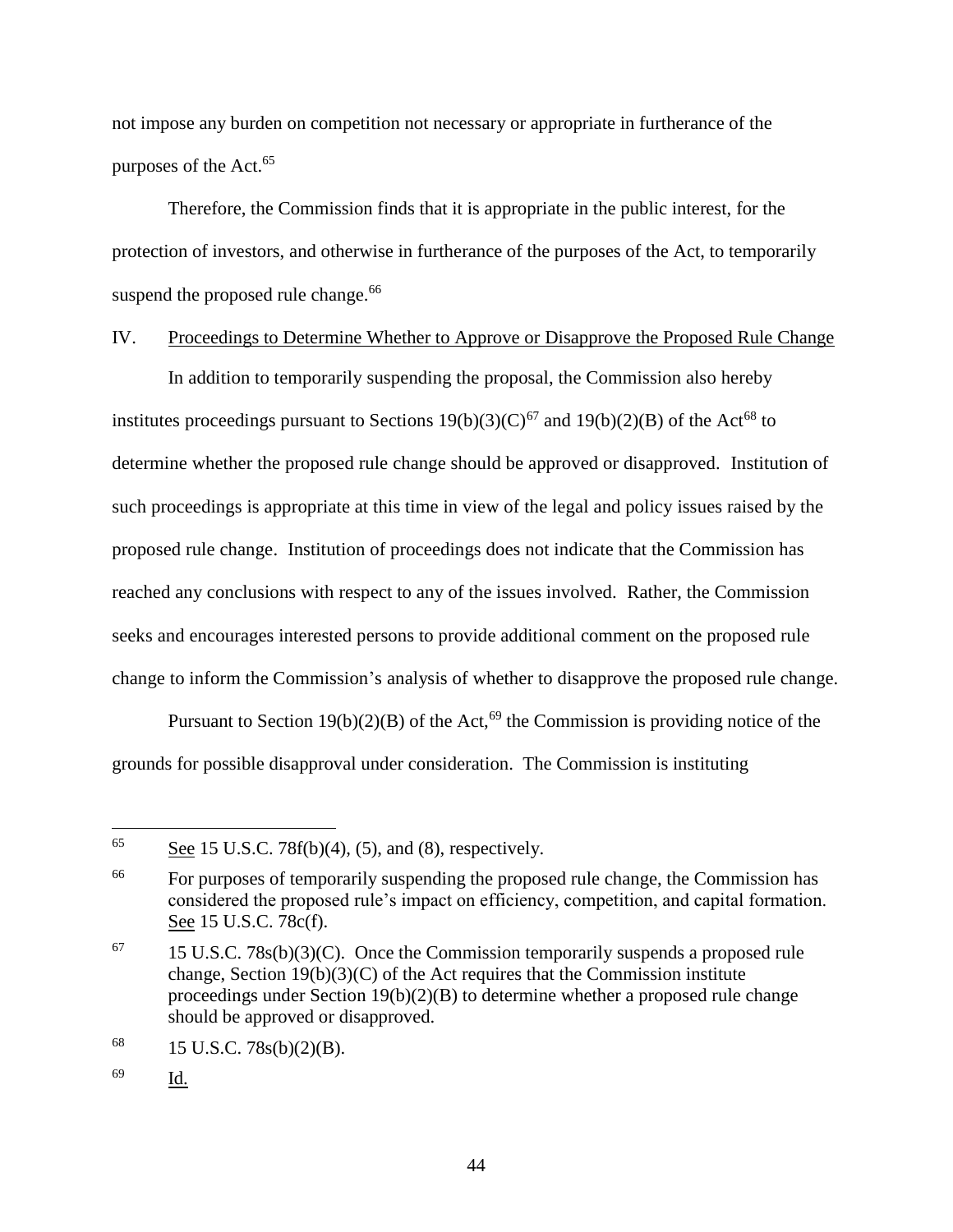proceedings to allow for additional analysis of whether the Exchange has sufficiently demonstrated how the proposed rule change is consistent with Sections  $6(b)(4)$ ,  $70$   $6(b)(5)$ ,  $71$  and  $6(b)(8)^{72}$  of the Act. Section  $6(b)(4)$  of the Act requires that the rules of a national securities exchange provide for the equitable allocation of reasonable dues, fees, and other charges among its members and issuers and other persons using its facilities. Section 6(b)(5) of the Act requires that the rules of a national securities exchange be designed, among other things, to promote just and equitable principles of trade, to remove impediments to and perfect the mechanism of a free and open market and a national market system and, in general, to protect investors and the public interest, and not be designed to permit unfair discrimination between customers, issuers, brokers, or dealers. Section 6(b)(8) of the Act requires that the rules of a national securities exchange not impose any burden on competition that is not necessary or appropriate in furtherance of the purposes of the Act.

The Commission asks that commenters address the sufficiency of the Exchange's statements in support of the proposal, which are set forth above, in addition to any other comments they may wish to submit about the proposed rule change. In particular, the Commission seeks comment on the following aspects of the proposal and asks commenters to submit data where appropriate to support their views:

1. Cost Estimates and Allocation. The Exchange states that it is not asserting that the proposed fees are constrained by competitive forces, but rather sets forth a "cost-plus model," employing a "conservative approach," that the expenses are "directly related"

<sup>70</sup> 15 U.S.C. 78f(b)(4).

 $71$  15 U.S.C. 78f(b)(5).

 $^{72}$  15 U.S.C. 78f(b)(8).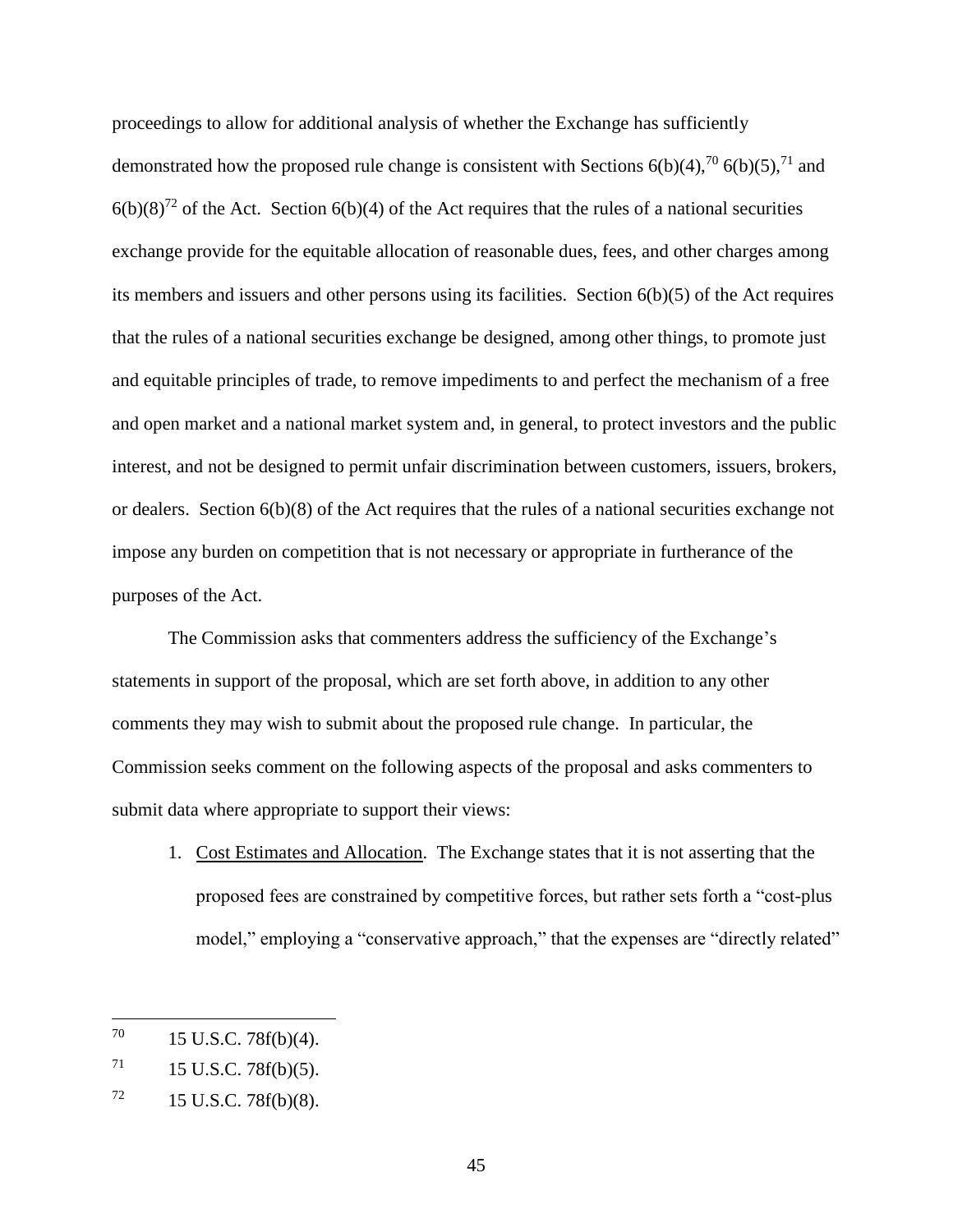to cToM data, and not any other product or service offered by the Exchange, and states that the proposed fees are "reasonable because they will permit recovery of the Exchange's costs in providing cToM data and will not result in the Exchange generating a supra-competitive profit."<sup>73</sup> In explaining its costs, should the Exchange identify more specifically which, if any, of its costs are incurred solely to provide cToM data? Regarding the allocations provided by the Exchange as described in greater detail above, do commenters believe that the Exchange provided sufficient detail about how it determined these allocations and why they are reasonable? Why or why not? Do commenters believe that the Exchange provided sufficient context to permit an independent review and assessment of the reasonableness of the cost allocations? Do commenters believe that the Exchange provided sufficient detail or explanation to support its claim that "no expense amount is allocated twice,"<sup>74</sup> whether among the sub-categories of expenses in this filing, across the Exchange's fee filings for other products or services, or <u>over time</u>?

2. Revenue Estimates and Profit Margin Range. The Exchange provides a single monthly revenue figure as the basis for calculating its anticipated profit margin. Do commenters believe this is reasonable? If not, why not? The profit margin is also dependent on the accuracy of the cost projections which, if inflated (intentionally or unintentionally), may render the projected profit margin meaningless. The Exchange acknowledges that this margin may fluctuate from month to month as Members and

<sup>74</sup> See id.

<sup>73</sup> See supra Section II.A.2.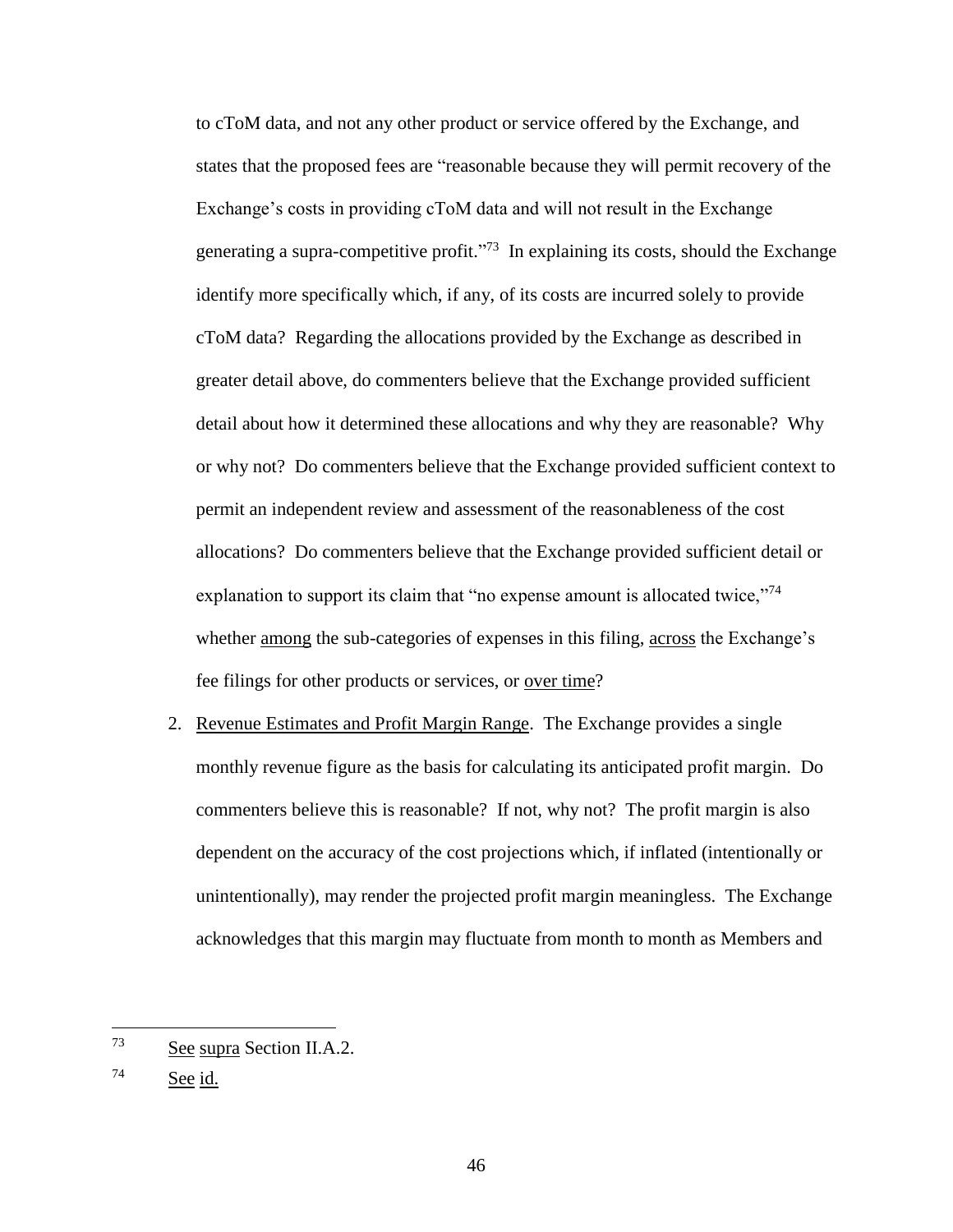non-Members add and drop subscriptions,<sup>75</sup> and that costs may increase. The Exchange does not account for the possibility of cost decreases, however. What are commenters' views on the extent to which actual costs (or revenues) deviate from projected costs (or revenues)? Do commenters believe that the Exchange's methodology for estimating the profit margin is reasonable? Should the Exchange provide a range of profit margins that it believes are reasonably possible, and the reasons therefor?

- 3. Reasonableness. The Exchange states that the proposed fees are reasonable because the Exchange is operating at a negative margin for this product. Further, the Exchange states that it chose to initially provide the cToM data product for free and to forego revenue that they otherwise could have generated from assessing any fees.<sup>76</sup> What are commenters' views regarding what factors should be considered in determining what constitutes a reasonable fee for the cToM market data product? Do commenters believe it relevant to an assessment of reasonableness that, according to the Exchange, the Exchange's proposed fees are similar to or lower than fees charged by competing options exchanges with similar market share? Should an assessment of reasonableness include consideration of factors other than costs; and if so, what factors should be considered, and why?
- 4. Periodic Reevaluation. The Exchange has stated that it will conduct a one-year review of the cost-based fees subject to this proposal after the date of the proposal, and annually thereafter. In light of the impact that the number of subscriptions has on

<sup>75</sup> See id.

<sup>76</sup> See id.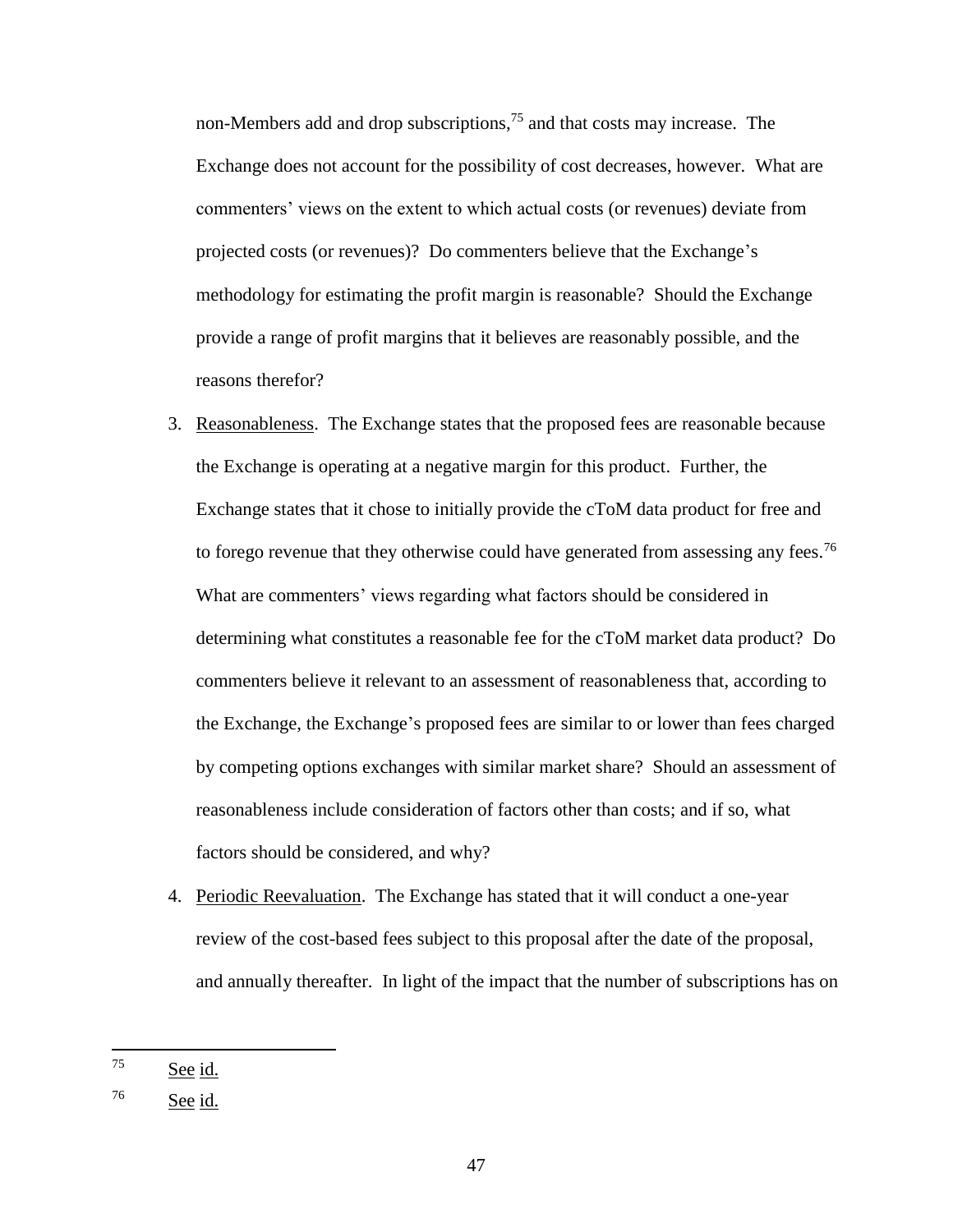profit margins, and the potential for costs to decrease (or increase) over time, what are commenters' views on the need for exchanges to commit to reevaluate, on an ongoing and periodic basis, their cost-based data fees to ensure that the fees stay in line with their stated profitability projections and do not become unreasonable over time, for example, by failing to adjust for efficiency gains, cost increases or decreases, and changes in subscribers? How formal should that process be, how often should that reevaluation occur, and what metrics and thresholds should be considered? How soon after a new data fee change is implemented should an exchange assess whether its revenue and/or cost estimates were accurate and at what threshold should an exchange commit to file a fee change if its estimates were inaccurate?

5. Fees for Internal Distributors versus External Distributors. The Exchange argues that it is reasonable, equitable, and not unfairly discriminatory to assess Internal Distributors fees that are lower than the fees assessed for External Distributors for subscriptions to the cToM data feed (\$1,250 per month for Internal Distributors versus \$1,750 per month for External Distributors), since Internal Distributors have limited, restricted usage rights to the market data, as compared to External Distributors, which have more expansive usage rights, including rights to commercialize such market data.<sup>77</sup> In addition, the Exchange states that it "utilizes" more resources" to support External Distributors as compared to Internal Distributors, as External Distributors have reporting and monitoring obligations that Internal Distributors do not have, thus requiring "additional time and effort" of the

<sup>77</sup> See id.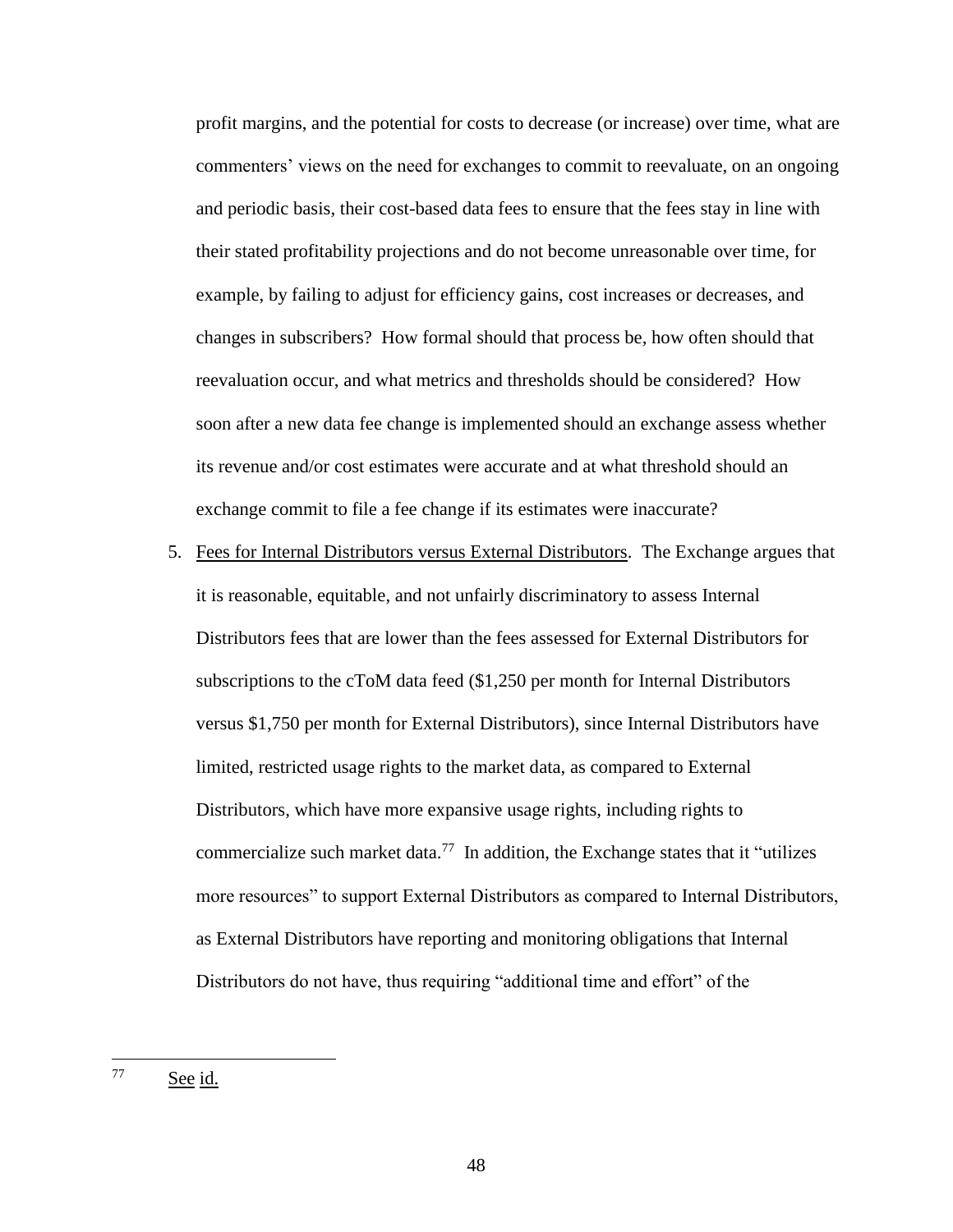Exchange's staff.<sup>78</sup> What are commenters' views on the adequacy of the information the Exchange provides regarding the differential between the Internal Distributor and External Distributor fees? Do commenters believe that the fees for Internal Distributors and External Distributors, as well as the fee differences between Distributors, are supported by the Exchange's assertions that it sets the differentiated pricing structure in a manner that is equitable and not unfairly discriminatory? Do commenters believe that the Exchange should demonstrate how the proposed Distributor fee levels correlate with different costs to better substantiate how the Exchange "utilizes more resources" to support External Distributors versus Internal Distributors and permit an assessment of the Exchange's statement that "External Distributors have reporting and monitoring obligations that Internal Distributors do not have, thus requiring additional time and effort of Exchange staff"?<sup>79</sup>

Under the Commission's Rules of Practice, the "burden to demonstrate that a proposed rule change is consistent with the [Act] and the rules and regulations issued thereunder . . . is on the  $[SRO]$  that proposed the rule change.<sup> $\cdot$ 80</sup> The description of a proposed rule change, its purpose and operation, its effect, and a legal analysis of its consistency with applicable requirements must all be sufficiently detailed and specific to support an affirmative Commission finding,<sup>81</sup> and any failure of an SRO to provide this information may result in the Commission not having a sufficient basis to make an affirmative finding that a proposed rule change is

 $\overline{a}$ 

<sup>78</sup> See id.

<sup>79</sup> See id.

<sup>80</sup> Rule 700(b)(3), Commission Rules of Practice, 17 CFR 201.700(b)(3).

 $81$  See id.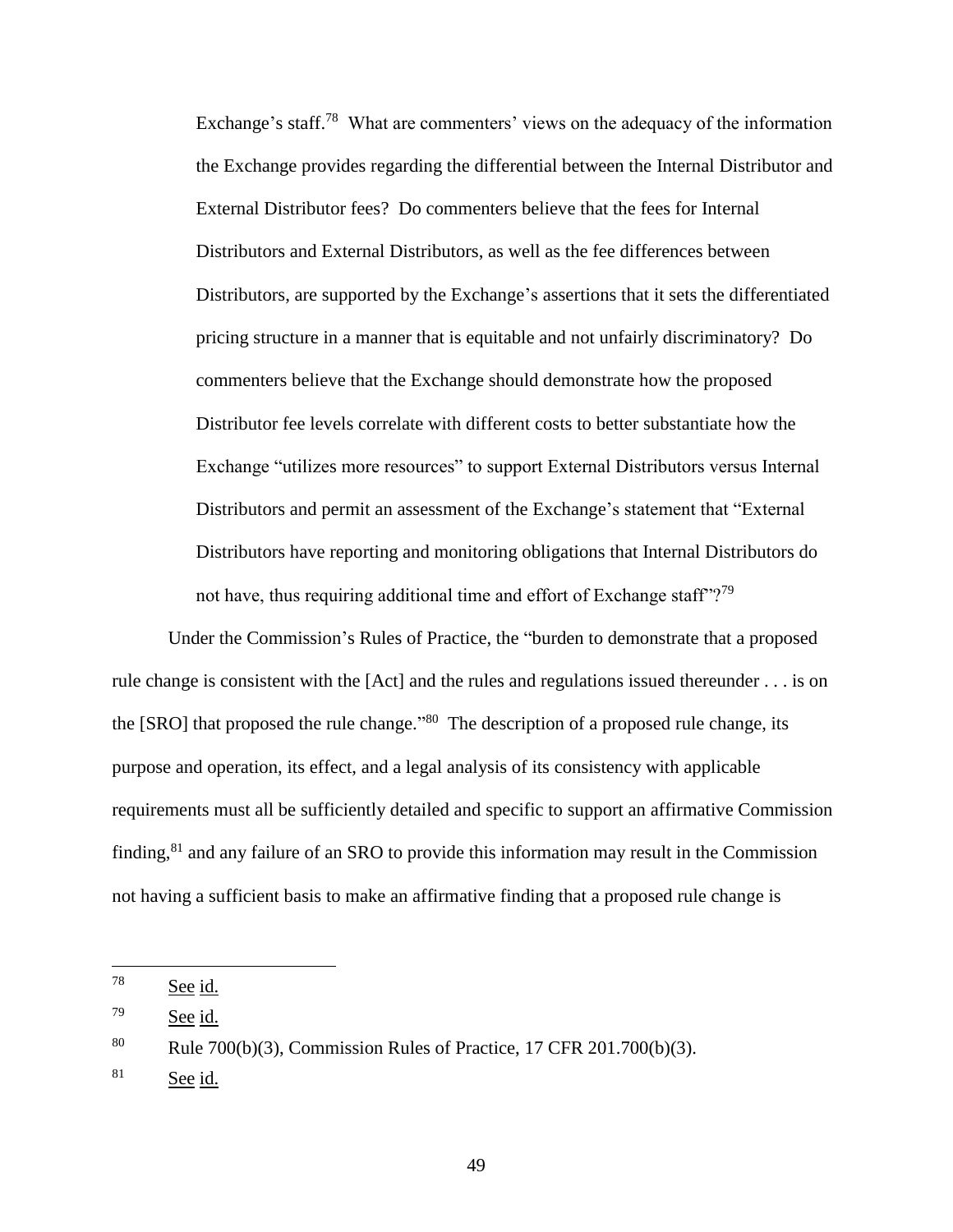consistent with the Act and the applicable rules and regulations.<sup>82</sup> Moreover, "unquestioning reliance" on an SRO's representations in a proposed rule change would not be sufficient to justify Commission approval of a proposed rule change.<sup>83</sup>

The Commission believes it is appropriate to institute proceedings to allow for additional consideration and comment on the issues raised herein, including as to whether the proposal is consistent with the Act, any potential comments or supplemental information provided by the Exchange, and any additional independent analysis by the Commission.

### V. Request for Written Comments

The Commission requests written views, data, and arguments with respect to the concerns identified above, as well as any other relevant concerns. In particular, the Commission invites the written views of interested persons concerning whether the proposal is consistent with Sections  $6(b)(4)$ ,  $6(b)(5)$ , and  $6(b)(8)$ , or any other provision of the Act, or the rules and regulations thereunder. The Commission asks that commenters address the sufficiency and merit of the Exchange's statements in support of the proposal, in addition to any other comments they may wish to submit about the proposed rule change. Although there do not appear to be any issues relevant to approval or disapproval that would be facilitated by an oral presentation of views, data, and arguments, the Commission will consider, pursuant to Rule 19b-4, any request for an opportunity to make an oral presentation. $84$ 

<sup>82</sup> See id.

<sup>83</sup> See Susquehanna Int'l Group, LLP v. Securities and Exchange Commission, 866 F.3d 442, 446-47 (D.C. Cir. 2017) (rejecting the Commission's reliance on an SRO's own determinations without sufficient evidence of the basis for such determinations).

<sup>&</sup>lt;sup>84</sup> 15 U.S.C. 78s(b)(2). Section 19(b)(2) of the Act grants the Commission flexibility to determine what type of proceeding—either oral or notice and opportunity for written comments—is appropriate for consideration of a particular proposal by an SRO. See Securities Acts Amendments of 1975, Report of the Senate Committee on Banking,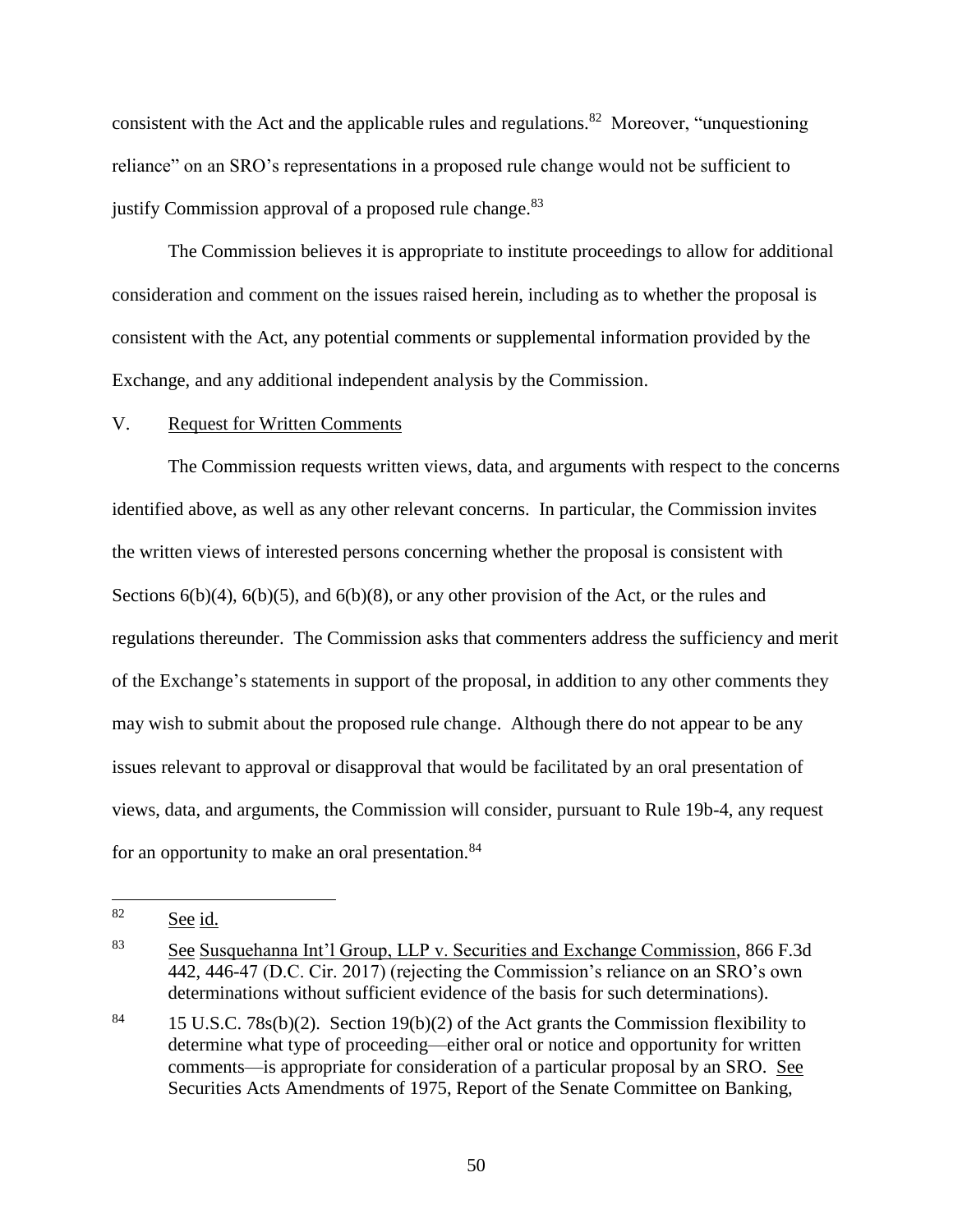Interested persons are invited to submit written data, views, and arguments concerning the proposed rule change, including whether the proposed rule change is consistent with the Act. Comments may be submitted by any of the following methods:

#### Electronic comments:

- Use the Commission's Internet comment form [\(http://www.sec.gov/rules/sro.shtml\)](http://www.sec.gov/rules/sro.shtml); or
- Send an e-mail to [rule-comments@sec.gov.](mailto:rule-comments@sec.gov) Please include File Number SR-MIAX-2022-19 on the subject line.

#### Paper comments:

 $\overline{a}$ 

• Send paper comments in triplicate to Secretary, Securities and Exchange Commission, 100 F Street, NE, Washington, DC 20549-1090.

All submissions should refer to File Number SR-MIAX-2022-19. This file number should be included on the subject line if e-mail is used. To help the Commission process and review your comments more efficiently, please use only one method. The Commission will post all comments on the Commission's Internet website (http://www.sec.gov/rules/sro.shtml). Copies of the submission, all subsequent amendments, all written statements with respect to the proposed rule change that are filed with the Commission, and all written communications relating to the proposed rule change between the Commission and any person, other than those that may be withheld from the public in accordance with the provisions of 5 U.S.C. 552, will be available for website viewing and printing in the Commission's Public Reference Room, 100 F Street, NE, Washington, DC 20549 on official business days between the hours of 10:00 a.m. and 3:00 p.m. Copies of the filing also will be available for inspection and copying at the

Housing and Urban Affairs to Accompany S. 249, S. Rep. No. 75, 94th Cong., 1st Sess. 30 (1975).